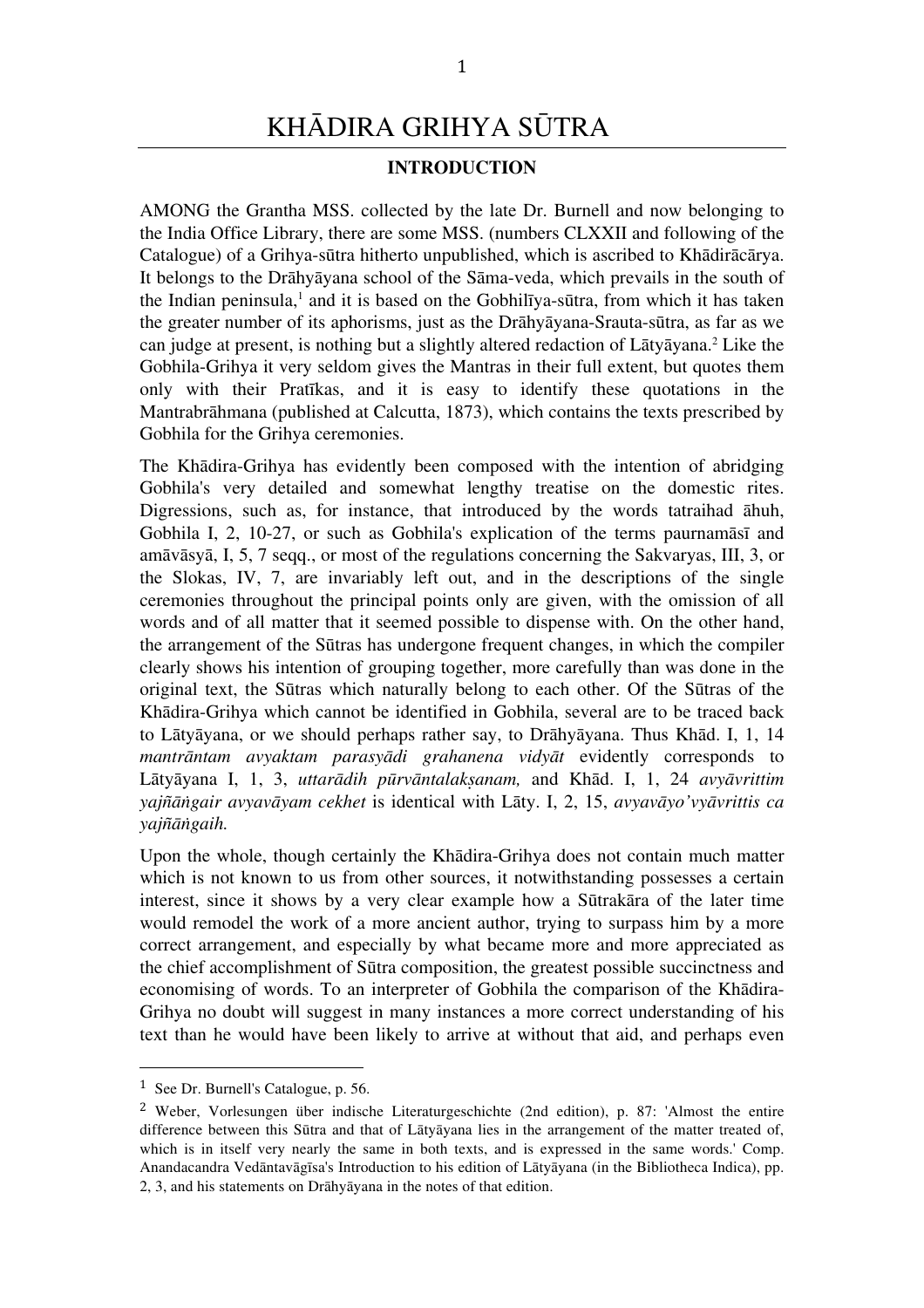readings of Gobhila which seemed hitherto subject to no doubt, will have to give way to readings supplied by the Grantha MSS. of the Khādira-Grihya. Thus, Gobhila III, 8, 16, I do not hesitate to correct asamsvādam, on the authority of Khād. III, 3, 13, into *asamkhādam* or *asamkhādan*. 3

As the text of the Khādira-Grihya is very short and has not yet been published, it has been printed at the foot of the page, together with references to the parallel passages of Gobhila. For further explanations of the single Sūtras, I refer to my translation of Gobhila which will form part of the second volume of the Grihya-sūtras, where I shall also hope to give some extracts from Rudraskanda's commentary on the Khādira-Grihya.

# **KHÂDIRA-GRIHYA-SÛTRA.**

# PATALA I, KHĀNDA 1.

I, I, I. athāto grihvākarmāni. 2. udagayanapūrvapaksapunyāhesu prāg āvartanād anubhah *kālo'nādese. 3. 'pavarge yathotsāham brāhmanān āsayed. 4. yajñopavītam sautram kausam vā. 5. grīvāyām pratimukya dakṣinam bāhum uddhritya yajñopavītī bhavati. 6. savyam*  prācīnāvītī. 7. trir ācamyāpo dvih parimrigīta.8. pādāv abhyuksya siro'bhyuksed. 9. *indriyāny adbhih samsprised. 10. antataḥ pratyupaspriśya sukir bhavaty. 11. Āsana-sthāna samvesanāny udagagreṣu darbheṣu prāṅmukhasya pratīyāt paścād agner yatra homa syāt. 12. sahasirasam snānasabde. 13. dakṣinena pāninā krityam anādese. 14. mantrāntam avyak— tam parasyādigrahanena vidyāt. 15. svāhāntā mantra homeṣu. 16. pākayajña ityākhya yaḥ kas kaikāgnau. 17. tatra ritvig brahmā sāyam-prātar homa-varjam.18. svayamhautram. 19. dakṣinato'gner udaṅmukhas tūṣnīm āste brahmā homāt prāgagreṣu. 20. kāmam tv adhiyajñam vyāhared. 21. ayajñiyām vā vyāhritya mahāvyāhritīr gaped. 22. idam viṣṇur ita vā. 23. hautrabrahmatve svayam kurvan brahmāsanam [sic] upaviśya khattram uttarāsaṅgam kamandalum vā tatra kritvāthānyat kuryād. 24. avyāvrittim yajñāṅgair avyavāyam cekhet.*

1. Now henceforth the domestic sacrifices (will be explained).

2. During the northern course of the sun, at the time of the increasing moon, on auspicious days, before noon: this is the time at which the constellations are lucky, unless a special statement is given.

3. At the end (of the ceremonies) he should feed the Brāhmanas according to his ability.

4. The sacrificial cord is made of a string or of Kusa grass.

 

5. If he suspends it round his neck and raises the right arm (so as to wear the cord on his left shoulder), he becomes yajñopavītin.

6. (If he raises) the left (arm and wears the cord on his right shoulder, he becomes) prācīnāvītin.

7. After having sipped water three times, let him wipe off the water twice.

8. Having besprinkled his feet (with water), let him besprinkle his head.

<sup>3</sup> Comp. Pāraskara II, so, 15, and the quotations given by Böhtlingk-Roth s. v. sam-khād. Forms derived from the two roots, khād and svad, are frequently interchanged in the MSS.; see the two articles in the Dictionary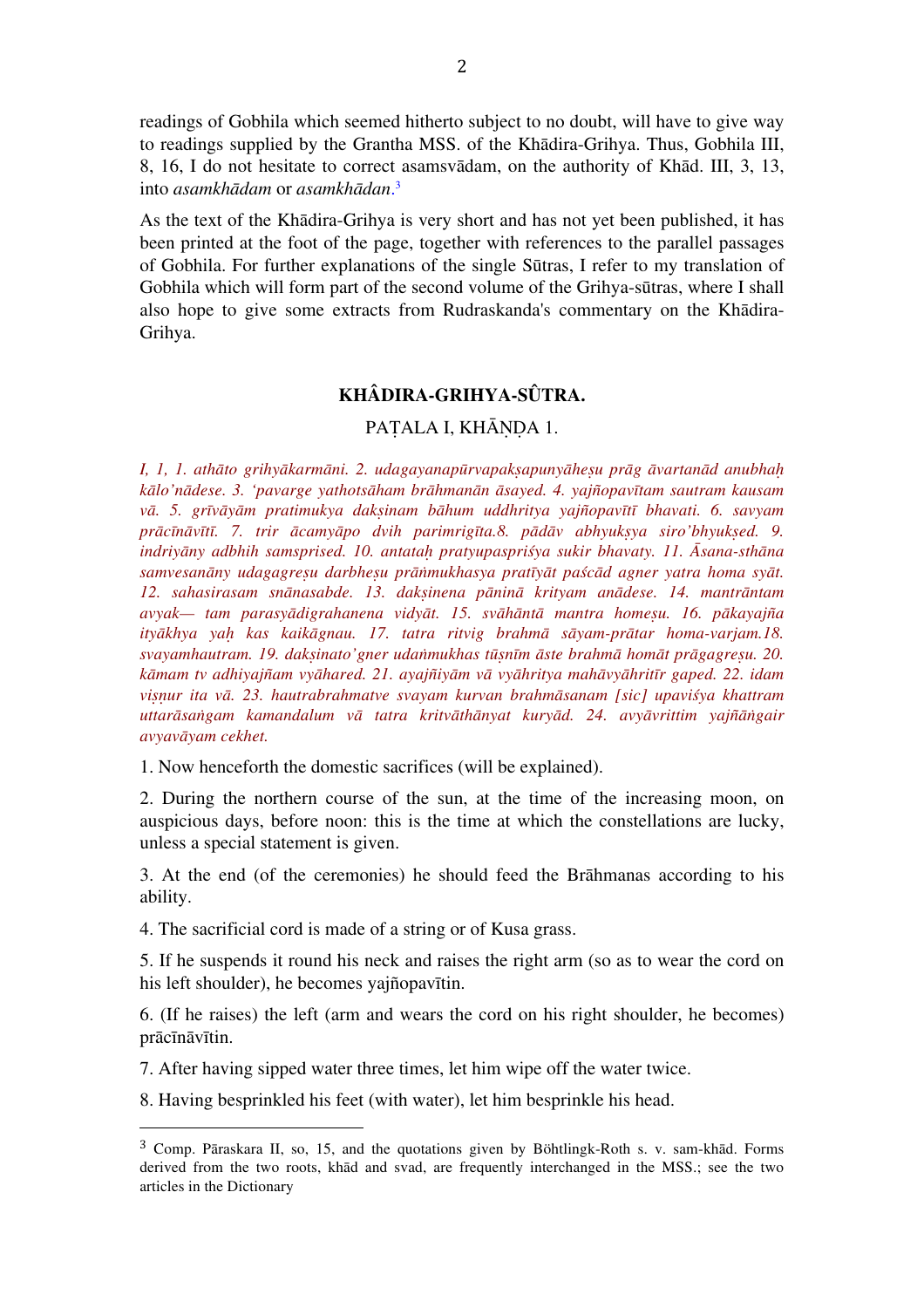9. Let him touch the organs of his senses (i.e. his eyes, his nose, and his ears) with water (i.e. with a wet hand).

10. When he has finally touched (water) again, he becomes pure.

11. (If) sitting, standing, or lying down (is prescribed), he should understand (that it is to be done) on northward-pointed Darbha grass, with the face turned to the east, to the west of the fire with which the sacrifice is performed.

12. If the word *Snāna* (or bathing) is used, (this refers to the whole body) with the head.

13. (The different ceremonies are) performed with the right hand, if no special rule is given.

14. If it is not clear where a Mantra ends, one should discern it by (adverting to) the beginning of the next Mantra.

15. The Mantras have the word svāhā at their end, when offerings are made.

16. The term Pākayajña is used of every sacrifice that is performed with one fire.

17. There the Brahman is (present as) officiating priest, with the exception of the morning and evening oblations.

18. The Hotri's place is filled by (the sacrificer) himself.

19 To the south of the fire the Brahman sits facing the north, silently, until the oblation has been performed, on eastward-pointed (Darbha grass).

20 But if he likes, he may speak of what refers to the sacrifice.

21. Or if he has spoken (words) which are unworthy of the sacrifice, let him murmur the Mahāvyāhritis,

22. Or (the verse), 'Thus has Viṣṇu' (Sv. I, 222).

23 If he does himself the work both of the Brahman and of the Hotri, let him sit down on the Brahman's seat, and (leave that seat) placing a parasol on it, or an outer garment, or a water-pot, and then let him perform his other duties.

24 Let him take care not to turn his back to, or become separated (by any person or thing interposed) from what belongs to the sacrifice.

#### KHĀNDA 2.

*2, 1. pūrve bhāge vesmano gomayenopalipya tasya madhyadese lakṣanam kuryād. 2.*  daksinatah prācīm rekhām ullikhya. 3. tadārambhād udīcīm tadavasānāt prācīm tisro madhye *prācīs. 4. tad abhyukṣyā. 5. 'gnim upasamādhāya. 6. imam stomam iti parisamūhya trikena.*  7. paścād agner bhūmau nyañcau pānī kritvedam bhūmer iti. 8. vaśvantam rātrau. 9. paścād darbhān āstīrya daksinatah prācīm prakarśed uttaratas kā. 10. 'prakriśya vā. 11. *pūrvopakramam pradakṣinam agnim strinuyān mūlāny agrais khādayan trivritam pañcavritam vo. 12. 'paviśya darbhāgre prādesamātre prakhinatti na nakhena pavitre stho vaishnavyāv iti. 13. adbhir unmrijya viṣṇor manasā pūte stha iti. 14. udagagre'nguṣṭhābhyām anāmikābhyām ca samgrihya trir ājyam utpunāti devas tvā Savitotpunātv akhidrena pavitrena vasos sūryasya rasmibhir iti. 15. abhyukṣyāgnāv anuprahared. 16. ājyam adhisrityottarataḥ kuryād. 17. dakṣinagānvakto dakṣinenāgnim Adite'numanyasvety*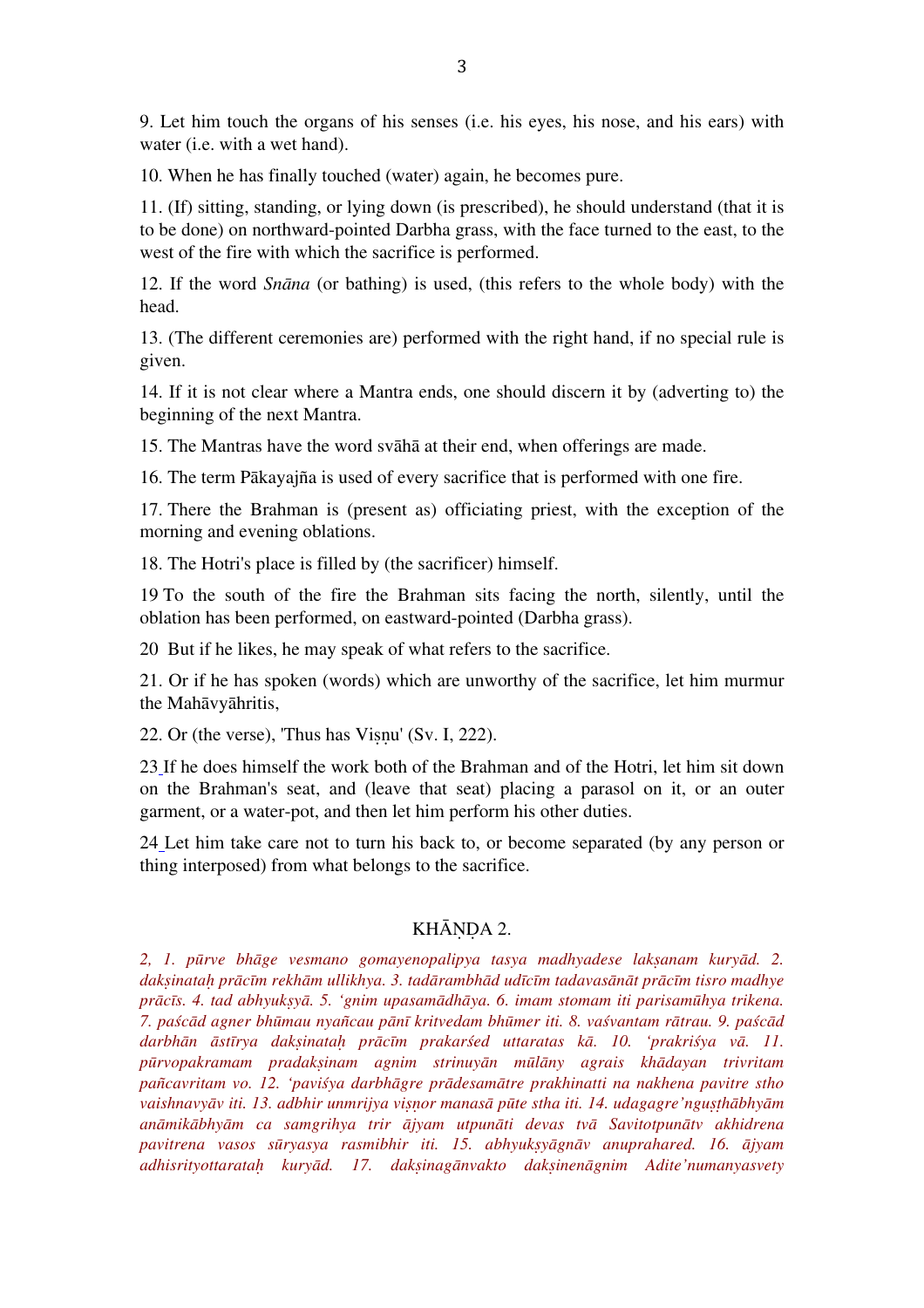*udakāṅgalim prasiñced. 18. Anumate'numanyasveti pascāt. 19. Sarasvate [sic, comp. Hiranyakesi-Grihya I, 1, 2, 9] numanyasvety uttarataḥ. 20. deva Savitaḥ prasuveti pradakṣinam agnim paryukṣed abhipariharan havyam. 21. sakrit trir vā. 22. samidham ādhaya. 23. prapadam gapitvopatāmya kalyānam dhyāyan vairūpākṣam ārabhyocchvaset. 24. pratikāmam kāmyeṣu. 25. sarvatraitad dhomeṣu kuryāt.*

1. In the eastern part of his dwelling he should besmear (the place on which the sacrifice will be performed) with cowdung, and should draw in the middle of it the lines.

2. To the south he should draw a line from west to east.

3. From the beginning of that line (he should draw a line) from south to north; from the end (of the last-mentioned line) one from west to east; between (the first and the third line) three (lines) from west to east.

4. He besprinkles that (place) with water,

5. Establishes the fire (thereon),

6. Wipes along around (the fire) with the three verses, 'This praise' (MB. II, 4, 2-4).

7. To the west of the fire he touches the earth with his two hands turned downwards, with (the verse), 'We partake of the earth's' (MB. II, 4, 1).

8. In night-time (he pronounces that Mantra so that it ends with the word) 'goods' (vasu).

9. Having strewn Darbha grass to the west (of the fire), let him draw (some grass) from the south-end and from the north-end (of what he has strewn), in an eastern direction.

10. Or let him omit this drawing (of Darbha grass to the east),

11. And let him strew (the grass) beginning in the east, so as to keep his right side turned to the fire, covering the roots (of the Darbha blades) with the points, in three layers or in five layers.

12. Sitting down he cuts off two span-long Darbha points, not with his nail, with (the words), 'Purifiers are ye, sacred to Viṣṇu.'

13. He wipes them with water, with (the words), 'By Viṣṇu's mind are ye purified.'

14. Holding them with his two thumbs and fourth fingers so that their points are turned to the north, he three times purifies the  $\overline{A}$ jya (with them), with (the words), 'May the god Savitri purify thee with this uninjured purifier, with the rays of the good sun.'

15. Having sprinkled them (with water) he should throw them into the fire.

16. Having put the  $\bar{A}$ jya on the fire he should take it (from the fire) towards the north

17. Bending his right knee he should pour out to the south of the fire his joined hands full of water with (the words), 'Aditi! Give thy consent!'

18. To the west with (the words), Anumati! Give thy consent!'

19. To the north with (the words), 'Sarasvatī! Give thy consent!'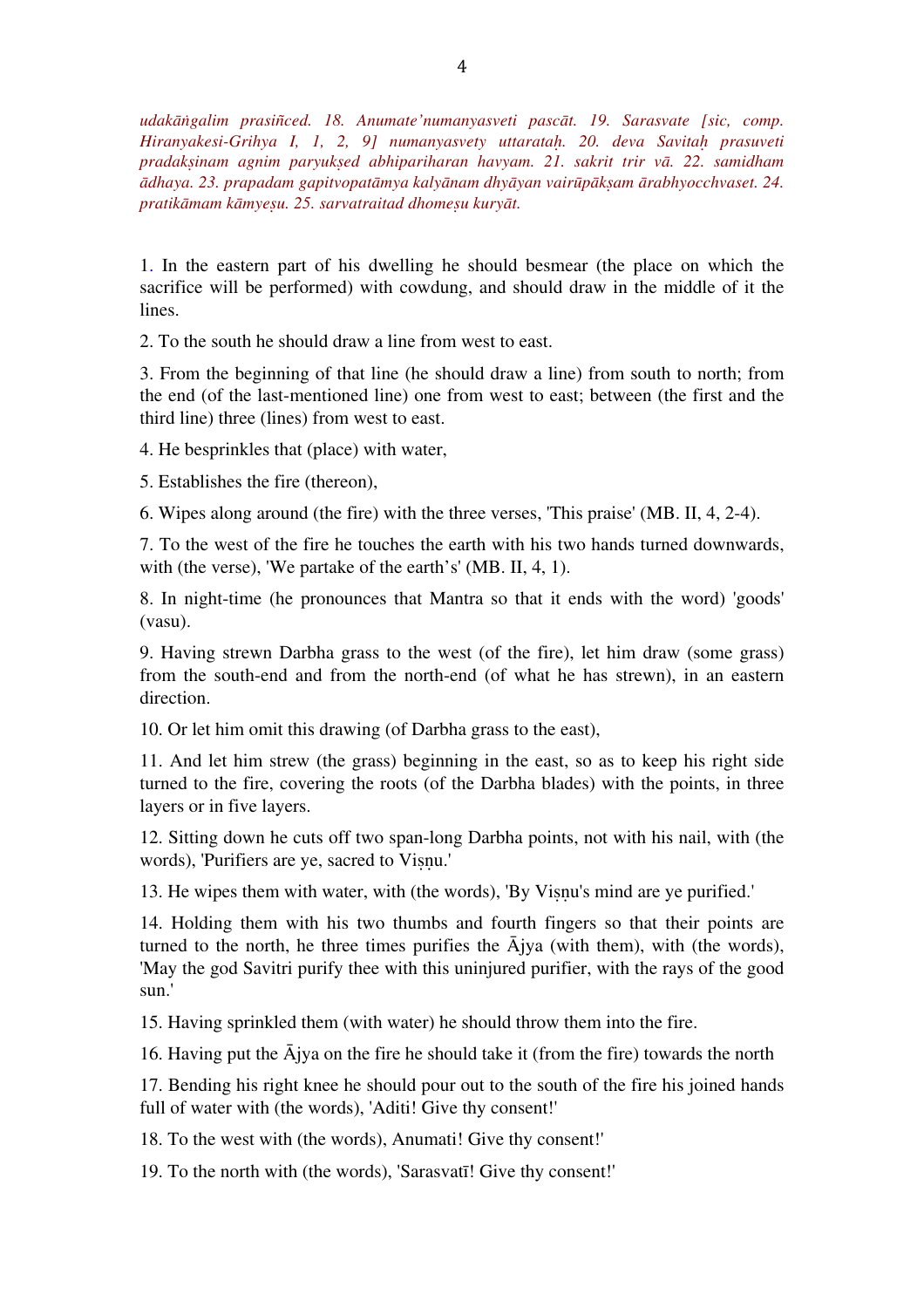20. With (the words), 'God Savitri! Give thy impulse!' (MB. I, 1, 1) he should sprinkle (water) round the fire so as to keep his right side turned towards it, encompassing what he is going to offer (with the water).

21. (This he does) once or thrice.

22. He puts a piece of wood on (the fire).

23. He should murmur the Prapada formula (MB. II, 4, 5), hold his breath, fix his thoughts on something good, and should emit his breath when beginning the Virūpākṣa formula (MB. II, 4, 6).

24. At ceremonies for the attainment of special wishes (he should do so) for each of the objects (which he wishes to attain).

25. He should do so always at sacrifices.

# KHĀNDA 3.

*3, 1. brahmacārī vedam adhītyopanyāhritya gurave'nujñāto dārān kurvītā. 2. 'plavanañ ka. 3. tayor āplavanam pūrvam. 4. mantrābhivādāt tu pānigrahanasya (correct, pānigrahanam?) pūrvam vyākhyātam. 5. brāhmanas sahodakumbhaḥ prāvrito vājyato'grenāgnim*  gatvodanmukhas tisthet. 6. snātām ahatenākhādya yā akrintann ity ānīyamānāyām *pānigrāhojapet Somo'dadad iti. 7. pānigrāhasya dakṣinata upavesayed. 8. anvārabdhāyām sruvenopaghātam mahāvyāhritibhir ājyam juhuyāt. 9. samastābhis caturthīm. 10. evam kaulopanayanagodāneshv. 11. Agnir etu prathama iti ṣadbhis ca pānigrahane. 12.*  nājyabhāgau na svistakrid ājyāhutishv anādese. 13. sarvatroparistān mahāvyāhritibhih 14. *prājāpatyayā ka. 15. prāyaskittam juhuyād. 16. dhutvopottiṣṭhato. 17. 'nupriṣṭham gatvā* daksinato'vasthāya vadhvangalim grihnīyāt. 18. pūrvā mātā samīpalāsamisrān (var. lect. °misrāl) lāgāñ khūrpe kritvā. 19. paścād agner drishatputram ākramayed vadhūm daksinena *prapadenemam asmānam iti. 20. sakridgrihītam aṅgalim lāgānām vadhvaṅgalāv āvaped bhrātā. 21. suhrid vā kascit. 22. tam sāgnau juhuyād avikhidyāṅgalim iyam nārīti. 23. Aryamanam Pūṣanam ity uttarayor. 24. hute tenaiva gatvā pradakṣinam agnim parinayet kanyalā pitribhya iti. 25. avasthānaprabhrity evam tris. 26. sūrpena siṣṭān agnāv opya*  prāgudīkīm utkramayed ekam isa itī. 27. 'ksakāveksana rathārohana durgānumantranāny *abhirūpābhir. 28. aparenāgnim auduko gatvā pānigrāham mūrdhany avasiñced. 29. vadhūm ka. 30. samaṅgantv ity avasikto. 31. dakṣinam pānim sāṅguṣṭham grihnīyād gribhnāmi ta iti ṣadbhih.*

1. A student after he has studied the Veda and has offered a present to his teacher, should, with permission (of his parents), take a wife.

2. And (he should take) the bath (which signifies the end of studentship).

3. Of these two (acts the taking of) the bath comes first.

4. As, however, in the (collection of) Mantras marriage is treated of (first), it is explained (here) before (the bath).

5. A Brāhmana with a water-pot, wrapped in his robe, keeping silence, should step in front of the fire and should station himself (to the south of it) with his face to the north.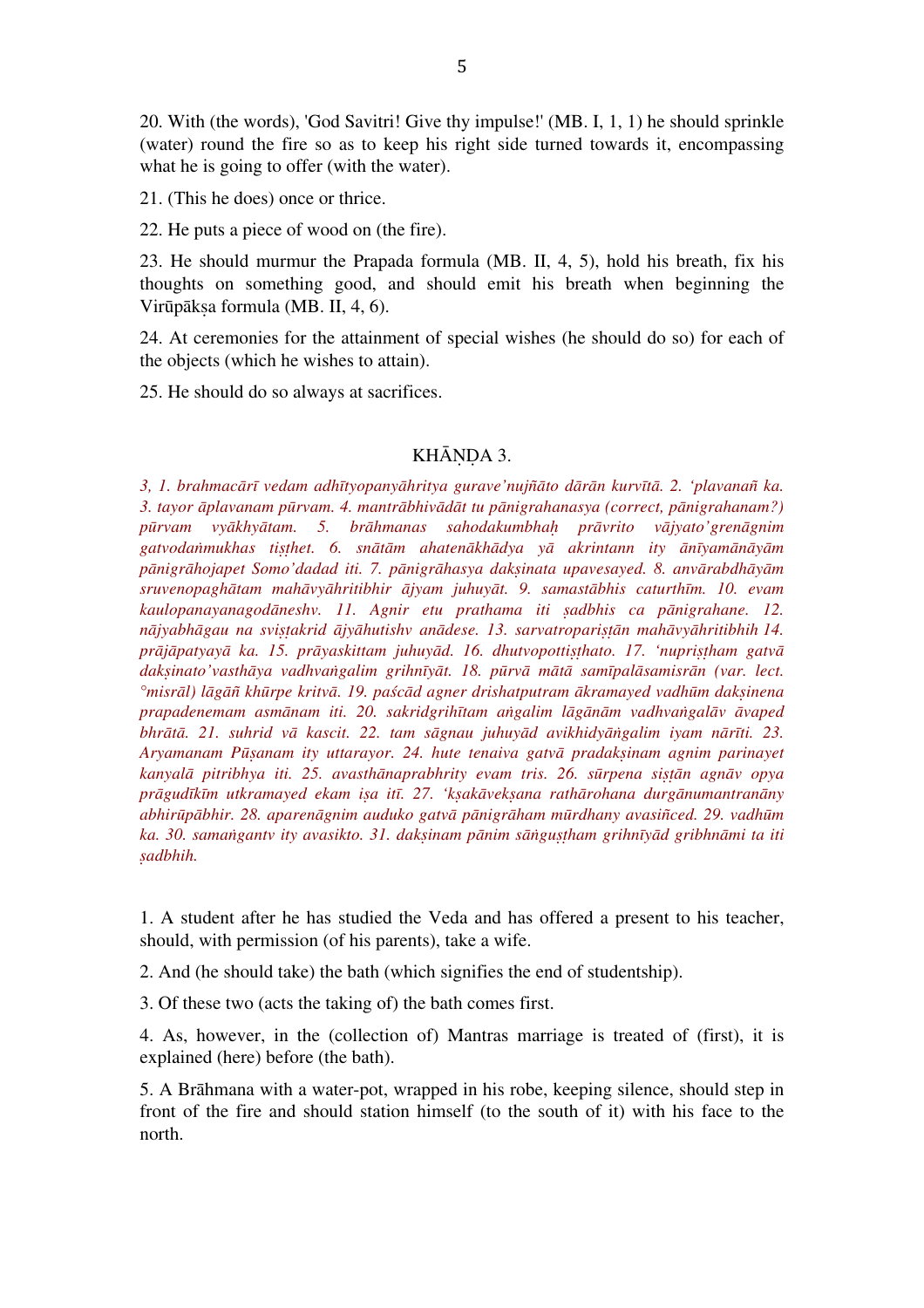6. After (the bride) has taken a bath, (the bridegroom) should dress her in a garment that has not yet been washed, with (the verse), 'They who spun' (MB. I, 1, 5). While she is led up (to him), the bridegroom should murmur (the averse), 'Soma gave her' (l.l. 7).

7. To the south of the bridegroom he (who has led her to him) should make her sit down.

8. While she touches him, (the bridegroom) should make oblations of Ājya with the Sruva, picking out (portions of it [comp. Pāraskara 2:14:131], with the Mahāvyāhritis.

9. A fourth (oblation) with (the three Mahāvyāhritis) together.

10. The same at the ceremonies of the tonsure (of the child's head), of the initiation (of the Brahmacārin), and of the cutting of the beard.

11. And at the marriage (he makes oblations) with the six verses, 'May Agni go as the first' (MB. I, I, 9 seqq.).

12. At  $\overline{A}$ jya oblations, unless a special rule is given, the two  $\overline{A}$ jya portions and the Svistakrit oblation (are) not (offered).

13. After (the chief oblations he should) always (make oblations) with the Mahāvyāhritis,

14. And with the (verse) sacred to Prajāpati.

15. He should make an expiatory oblation.

16. After the sacrifice they both arise.

17. (The bridegroom) should pass behind (the bride's) back, station himself to the south, and seize the bride's hand.

18. Her mother who has, towards the east, put fried grain mixed with Samī leaves into a basket.

19. Should make the bride tread with the tip of her right foot on an upper mill-stone, to the west of the fire, with (the verse which the bridegroom repeats), 'On this stone' (MB. I, 2, 1).

20. Her brother, filling once his joined hands with fried grain, should pour it into the bride's joined hands.

21. Or some friend (instead of the brother).

22. That she should sacrifice over the fire without opening her joined hands with (the verse which the bridegroom repeats), 'This woman' (MB. I, 2, 2).

23. (The verses), 'Aryaman' and 'Pūshan' (l.l. 3, 4) (are repeated) at the two following (oblations of fried grain).

24. After that sacrifice he should go back in the same way (see Sūtra 17), and should lead her round the fire, so that their right sides are turned towards it with (the formula), 'The maid from the fathers' (l.l. 5).

25. (These rites), beginning from his stationing himself (to the south, Sūtra 17), (are performed) thrice.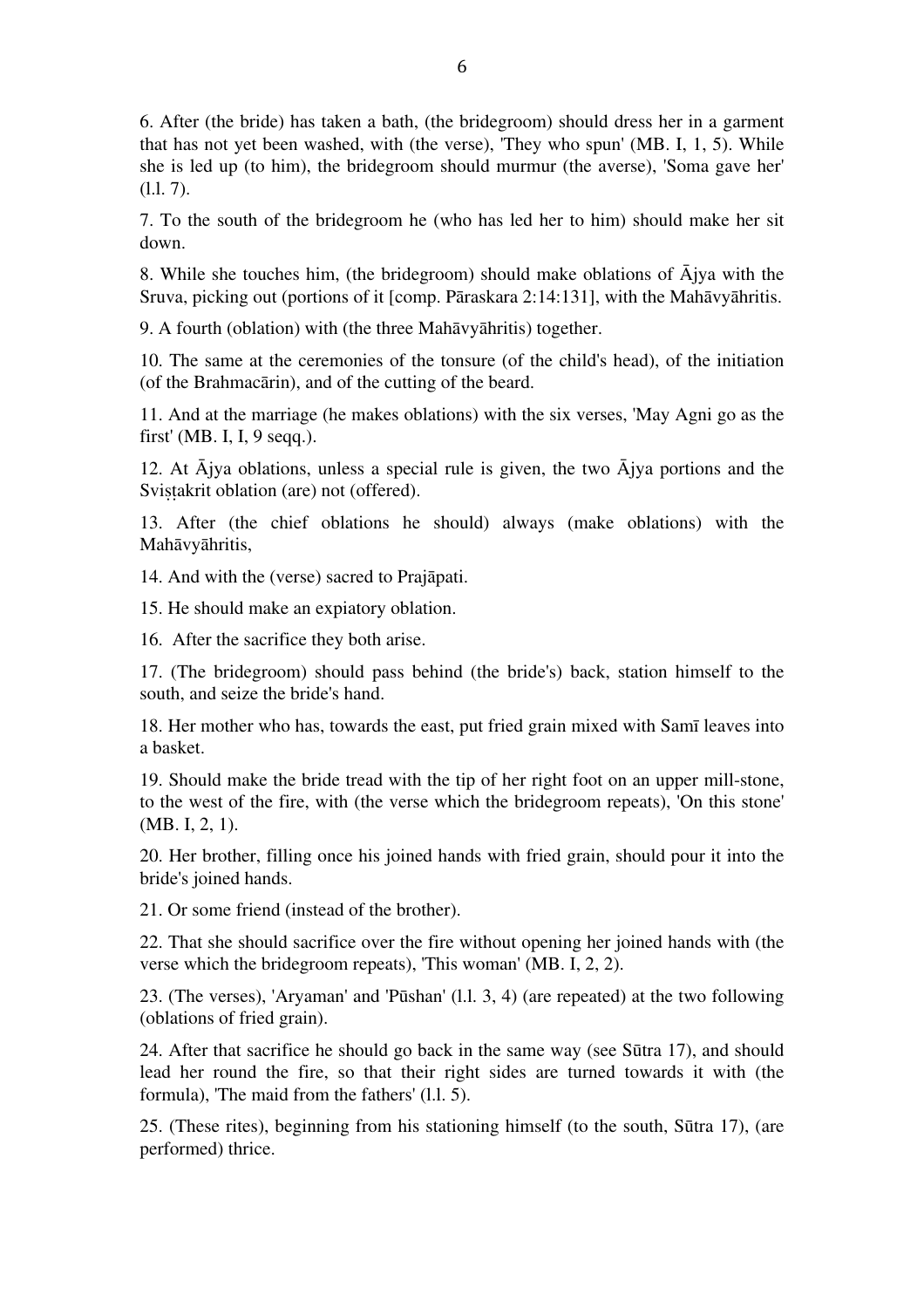26. After (she) has poured the remnants (of the fried grain) into the fire, he should make her step forward in a north-eastern direction with (the formula), 'For nutrition with one step' (l.l. 6, 7).

27. The looking at the lookers-on, the mounting of the chariot, the reciting (of Mantras) at places difficult to pass (on the way of the bridegroom and the bride, is performed) with (verses) suited (to those different occasions).

28. Walking forward behind the fire, the water-carrier (see Sūtra 5) should besprinkle the bridegroom on his forehead.

29. So also the bride.

30. When he has thus been besprinkled, (he should repeat the verse), 'May (the Visve devās) anoint (or, unite)' (MB. I, 2, 9).

31. He should seize her right hand, together with the thumb, with the six (verses), 'I seize thy hand' (MB, I, 2, 10 seqq.).

## KHĀNDA 4.

*4, 1. prāgudīkīm udvahed. 2. brāhmanakule'gnim upasamādhāya paścād agner lohitam karmānaduham uttaraloma prāggrīvam āstīrya vājyatām upavesayet. 3. prokte*  naksatre'nyārabdhāyām sruvenopaghātam juhuyāt sadbhir lekhāprabhritibhih sampātān *avanayan mūrdhani vadhvāh. 4. pradakṣinam agnim parikramya dhruvam darśayati dhruvā dyaur iti. 5. abhivādya gurūn (gurum, Gobhila) gotrena visriged vācam. 6. gaur dakṣinā. 7. 'trārghyam. 8. āgateshv ity eke. 9. trirātram kṣāralavane dugdharn iti varjayantau (varjayānau the MSS.) saha sayīyātām (sayyātām, saryyatām the MSS.) brahmacārinau. 10. haviṣyam annam parigapyānnapāsenety asāv iti vadhvā nāma brūyād. 11. hutvocchiṣṭam (bhuktv°?) vadhvai dadyād. 12. ūrdhvam trirātrāk katasribhir ājyam juhuyād Agne prāyaskittir iti samasya pañcamīm sampātān avanayann udapātre. 13. tenainām sakesanakhām āplāvayet. 14. tato yathārtham syād. 15. ritukāle dakṣinena pāninopastham ālabhed Viṣṇur yonim kalpayatv iti. 16. samāptāyām sambhaved garbhan dhehīti.*

1. He should carry her away in a north-eastern direction.

2. In a Brāhmana's house he should establish the (nuptial) fire, should spread out to the west of the fire a red bull's hide with the hair outside and with the neck to the east, and should make her, who has to keep silence, sit down (thereon).

3. When (somebody) has said that a star has appeared, he should, while she touches him, make oblations (of  $\overline{A}$ jya) with the Sruva, picking out (portions of it), with the six (verses) commencing with (the verse), 'In the lines' (MB. I, 3, 1 seqq.). The remnants he should pour out over the bride's head.

4. Having circumambulated the fire so that their right sides are turned towards it, he shows her the polar star (literally, the firm one), with the verse, 'Firm is the sky' (l.l. 7).

5. She should break her silence by respectfully calling her Gurus by their Gotra names.

6. A cow constitutes the sacrificial fee.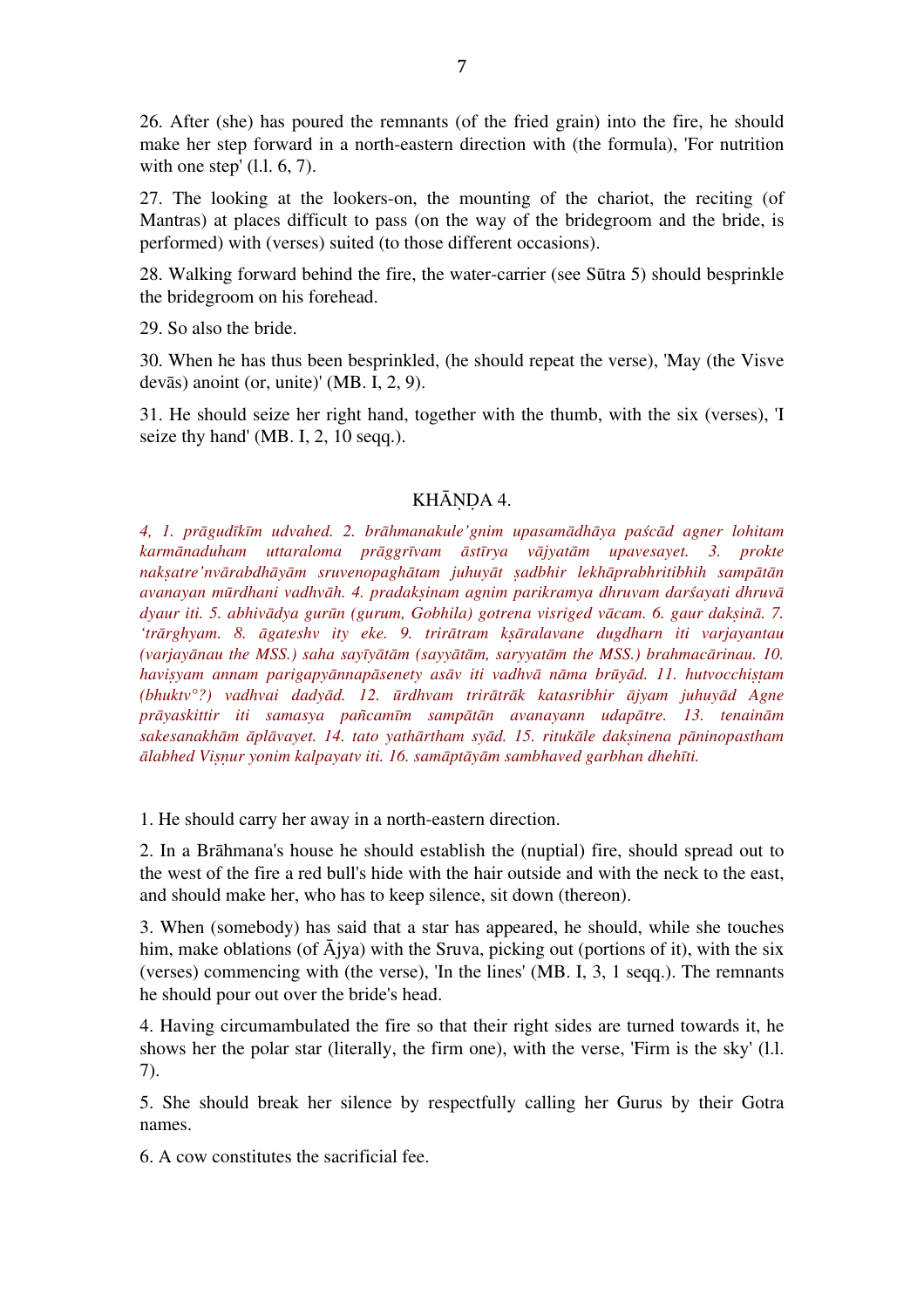7. Here the Arghya ceremony should be performed.

8. (Or rather it should be performed) when they have come (to their house), according to some (teachers): [comp. Sāṅkh. I, 12, 10.]

9. Through a period of three nights they should avoid eating saline food and drinking milk, and should sleep together without having conjugal intercourse.

10. Having murmured over food which is fit for sacrifice, the (verses), 'With the tie of food (MB. I, 3, 8-10), he should pronounce the wife's name, so-and-so !'

11. After he has sacrificed (or, eaten?) he should give the rest to the wife.

12. After the lapse of that period of three nights, he should make oblations of  $\overline{A}$ jya with the four verses, 'Agni, thou art expiation' (MB. I, 4, I seqq.). A fifth (oblation) combining (the names of the four gods invoked in those verses). The remnants (of Ājya) he should pour into a water-pot.

13. With that  $(\bar{A}$ jya) he should wash her, including her hair and nails.

14. Thenceforward he should behave as required by circumstances.

15. At the time of her courses he should touch with his right hand her secret parts with (the verse), 'May Viṣṇu make thy womb ready' (MB. I, 4, 6).

16. When (that verse) is finished, he should cohabit with her, with (the verse), 'Give conception' (l.l. 7).

## KHĀNDA 5.

*5, 1. yasminn agnau pānim grihnīyāt sa grihyo. 2. yasmin vāntyām samidham ādadhyān. 3. nirmanthyo vā punyas so'nardhuko. 4. 'mbarīshād vānayed. 5. bahuyāgino vāgārāc chūdra vargam. 6. sāyamāhutyupakramam parikaranam. 7. prāg astamayodayābhyām prādushkrityā. 8. 'stam ite homa. 9. udite kānudite vā. 10. haviṣyasyānnasyākritam ket prakṣālya juhuyāt pāninā. 11. dadhi ket payo vā kamsena. 12. karusthālyā vā. 13. 'gnaye*  svāheti madhye. 14. tūsnīm prāgudīkīm uttarām. 15. Sūryāyeti prātah pūrvām. 16. nātra *parisamūhanādīni paryukṣanavargam. 17. patnī juhuyād ity eke grihāh patnī grihyo'gnir eṣa iti. 18. siddhe sāyamprātar bhūtam ity ukta om ity uccair brūyāt. 19. ma kṣā namas ta ity upāmsu. 20. haviṣyasyānnasya juhuyāt prājāpatyam sauviṣṭakritam ka. 21. balim nayed. 22. bahir antar vā catur nidhāya. 23. manikadese. 24. madhye dvāri. 25. sayyām anu. 26. varcam [sic] vā. 27. 'tha sastūpam. 28. ekaikam ubhayataḥ parishiñcek. 29. kheṣam adbhis sārdham*  daksinā ninayet. 30. Phalī-karanānām apām ākāmasveti (read, ākāmasyeti) visrānite. 31. Prithivī Vāyuh Prajāpatir Visve devā āpa Osadhivanaspataya ākāsah Kāmo Manyur vā *Rakṣoganāh Pitaro Rudra iti balidaivatāni. 32. tūṣnīm to kuryāt. 33. sarvasya tv annasyaitat kuryād. 34. asakrik ced ekasmin kale siddhe sakrid eva kuryād. 35. bahudhā ced yad grihapateh. 36. sarvasya tv annasyāgnau kritvāgram brāhmanāya dadyāt; svayam kuryād. 37. vrīhiprabhrity ā yavebhyo yavebhyo vā'vrīhibhya svayam haret svayam haret. prathamapaṭalah.*

1. The fire used at his wedding (is kept as) his (sacred) domestic fire.

2. Or that on which he (as a student) puts the last piece of wood.

3. Or (a fire) kindled by attrition: that is pure, but it does not bring prosperity.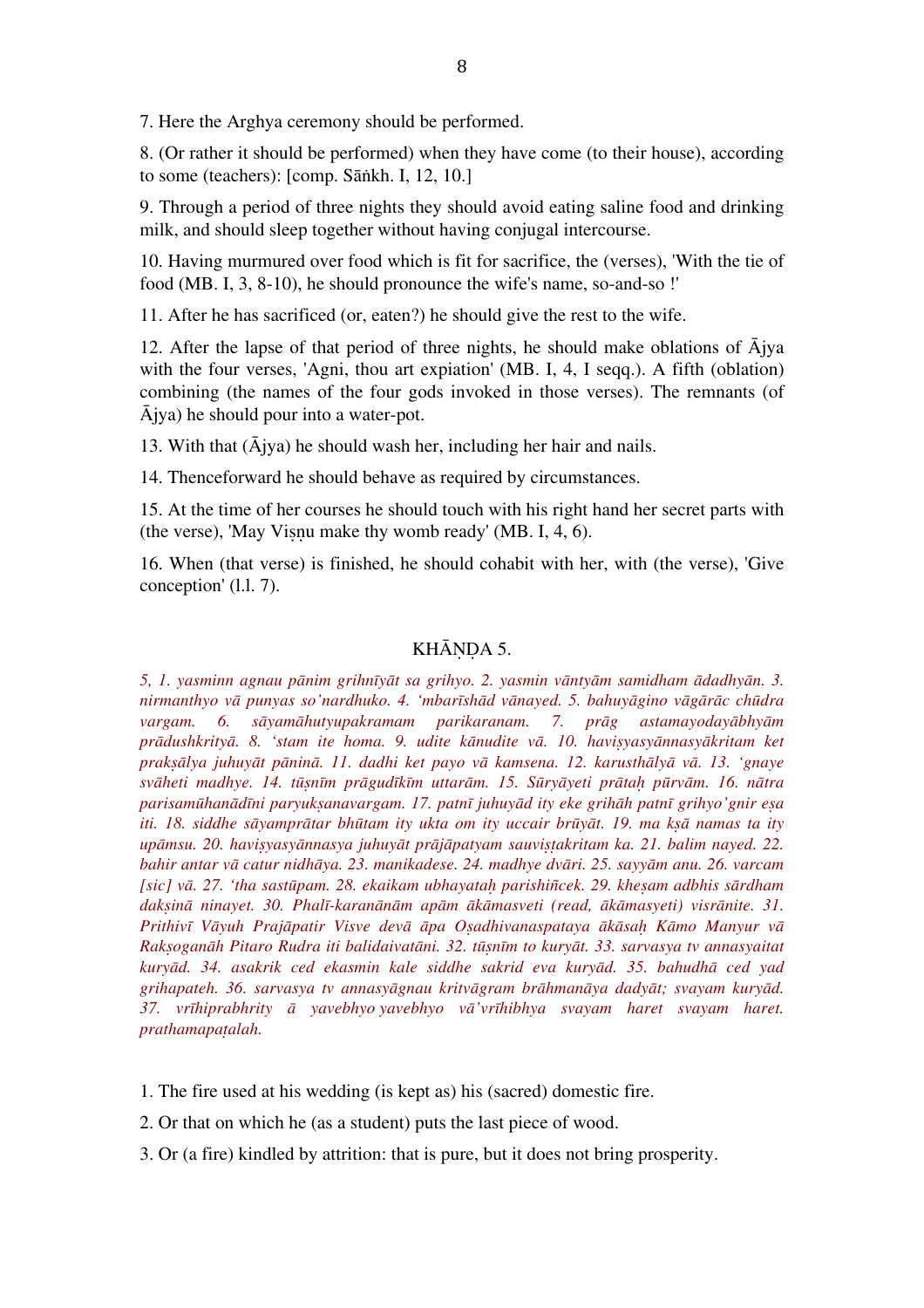4. Or he may get it from a frying-pan.

5. Or from the house of one who offers many sacrifices, with the exception of a Sūdra.

6. The service (at that sacred domestic fire) begins with an evening oblation.

7. After (the fire) has been set in a blaze before sunset or sunrise—

8. The sacrifice (is performed) after sunset,

9. (And) after sunrise or before sunrise.

10. He should with his hand make oblations of food which is fit for sacrifice, having washed it, if it is raw.

11. If it consists in curds or milk, with a brazen bowl,

12. Or with the pot in which the oblations of cooked rice are prepared.

13. (In the evening the first oblation with the formula), 'To Agni Svāhā!' in the middle (of the sacred fire);

14. The second (oblation) silently in the northeastern part (of the fire).

15. In the morning the first (oblation with the formula), 'To Sūrya (Svāhā)!'

16. The wiping round the fire and the similar acts, with the exception of the sprinkling (of water) round (the fire), are omitted here.

17. Some (teachers say) that his wife may offer these oblations, for the wife is (as it were) the house, and that fire is the domestic fire.

18. When (the meal) is ready, in the evening and in the morning, (the wife) should say, 'It is ready! and (the husband) with loud voice, 'Om!'

19. Then in a low voice: 'May it not fail! Adoration to thee!'

20. Of food which is fit for sacrifice he should make oblations to Prajāpati and to (Agni) Sviṣṭakrit.

21. Then he should make the Bali offerings.

22. He should put down (a Bali) at four places, inside or outside (the Agnyagāra);

23. (Another Bali) near the water-barrel;

24. (Another) at the middle door;

25. (Another) in the bed,

26. Or in the privy;

27. Another on the heap of sweepings.

28. He should sprinkle each (Bali with water) before and afterwards.

29. The remnants he should pour out together with water towards the south.

30. Of chaff, of water, and of the scum of boiled rice (he should offer a Bali) when a donation has been made.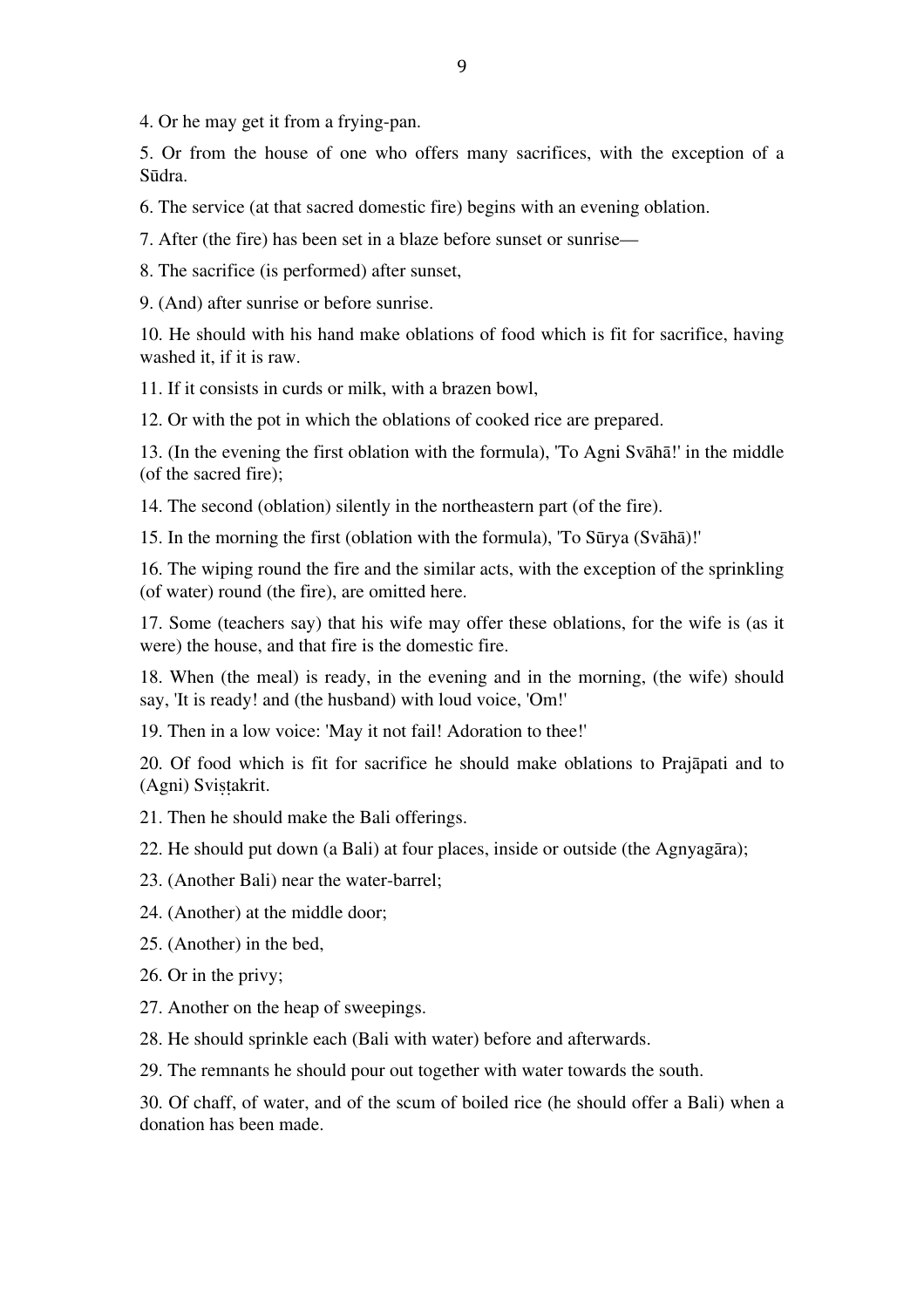31. The gods to whom the Bali offerings belong, are, the Earth, Vāyu, Prajāpati, the Visve devās, the Waters, the Herbs and Trees, the Ether, Kama or Manyu, the hosts of Raksas, the Fathers, Rudra.

32. He should do so silently.

33. He should do so (i.e. offer Balis) of all food.

34. If for one meal the food gets ready at different times, he should do so only once.

35. If (food is prepared) at different places, (he should take) that which belongs to the householder.

36. Of all food he should offer (something) in the fire, and give the due portion to a Brāhmana; he should do so himself.

37. From the rice(-harvest) till the barley(-harvest), or from the barley(-harvest) till the rice(-harvest) he should offer (the Balis) himself. He should offer (the Balis) himself.

End of the First Paṭala.

# PATALA 2, KHĀNDA 1.

*II, 1, 1. paurnamāsopakramau darśa-paurnamāsau. 2. dārsam ket pūrvam upapadyeta*  paurnamāsenestvātha tat kuryād. 3. akurvan paurnamāsīm ākānksed ity eke. 4. 'parāhne snātvaupavasathikam dampatī bhungīyātām. 5. Mānadantavya uvāca: sreyasīm prajām *vindate kāmyo bhavaty akṣodhuko ya aupavasathikam bhuṅkte. 6. tasmād yat kāmayeta tad bhuṅgīta. 7. nāvratyam ācaret. 8. prātarāhutim hutvā 9. havir nirvaped amushmai tvā juṣṭam nirvapāmīti devatāsrayam sakrid yagur vā dvis tūṣnīm. 10. trir devebhyaḥ prakṣālayed. 11. dvir manuśyebhyaḥ. 12. sakrit pitribhyo. 13. mekṣanena pradakṣinam udāyuvañ srapayek. 14. khritam abhighāryodag udvāsya pratyabhighārayet. 15. sarvāny evam havīmshi. 16. barhiśy* āsādyā. 17. 'jyabhāgau juhuyāk caturgrihītam ājyam grihītvā pañcāvattam Bhrigūnām *Gāmadagnyānām Agnaye svāhety uttarataḥ Somāyeti dakṣinato. 18. viparītam itara. 19. ājyam upastīrya haviṣo'vadyen mekṣanena madhyāt purastād iti. 20. pascac ca pañcāvatti. 21. abhighārya pratyanakty avadānasthānāni. 22. na sviṣṭakrito. 23. 'mushmai svāheti juhuyād yaddevatyam syāt. 24. sviṣṭakritaḥ sakrid upastīrya dvir Bhrigūnām sakrid dhaviṣo*  [sic] dvir abhighāryāgnaye svistakrite svāheti prāgudīkyām juhuyāt. 25. samidham ādhāya. *26. darbhān ājye haviṣi vi trir avadhāyāgramadhyamūlāny aktam rihānā viyantu vaya ity*  abhyuksyāgnāy anuprahared yah pasūnām adhipatī Rudras tantikaro yrsā pasūn asmākam *mā himsīr etad astu hutan tava svāheti. 27. tad yajñavāstu. 28. sarvatra kuryād. 29. dhavir ucchiṣṭam udag udvāsya brahmane dadyāt. 30. pūrnapātram dakṣinā. 31. yathotsāham vā.*

1. Of the sacrifices of the new and full moon, the full-moon sacrifice should be performed first.

2. If (the term for the sacrifice) of the new moon comes first, he should first celebrate the full-moon sacrifice and then perform that.

3. Some say that he should not perform it, and wait till the day of the full moon.

4. In the afternoon, husband and wife, after having bathed, should eat fast-day food.

5. Mānadantavya has said: 'He who eats fast-day food, obtains offspring better than himself; he gains favour; hunger will not attack him.'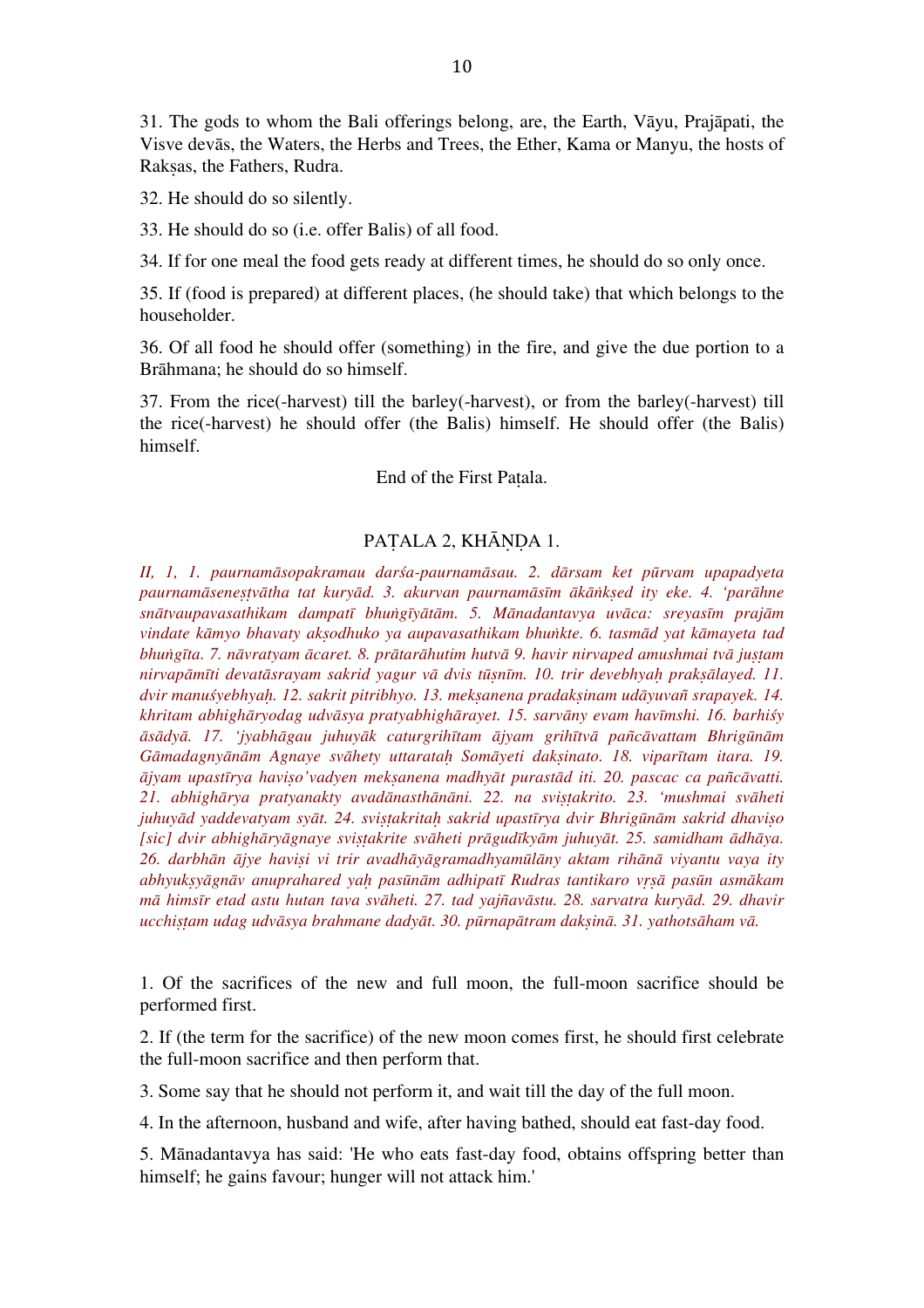6. Therefore one should eat (fast-day food) which he likes.

7. He should do nothing unholy (such as cohabiting with his wife).

8. After he has sacrificed the morning oblation,

9. He should pour out the sacrificial food with (the formula), 'Agreeable to such and such (a deity) I pour thee out:' (this formula) referring to the deity, or a Yagus, (is repeated) once; twice (it is done) silently.

10. He should wash (the food) thrice, (if it is destined) for gods;

11. Twice, if for men;

12. Once, if for the Fathers.

13. Stirring it up with the pot-ladle from the left to the right he should cook it.

14. When he has cooked it, he should sprinkle  $(\bar{A}$ jya) on it, should take it from the fire towards the north, and should again sprinkle  $(\bar{A}$ jya) on it.

15. Thus all kinds of Havis (are prepared).

16. Having put (the Havis) on the sacrificial grass,

17. He should sacrifice the two  $\overline{A}$ jya portions (in the following way): Having taken four portions of  $\overline{A}$ jya—five portions are taken by the Bhrigus (or at least?) by the Jāmadagnyas —(he should make two oblations), to the north with (the formula), 'To Agni Svāhā!' to the south with (the formula), 'To Soma Svāhā!'

18. Others (do it) conversely.

19. Having 'spread under' Ājya, he should cut off with the pot-ladle (portions) of the Havis from the middle and from the eastern side;

20. One who takes five cut-off portions (see Sūtra 17), also from the western side.

21. After he has sprinkled  $(\bar{A}$ jya) on (the cut-off portions), he anoints the places from which he has cut them off, (with Ājya).

22. (This anointing) is omitted at the Sviṣṭakrit oblation.

23. He should sacrifice with (the formula), 'To so-and-so Svāhā!'—according to the god to whom the oblation belongs.

24. At the Svistakrit oblation he 'spreads under' once—twice if he is a Bhrigu—(cuts off) once (a portion) of the Havis, sprinkles  $(\bar{A}$ jya) on it twice, and sacrifices it in a north-eastern direction with (the formula), 'To Agni Sviṣṭakrit Svāhā!

25. Having put a piece of wood (on the fire),

26. He should dip Darbha-blades (of the sacrificial grass strewn round the fire) three times, the points, the middle, and the roots, into the  $\overline{A}$ jya or into the Havis with (the words), 'May the birds come, licking what has been anointed.' Then, after having sprinkled (those Darbha-blades with water), he should throw them into the fire, with (the verse), 'Thou who art the lord of cattle, Rudra, who walkest with the lines (of cattle), the manly one: do no harm to our cattle; let this be offered to thee. Svāhā!'

27. This (ceremony is called) Yajñavāstu.

28. He should perform it at all (sacrifices).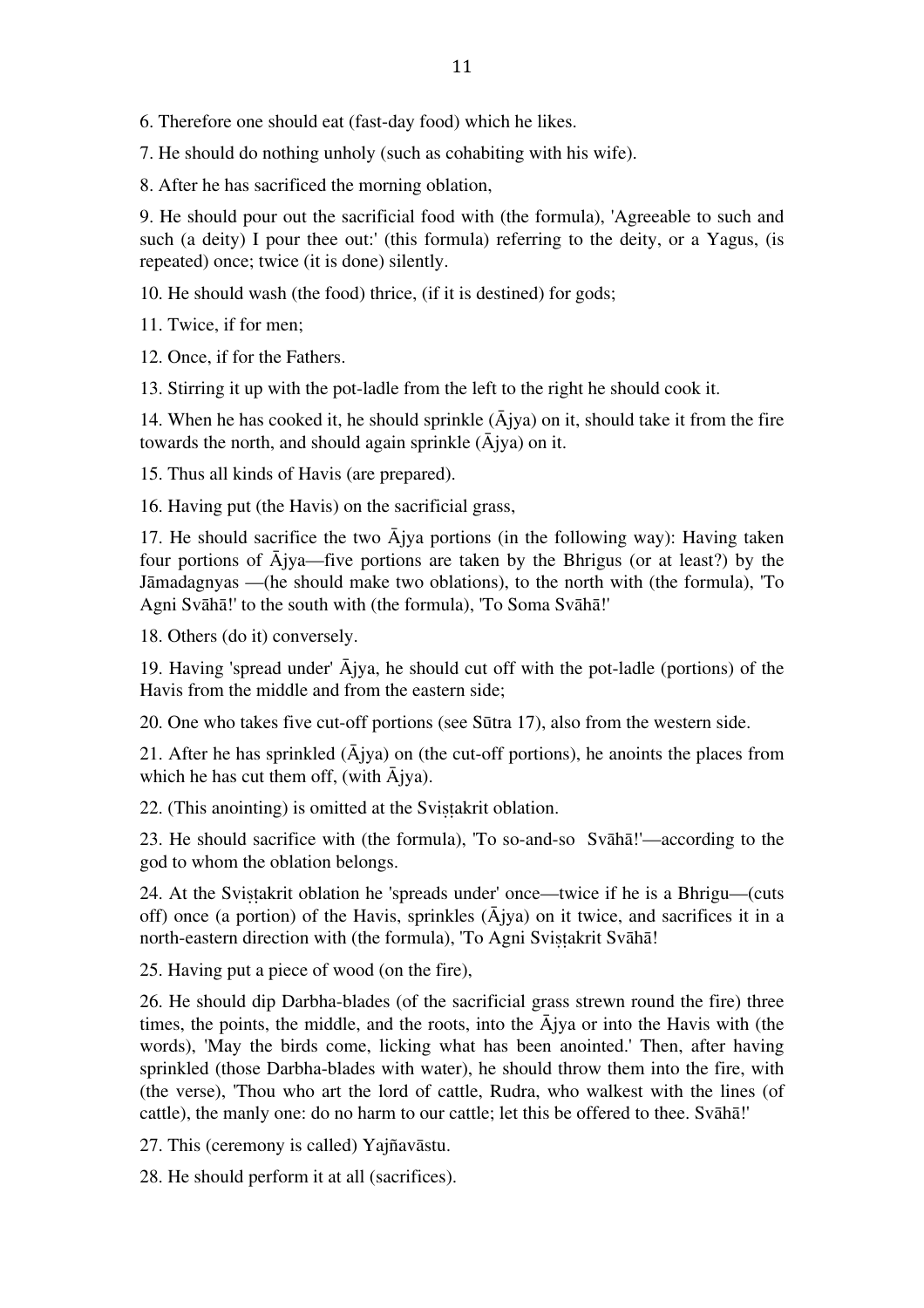29. The remnants of the Havis he should take away in a northern direction, and should give them to the Brahman.

30. A full vessel constitutes the fee for the sacrifice;

31. Or as much as he can afford.

#### KHĀNDA 2.

2, 1. Âgneya sthālīpāko'nāhitāgner darśapūrnamāsayor. 2. agnīshomīyah paurnamāsyām āhitāgner. 3. aindro māhendro vaindrāgno vāmāvāsyāyām. 4. yathā vānāhitāgnes. 5. sarvam ahah prātarāhute sthānam. 6. rātris sāyamāhutes. 7. sarvo'parapaksah paurnamāsasya. 8. *pūrva-pakṣo dārsasyā. 9. bhoganena santanuyād ity eke. 10. 'vidyamāne havye yajñiyānām phalāni juhuyāt. 11. palāsāni vā. 12. 'po vā. 13. hutam hi. 14. prāyaskittam ahutasyā. 15. 'jyañ juhuyād dhaviṣo'nādese. 16. devatā [corr. devatām?] mantrānādese. 17. prathamagarbhe tritīye māsi pumsavanam. 18. snātām ahatenākhādya hutvā patih priṣṭhatas tiṣṭhed. 19. dakṣinam amsam anvabhimrisyānantarhitam (°hitām, °hitān, the MSS.) nābhidesam abhimriset pumāmsāv iti. 20. athāparam nyagrodhasuṅgām ubhayatahphalām asrāmām akrimiparisriptām trissaptair yavaih parikrīyotthāpayen māṣair vā sarvatrauṣadhayas sumanaso bhūtvā (hutvā, hutvām the MSS.) 'syām vīryam samādhatteyam*  karma kariśyatīti. 21. āhritya vaihāyasīm kuryāt. 22. kumārī vratavatī brahmacārī brāhmanī vā pesayed apratyāharantī. 23. snātām samvesya daksine nāsikāsrotasy āsiñcet pumān Agnir iti. 24. athāsyās caturthe māsi sasthe vā sīmantonnayanam. 25. snātām ahatenākhādya hutvā *patih priṣṭhatas tiṣṭhann anupūrvayā phalavrikṣasākhayā sakrit sīmantam unnayet trisvetayā salalyāyam ūrgāvato vrikṣa iti. 26. krisarasthālīpākam uttaraghritam avekṣa[n]tīm pricchet*  kim pasyasīti. 27. prajām iti vācayet. 28. pratisthite vastau sośyantīhomah. 29. yā tiraskīti dvābhyām. 30. asāv iti nāma dadhyāt. 31. tad guhyam. 32. prān nābhikrintanāt stanadānāk ca vrīhiyavau pesayek khungāvritā. 33. 'ngusthenānāmikayā kādāya kumāram prāsayed iyam *ājñeti. 34. sarpis ca medhān ta iti.*

1. By one who has not set up the sacred fires, a mess of cooked food, sacred to Agni, is offered at the festivals of the full and new moon;

2. By one who has set them up, one sacred to Agni and Soma at the full moon;

3. One sacred to Indra, or to Mahendra, or to Indra and Agni, at the new moon;

4. Or as (the sacrifice is performed) by one who has not set up the sacred fires.

5. The time at which the morning oblation may be offered, is the whole day;

6. For the evening oblation the night;

7. For the sacrifice of the full moon the whole second fortnight (of the month);

8. For the sacrifice of the new moon the first fortnight.

9. Some say that he should keep his vow (until the sacrifice is performed) by abstaining from food.

10. If (the proper) sacrificial food is wanting, let him offer fruits of sacrificially pure (plants or trees);

11. Or leaves (of such plants or trees);

12. Or water.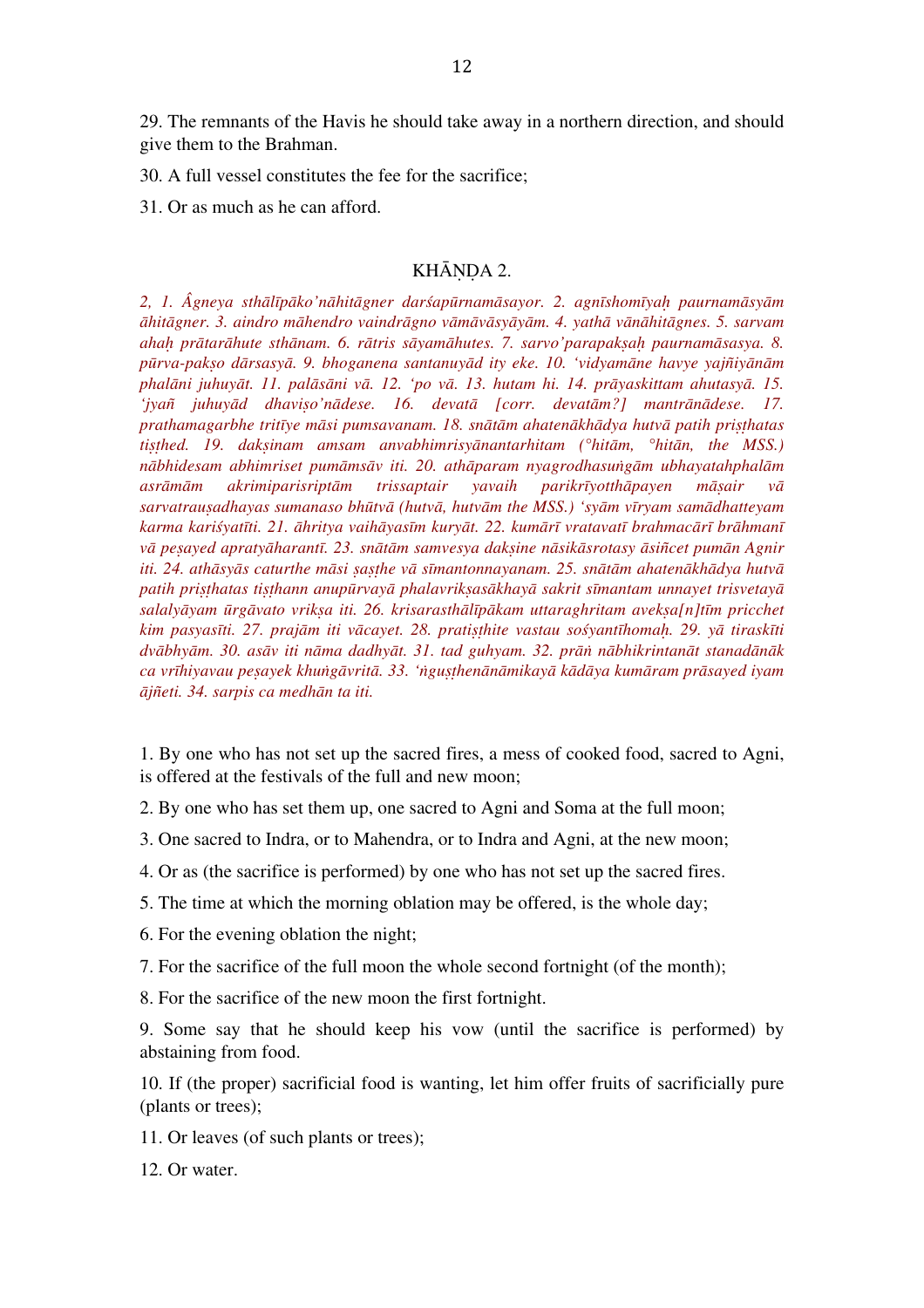13. For (even if he offers water) the sacrifice has been performed.

14. A penance (is prescribed) for one who does not perform the sacrifice.

15. If no Havis is indicated, one should offer Ājya.

16. The deity (only should be named), if no Mantra is indicated.

17. In the third month of the first pregnancy (of the sacrificer's wife he should perform) the Pumsavana (i.e. the ceremony to secure the birth of a son).

18. After she has bathed, her husband should put on her a (new) garment that has not yet been washed, and after having sacrificed he should stand behind her.

19. Grasping down over her right shoulder he should touch the uncovered place of her navel with (the verse), 'The two men' (MB. I, 4, 8).

20. Then another (ceremony). Having bought for three times seven barley corns or beans, a Nyagrodha-shoot which has fruits on both sides, which is not dry, and not touched by worms, he should set that up with (the formula), Ye herbs everywhere, being well-minded, bestow strength on this (shoot); for it will do its work.'

21. He then should take it and place it in the open air.

22. A girl, or a (wife) addicted (to her husband), or a student, or a Brāhmanī should pound (that Nyagrodha-shoot) without moving backward (the stone with which she pounds it).

23. (The husband) should make (the wife) who has bathed, lie down, and should insert (that pounded substance) into her right nostril with (the verse), 'A man is Agni' (MB. I, 4, 9).

24. Then in the fourth or sixth month (of her pregnancy) the Sīmantonnayana (or parting of the hair is performed) for her.

25. After she has bathed, her husband should put on her a garment that has not yet been washed, and after having sacrificed, he should stand behind her and should part her hair once with a well-proportioned (?) branch of a tree, on which there are fruits, (and) with a porcupine's quill that has three white spots, with (the verse), 'Rich in sap is this tree' (MB. I, 5, 1).

26. While she looks at a mess of boiled rice with sesamum seeds, covered with ghee, he should ask her, 'What dost thou see?'

27. He should make her reply, 'Offspring!'

28. When the child is appearing, the sacrifice for the woman in labour (is to be performed)—

29. With the two verses, 'She who athwart' (MB. I, 5, 6 seq.).

30. He should give a name to the child, 'so-and-so !'

31. That (is his) secret (name).

32. Before the navel-string is cut off and the breast is given (to the child, the father) should have rice and barley grains pounded in the way prescribed for the Nyagrodhashoot (see Sūtra 22).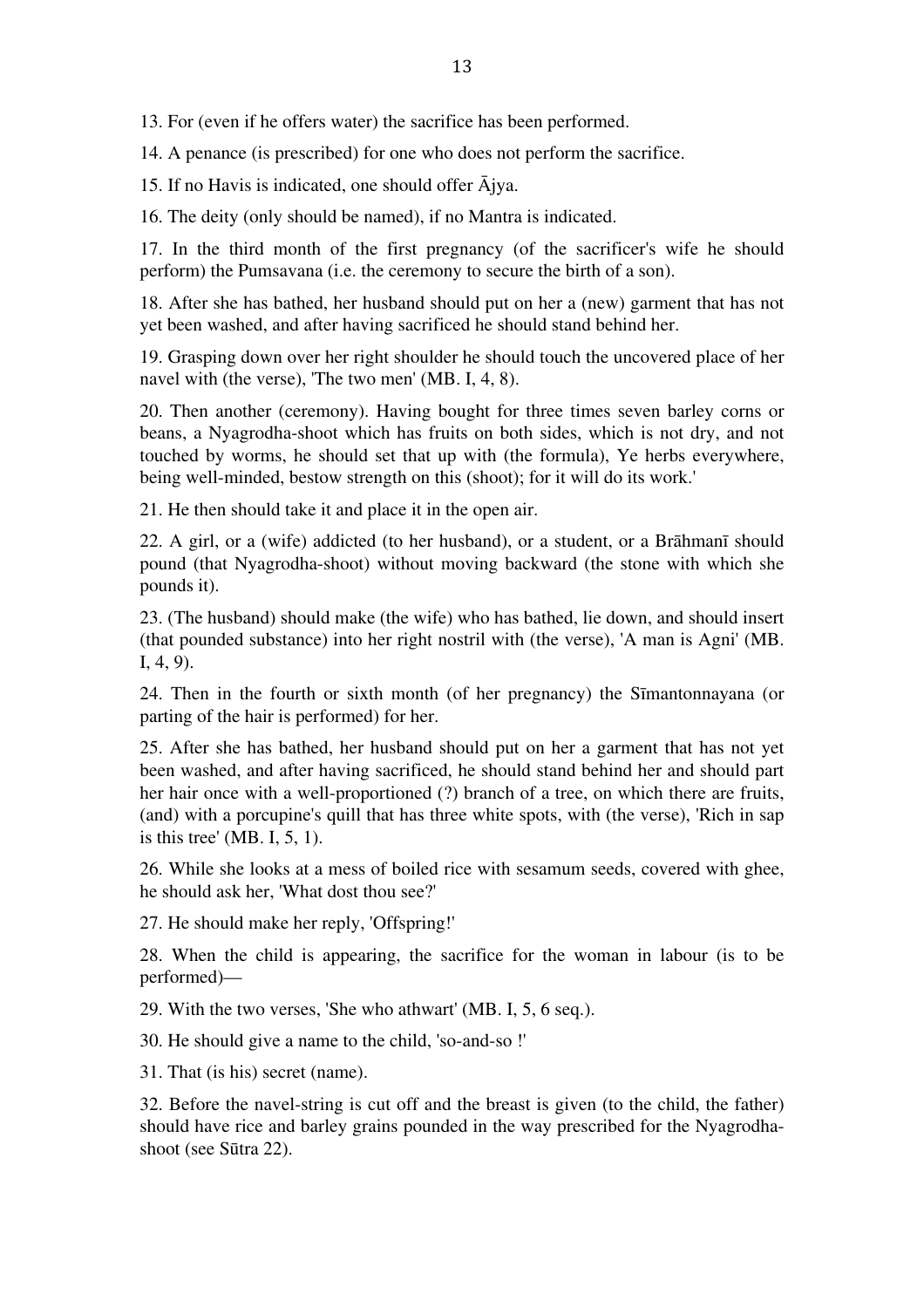33. He should take thereof with his (right) thumb and fourth finger and give it to the child to eat, with (the formula), 'This order' (MB. I, 5, 8).

34. And butter with (the verse), 'May intelligence to thee' (MB. I, 5, 9).

## KHĀNDA 3.

3, 1. gananāg įvautsne tritīve tritīvāvām prāta snāpya kumāram astam ite sāntāsu diksu pitā *candramasam upatiṣṭhet prāṅgalih. 2. sukinākhādya mātā prayakhed udaksirasam. 3. anupriṣṭham gatvottaratas tiṣṭhed. 4. yat te susīma iti tisribhir upasthāyodañcam mātre pradāya yad ada ity apām aṅgalim avasiñced. 5. dvis tūṣnīm. 6. gananād ūrdhvam*  dasarātrāk khatarātrāt samvatsarād vā nāma kurvāt. 7. snāpya kumāram kariśyata *upaviṣṭasya sukinākhādya mātā prayakhed udaksirasam. 8. anupriṣṭham gatvottarata upavised. 9. dhutvā ko'sīti tasya mukhyān prānān abhimrised. 10. asāv iti nāma kuryāt. 11. tad eva mantrānte. 12. mātre prathamam ākhyāya. 13. viprośyāṅgād aṅgād iti putrasya*  mūrdhānam parigrihnīyāt. 14. pasūnām tvety abhigighret. 15. tūsnīm striyas. 16. tritīye varśe *kaulan. 17. tatra nāpita ushnodakam ādarśaḥ kṣuro vaudumbaraḥ piṅgūlya iti dakṣinata. 18.*  ānaduho gomayah krisarasthālīpāko vrithāpakva ity uttarato. 19. mātā ca kumāram ādāya. *20. hutvāyam agād iti nāpitam prekṣet Savitāram dhyāyann. 21. ushnenety ushnodakam prekṣed Vāyum dhyāyann. 22. āpa ity untte (aṅte, umde, uṅmte, uṅte the MSS.). 23. Vishnor ity ādarśam prekṣetaudumbaram vau. 24. 'ṣadha iti darbhapiṅgūlīs saptordhvāgrā abhinidhāya. 25. svadhita ity ādarsena kṣurenaudumbarena vā. 26. yena Pūsheti dakṣinatas trih prāñcam prohet. 27. sakrid āyasena prakhidyānaduhe gomaye kesān kuryād. 28, undanaprabhrity evam paścād uttaratas ka. 29. tryāyuṣam iti putrasya mūrdhānam parigrihya gaped. 30. udaiṅṅ utsripya kusalīcārayed yathāgotrakulakalpam. 31. aranye kesān nikhaneyuh. 32. stambe nidadhaty eke. 33. gaur dakṣinā.*

1. On the third (Tithi) of the third bright fortnight after his birth, the father should have the child bathed in the morning, and after sunset he should, holding up his joined hands, towards the auspicious directions (of the horizon), worship the moon.

2. The mother, having dressed (the son) in a clean (garment), should hand him, with his face turned to the north, to the father.

3. She then should pass behind (her husband's) back, and should station herself towards the north.

4. After he has performed worship (to the moon) with the three (verses), 'Thy heart, O thou with the well-parted hair' (MB. I, 5, 10 seqq.), and has handed over the son, turning him towards the north, to his mother, he should pour water out of his joined hands with (the verse), 'What in the moon' (1.1. 13).

5. (He should do the same) twice silently.

6. After a period of ten nights, or of a hundred nights, or of one year after (the child's birth) he should give him a name.

7. He who is going to perform (that ceremony-the father or a representative of the father), after he has had the boy bathed, should sit down, and the mother, having dressed him in a clean (garment), should hand him, with his face turned to the north, to the performer (of the ceremony).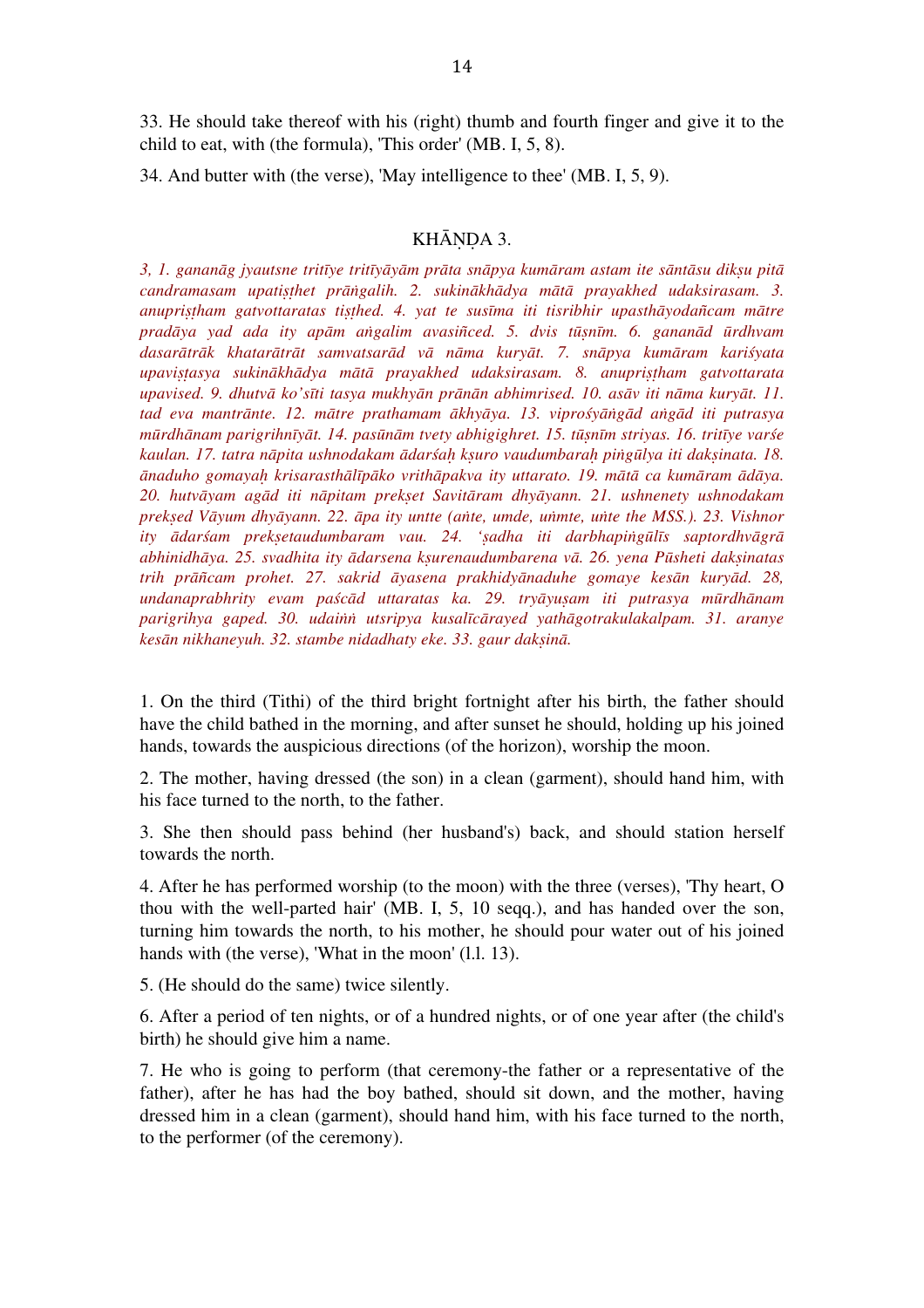8. She then should walk around behind (his) back and should sit down towards the north.

9. He should sacrifice and should touch the sense-organs at (the boy's) head with the (Mantra), 'Who art thou?' (MB. I, 5, 14, 15.)

10. 'so-and-so !'—(at the place thus indicated in the Mantra) he should give him a name.

11. The same (he should pronounce) at the end of the Mantra.

12. He should tell it to the mother first.

13. (The father) when returning from a journey, should grasp (with his two hands) his son round the head, with (the verses), 'From limb by limb' (MB. I, 5, 16-18).

14. With (the formula), 'With the cattle's' (l.l. 19), he should kiss him.

15. Silently (he should do the same) with a daughter.

16. In the third year the tonsure (of the child's head is performed).

17. There the barber, warm water, a mirror, or a razor of Udumbara-wood, and (Darbha)-blades (ate placed) towards the south.

18. A bull's dung and a mess of boiled rice with sesamum seeds which may be more or less cooked, to the north;

19. And the mother with the son in her lap.

20. (The performer of the ceremony), after having sacrificed, should look, with (the Mantra), 'Hither has come' (MB. I, 6, 1), at the barber, fixing his thoughts on (the god) Savitri.

21. With (the Mantra), 'With warm water' (l.l. 2), he should look at the warm water, fixing his thoughts on Vāyu.

22. With (the Mantra), 'May the waters' (l.l. 3), he moistens (the boy's hair).

23. With (the Mantra), 'Viṣṇu's (l.l. 4), he should look at the mirror or at the razor of Udumbara-wood.

24. With (the Mantra), 'Herb!' (l.l. 5) he puts seven Darbha-blades, with their points upwards (i.e. towards the boy's head?), into (his hair).

25. With (the formula), 'Axe!' (l.l. 6) (he presses them down) with the mirror or with the razor of Udumbara-wood.

26. With (the Mantra), 'With which Pūṣan' (l.l. 7), he should move forward (the razor) three times towards the east on the right side (of the boy's hair).

27. Cutting (the hair) once with a razor of metal he should throw the hair on the bull's dung.

28. The same rites, beginning from the moistening (of the hair, are repeated) on the left side and on the back side (of the child's head).

29. Grasping (with his two hands) the boy round his head he should murmur (the verse), 'The threefold age' (l.l. 8).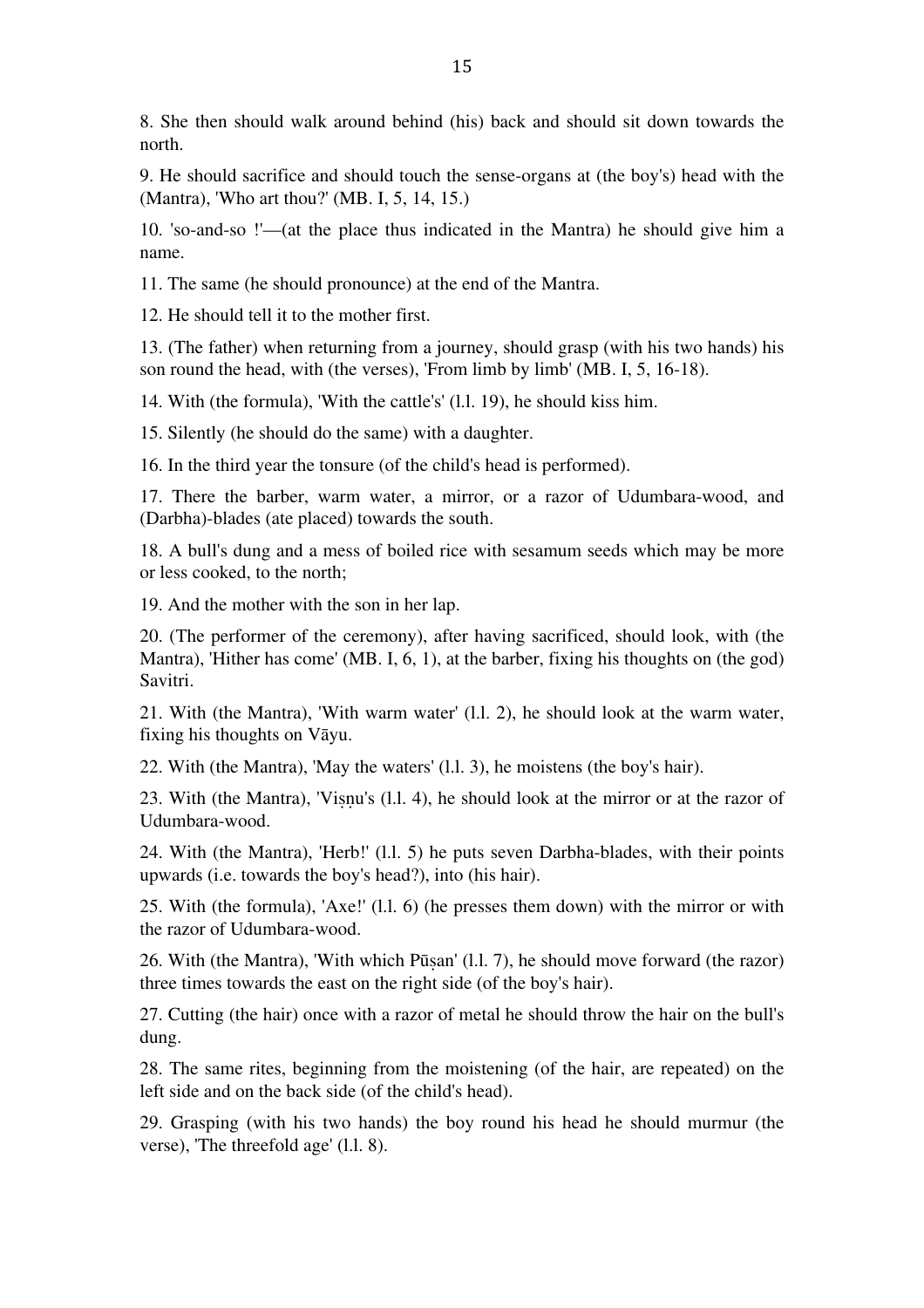30. Walking away (from the fire) in a northern direction he should have the arrangement of (the boy's) hair made according to the custom of his Gotra and of his family.

31. Let them bury the hair in the forest.

32. Some throw them on a bunch (of grass or the like).

33. A cow constitutes the sacrificial fee.

## KHĀNDA 4.

*4, 1. aṣṭame varśe brāhmanam upanayet. 2. tasyā shodasād anatītaḥ kāla. 3. ekādase*  ksatriyam. 4. tasyā dvāvimsād. 5. dvādase vaišyam. 6. tasyā caturvimsāt. 7. kusalīkritam *alamkritam ahatenākhādya hutvāgne vratapata iti. 8. uttarato'gneh pratyaṅmukham avasthāpyāṅgalim cārayet. 9. svayam kopari kuryād. 10. dakṣinatas tiṣṭhan mantravān brāhmana ācāryāyodakāṅgalim pūrayed. 11. āgantreti japet prekṣamāne [sic]. 12. ko*  nāmāsīty ukto devatāsrayam naksatrāsrayam vābhivādanīyam nāma brūyād asāv asmīti. 13. utsrijyāpo devasya ta iti daksinottarābhyām hastābhyām angalim grihnīyād ācāryas. 14. *Sūryasyeti pradakṣinam āvartayed. 15. dakṣinam amsam anvavamrisyānantarhitām nābhim ālabhet prānānām iti. 16. athainam pariadyād antakaprabhritibhir. 17. dakṣinam amsam Prajāpataye tveti. 18. savyena savyam devāya tveti. 19. brahmacāry asīti sampreśyopaviśya (samprekṣya, samprokṣya the MSS.) dakṣninagānvaktam aṅgalīkritam pradakṣinam muṅgamekhalām ābadhnan vācayed iyam duruktād iti. 20. adhīhi bho ity upasīdet. 21. tasmā* anvāha sāvitrīm paccho 'rdharkasas sarvām iti sāvitrīm vācayed. 22. mahāvyāhritīs *kaikaikasa. 23. omkārañ ka. 24. prayakhaty asmai vārkṣam dandam. 25. susravas susravasam meti. 26. samidham ādadhyād Agnaye samidham iti. 27. bhaikṣam karen. 28.*  mātaram agre. 29. 'thānyās suhrida. 30. ācāryāya bhaiksan nivedayet. 31. tisthed āstamayāt *tūṣnīm. 32. trirātram kṣāralavane dugdham iti varjayet.*

1. Let him initiate a Brāhmana in his eighth year.

2. For him the time (for being initiated) has not passed until his sixteenth (year).

3. In the eleventh a Kṣatriya.

4. For him (the time has not passed) until the twenty-second.

5. In the twelfth a Vaiśya.

6. For him (the time has not passed) until the twenty-fourth.

7. After (the student's) hair has been arranged, and he has been adorned, and dressed in a garment which has not yet been washed, (the teacher) should sacrifice with (the Mantras which the student recites), 'Agni! Lord of the vow!' (MB. I, 6, 9-13.)

8. He should cause (the student) to stand northwards of the fire, facing the west, and to join his hands.

9. And he should himself join his hands above (the student's hands).

10. A Brāhmana versed in the Mantras who stands towards the south, should fill the teacher's joined hands with water.

11. While (the student?) looks at him, (the teacher) should murmur (the Mantra), 'With him who comes to us' (MB. I, 6, 14).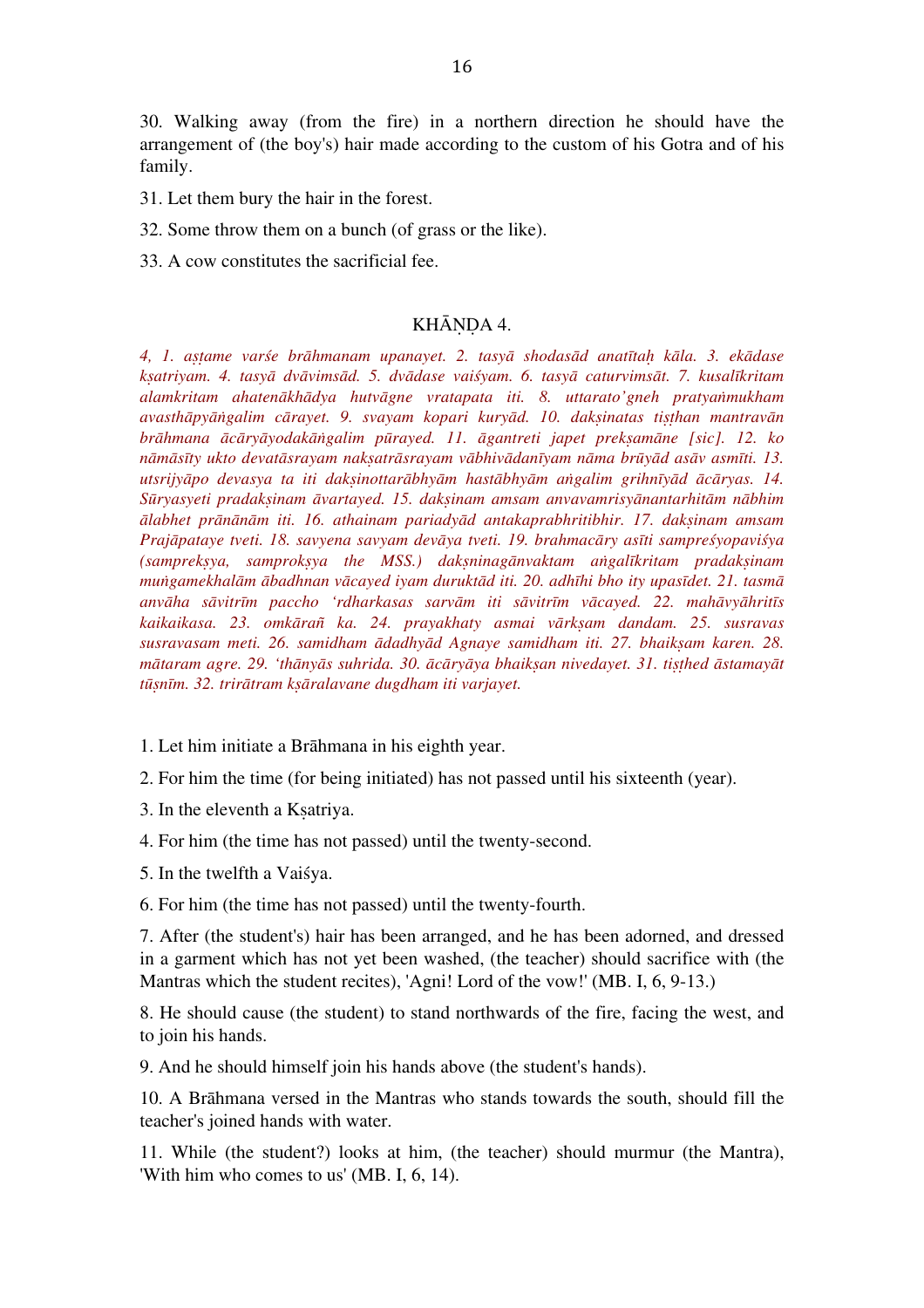12. (The student) to whom (the teacher) has said, 'What is thy name?' should pronounce a name which he is to use at respectful salutations, derived from (the name of) a deity or a Nakṣatra, 'I am so-and-so !' (l.l. 17.)

13. Having let the water run (out of his joined hands over the student's hands) the teacher should seize with his two hands, holding the right uppermost, (the student's) joined hands, with (the formula), By the impulse of the god Sāvitrī' (l.l. 18).

14. With (the formula), 'Move in the sun's course' (l.l. 19) he should make him turn round from left to right.

15. Grasping down over his right shoulder he should touch his uncovered navel with (the formula), '(Thou art the knot) of all breath' (l.l. 20).

16. He then should give him in charge (to the gods) with the Antaka and the other formulas (l.l. 20 seqq.).

17. (He touches) his right shoulder with (the formula), 'To Prajāpati (I give) thee (in charge)' (l.l. 23),

18. His left shoulder with his left (hand) with (the formula), 'To the god Savitri (I give) thee (in charge)' (l.l. 24).

19. Having directed him (to observe the duties of Brahmakarya, by the formula), 'A student art thou' (l.l. 25, 26), (the teacher) sitting down should from left to right tie round the student, who bends his right knee and clasps his hands, the girdle made of Muṅga grass, and should cause him to repeat (the verse), 'Protecting us from evil word' (l.l. 27).

20. With (the words), 'Recite, sir!' (the student) should respectfully sit down near (the teacher).

21. He then recites the Sāvitrī (l.l. 29) to him, Pāda by Pāda, hemistich by hemistich, (and finally) the whole-thus he should teach him the Sāvitrī,

22. And the Mahāvyāhritis, one by one,

23. And the word Om.

24. He hands over to him the staff, which should be made of (the wood of) a tree—

25. With (the formula which the student has to recite), 'O glorious one, make me glorious' (l.l. 34).

26. Let him put a piece of wood (on the fire) with (the verse), 'To Agni a piece of wood' (l.l. 32).

27. Let him go to beg food;

28. First of his mother,

29. Then of other women friends.

30. He should announce the alms (received) to his teacher.

31. He should stand silently till sunset.

32. Through a period of three nights he should avoid eating saline food and drinking milk.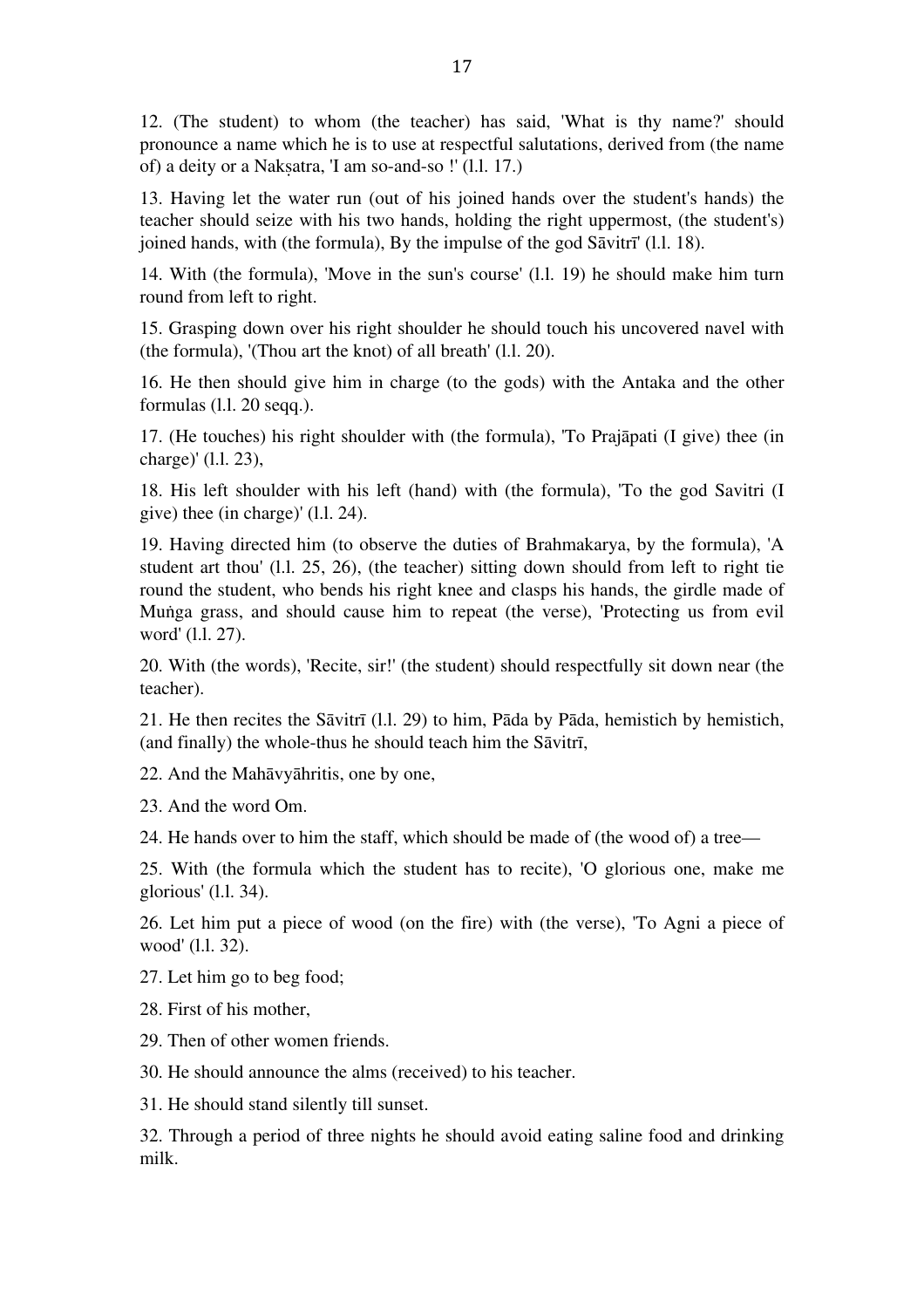#### KHĀNDA 5.

*5, 1. atha godāna caulavat kalpaḥ. 2. salomam vāpayed. 3. go'svāvimithunāni dakṣināh prithag varnānām. 4. sarveshām vā gaur. 5. agaḥ kesapratigrahāyo. 6. 'ktam upanayanam. 7. nācariśyantam samvatsaram. 8. aniyuktan tv ahatam. 9. athālamcāro. 10. 'dhassamvesi. 11. amadhumāmsāsī syān. 12. Maithuna kṣura kritya snānāvalekhana danta-dhāvana pādadhāvanāni varjayen. 13. nāsya kāme reta skanden. 14. na go-yuktam ārohen. 25. na grāma upānahau. 16. Mekhalādhārana bhaikṣācarana daṇḍa samidādhānopasparśana* prātarabhivādā nityam. 17. Godāna vrātikāditya vratopanisaj-jyesthasāmikās samvatsarā. *18. nādityavratam ekeshām. 19. ye karanty ekavāsaso bhavanti. 20. ādityañ ca nāntardadhate. 21. na kāpo'bhyupayanti. 22. sakvarīnām dvādasa nava ṣat traya iti vikalpāh.*  23. krsnavastrah. 24. krsnabhaksa. 25. ācāryādhīnas. 26. tisthed divā. 27. 'sīta naktam. 28. *samvatsaram ekeshām pūrvais srutās ced. 29. uposhitāya parinaddhākṣāyānugāpayed yathā mā na pradhakṣyatīti. 30. tam prātar abhivīkṣayanti yāny apradhakṣyanti manyante'po'gnim vatsam ādityam. 31. apo'bhivyakhyam ity apo jyotir abhivyakhyam ity agnim pasūn abhivyakhyam iti vatsam sur [sic] abhivyakhyam ity ādityam visriged vācam. 32. gaur dakṣinā. 33. kamso vāso rukmas kā. 34. 'nupravakanīyeshv rikam sāma Sadasaspatim iti kājyam juhuyāk. 35. kityayūpopasparśanakarnakrosākṣivepaneṣu sūryābhyuditas*  sūryābhinimrukta indriyais ca pāpasparśaih punar mām ity etābhyām āhutīr (correct, āhutī?) *juhuyād. 36. ājyalipte vā samidhau. 37. gaped vā laghuṣu, gaped vā laghuṣu. dvitīyapaṭalah.*

1. At the Godāna (or cutting of the beard) the rite is identical with the Kaula (cutting of the hair; see above, chap. 3, 16 seqq.).

2. He should have (his beard) and the hair of his body shaven.

3. The sacrificial fee consists of an ox and a cow, or of a pair of horses, or of sheep, for the (three) castes respectively,

4. Or of a cow for all (castes).

5. A goat (is given) to the person who catches up the hair.

6. The initiation (connected with the Godānakarman, &c.) has been declared.

7. (One should) not initiate one who does not intend to keep the vow through one year.

8. (The use of) a garment, however, which has not yet been washed (see chap. 4, 7), is not prescribed (here),

9. Nor the adornment (chap. 4, 7).

10. (The observances prescribed for the Godānavrata are the following:)

He should sleep on the ground.

11. He should avoid eating honey and flesh.

12. He should avoid sexual intercourse, shaving, (luxurious) bathing, combing his head, and cleansing his teeth and his feet (in a luxurious way).

13. let him not waste semen out of lust.

14. Let him not mount a chariot yoked with cows,

15. Nor (wear) shoes in the village.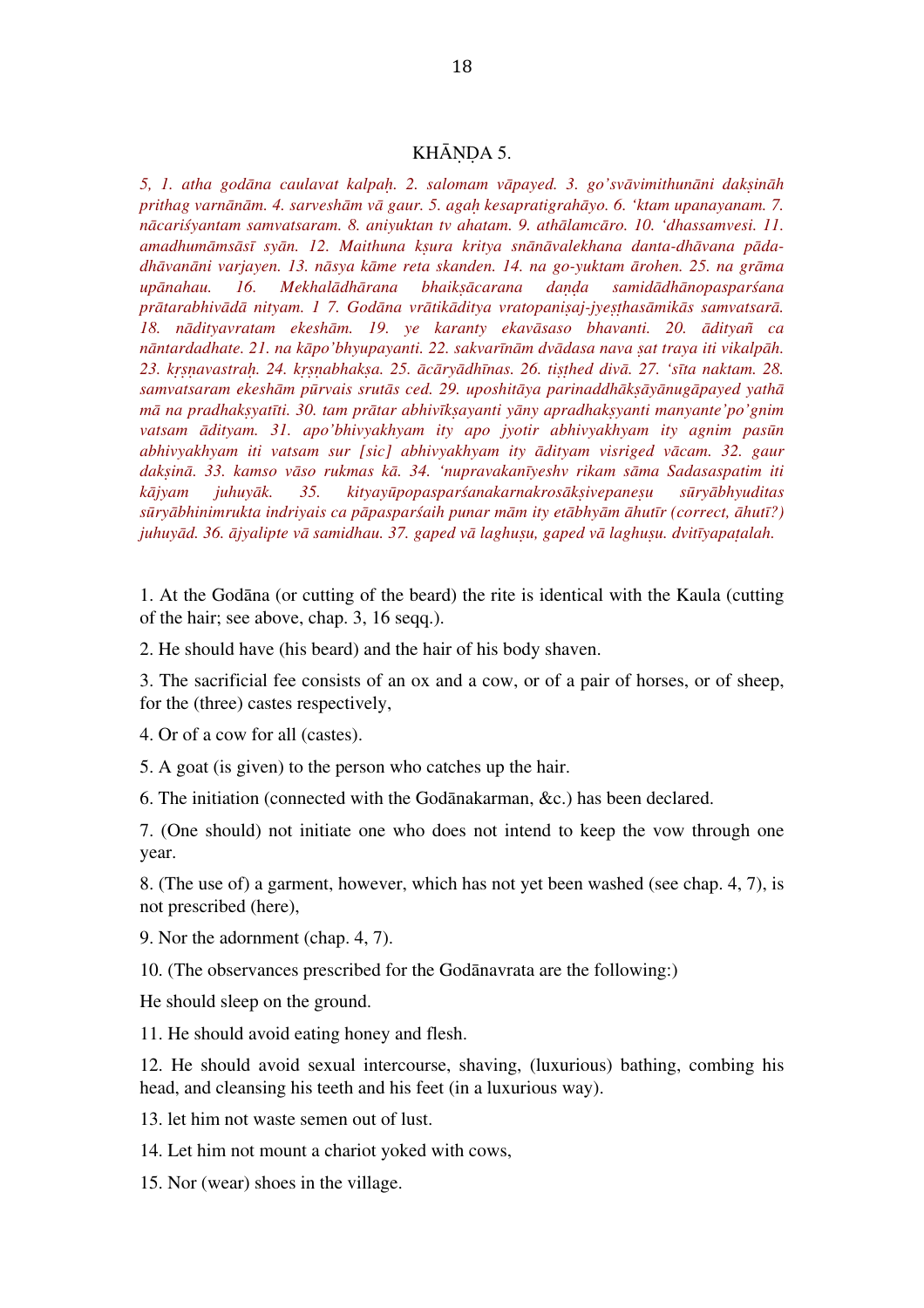16. Wearing the girdle, going the rounds for alms, (carrying) a staff, putting fuel (on the fire), touching water, reverentially saluting (the teacher) in the morning: (these are the) standing (duties).

17. The Godāna-vrata, the Vrātika-vrata, the Âditya-vrata, the Upaniṣad-vrata, and the Gyeṣṭhasāma-vrata (last) one year (each).

18. The Âditya-vrata some (do) not (undergo).

19. They who undergo it, wear one garment.

20. They allow nothing to be between (themselves and) the sun.

21. And they do not descend into water.

22. For the Sakvarī verses, twelve, nine, six, or three (years through which the Vrata is to be kept) make up the various possibilities.

23. He (who keeps the Sākvara-vrata) wears dark clothes.

24. He eats dark food.

25. He is entirely addicted to his teacher.

26. He should stand in day-time.

27. He should sit at night.

28. According to some (teachers, the Vrata may last only) one year, if the ancestors (of the student) have learnt (the Sakvarī verses).

29. (The teacher) should sing (those verses) to (the student) who has fasted and veiled his eyes (thinking), 'May (the teacher) not burn me (with the Sakvarī verses).'

30. In the morning they make (the student) look at such things as they expect will not burn him, viz. water, fire, a calf, the sun.

31. At water (he should look) with (the words), 'Water have I beheld!' At fire with (the words), 'Light have I beheld!' At the calf with (the words), 'Cattle have I beheld!' At the sun with (the words), 'The sky have I beheld!'—thus he should break his silence.

32. A cow is the fee (for the teacher),

33. A brazen vessel, a garment, and a golden ornament.

34. At the Anupravakanīya ceremonies (see Âśvalāyana-Grihya I, 22, 12) he should sacrifice Ājya with (the two verses), 'To the Rik, to the Sāman we sacrifice' (Sāmaveda I, 369), and, 'The lord of the seat' (Sv. I, 171).

35. If he has touched a fire-altar or a sacrificial post, if he has humming in his ears, or if his eye palpitates, or if the sun rises or sets while he is sleeping, or if his organs of sense have been defiled by something bad, he should sacrifice two oblations of  $\bar{A}$ jya with the two (verses), 'May (my strength) return to me;

36. Or two pieces of wood anointed with  $\bar{A}$ jya.

37. Or he may murmur (those verses) at light (offences). Or he may murmur (those verses) at light (offences).

# **End of the Second Paṭala.**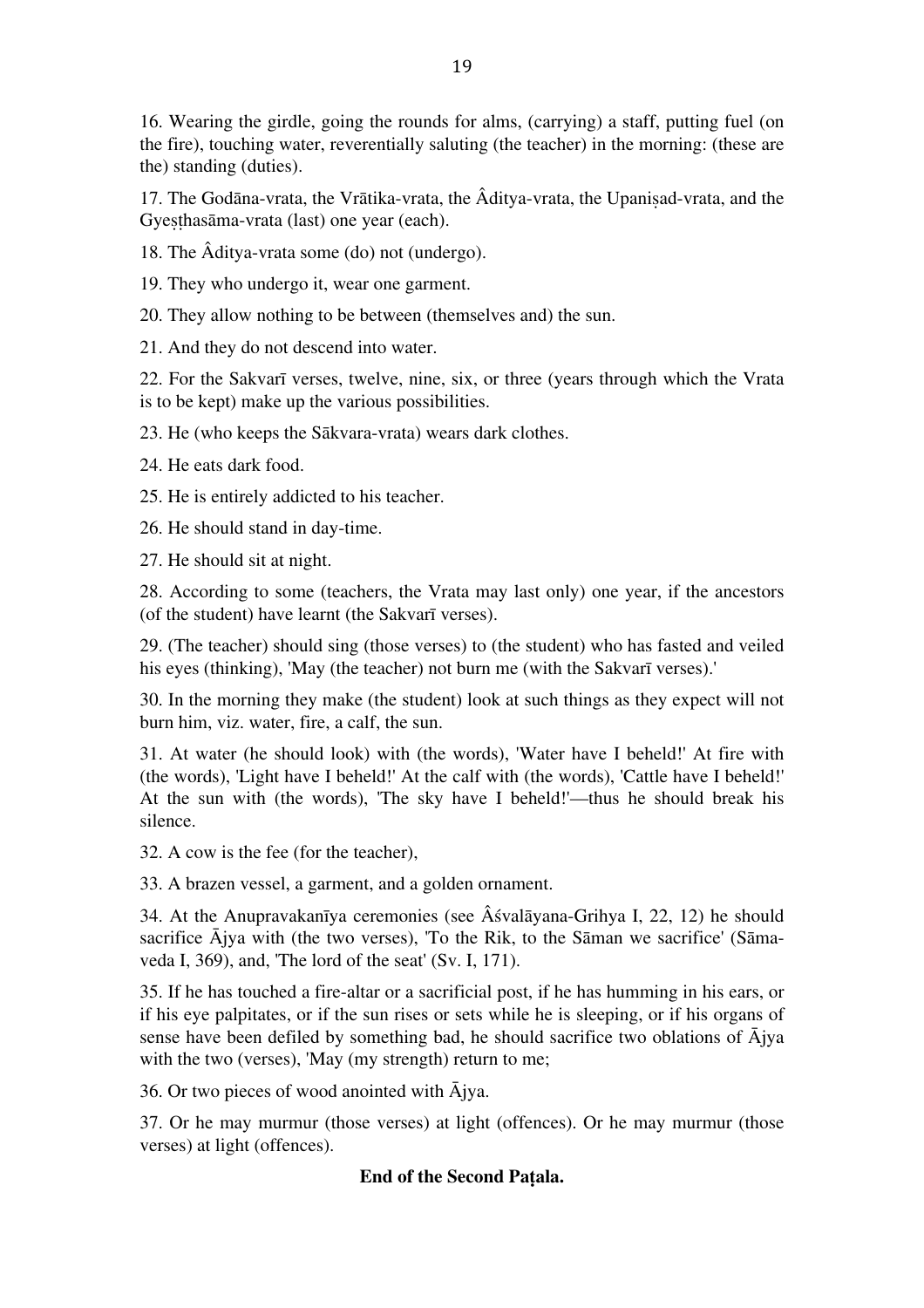#### PATALA 3, KHĀNDA 1.

*III, 1, 1. āplavane purastād ācāryakulasya parivrita āsta. 2. udaṅmukha ācāryaḥ. 3. prāgagreshv. 4. evam brahmavarcasakāmo. 5. goṣṭhe paśukāmas. 6. sabhāyām yasaskāmaḥ. 7. sarvauṣadhenāpaḥ phānayet. 8. surabhibhis ka. 9. tābhis sītoshnābhir ācāryo'bhishiñcet. 10. svayam vā mantrābhivādād. 11. ubhāv ity eke. 12. tenemam ity ācāryo brūyād. 13. ye apsv ity apām aṅgalim avasiñced. 14. yad apām iti ka. 15. tūṣnīñ ka. 16. yo rokana iti grihyātmānam abhishiñced. 27. yena striyam iti ka. 18. tūṣnīñ ko. 19. 'dyann ity ādityam upatiṣṭhet. 20. samasyed vā. 21. viharann anusamharek kakṣur asīti. 22. ud uttamam iti mekhalām avamuñcet. 23. prāsya vāpayek khikāvargam kesasmasrulomanakhāni. 24. alamkrito'hatavāsasā srīr iti sragam pratimuñcen. 25. netryau stha ity upānahau. 26. vainavam dandam ādadyād Gandharvo'sīti. 27. upetyācāryam pariṣadam prekṣed yakṣam iveti. 28. upaviśyauṣṭhāpidhāneti mukhyān prānān abhimrised. 29. goyuktam ratham ālabhed*  vanaspata iti. 30. āsthātā ta ity ārohet. 31. prācīm prayāyodīkīm vā gatvā pradaksinam *āvartayet. 32. pratyāgatāyārghyam ity eke. 33. vriddhasīli syād ata ūrdhvam. 34. nāgātalomnyopahāsam icchen. 35. nāyujyā (read, nāyugvā). 36. na ragasvalayā. 37. na samānarśyā. 38. 'parayā dvārā prapannaḥ (read, prapanna-) dvihpakvaparyushitāni nāsnīyād. 39. anyatra sācamāmsayavapiṣṭavicārebhyaḥ. 40. pāyasāk ka. 41. phalaprakayanodapānāvekṣanavarṣatidhāvanopānatsvayamharanāni na kuryān. 42. nāgandhām sragam dhārayen. 43. na ced dhiranyasrag. 44. bhadram iti na vrithā vyāharet.*  45. pustikāmo gāh prakālayed imā ma iti. 46. pratvāgatā imā madhumatīr iti. 47. pustikāma *eva prathamajātasya vatsasya prāṅ mātuh pralehanāl lalātam ullihya nigired gavām iti. 48. samprajātāsu goṣṭhe nisāyām vilayanañ juhuyāt samgrahaneti. 49. athāparam vatsamithunayoḥ karne lakṣanam kuryād bhuvanam iti. 50. pumso'gre. 51. lohitenety anumantrayeta. 52. tantīm prasāritām iyan tantīti.*

1. When (the student) is going to take the bath (at the end of his studentship), he seats himself in an enclosure to the east of his teacher's house.

2. The teacher (sits) facing the north,

3. On eastward-pointed (Darbha-grass).

4. Thus one (should act) who is desirous of holy lustre.

5. (The student should sit) in a cow-stable, if he is desirous of cattle,

6. In an assembly-hall, if desirous of renown.

7. Let him boil water with all kinds of herbs,

8. And with scents.

9. With that water, which must be lukewarm, the teacher should besprinkle (the student).

10. Or (the student should do so) himself, because that is signified by the Mantra.

11. Some say that both (should do so).

12. The teacher should say (in the Mantra), 'Therewith (I besprinkle) him,' (instead of, 'Therewith I besprinkle myself').

13. With (the verses), 'Which in the waters' (MB. I, 7, 1) (the student) should pour out his joined hands full of water;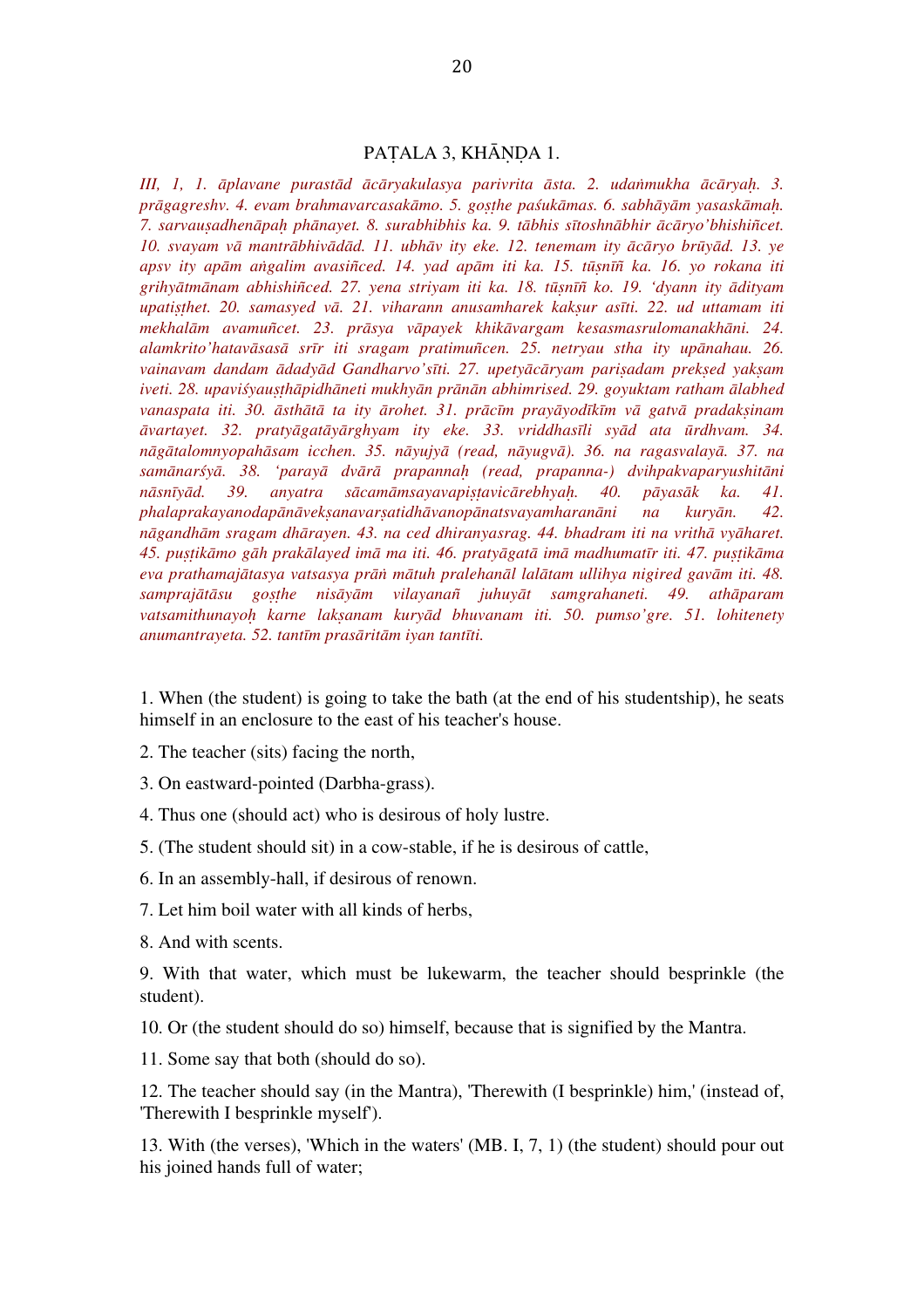14. And with (the formula), 'What (is dreadful) in the waters' (l.l. 2);

15. And silently.

16. With (the formula), 'The shining one' (l.l. 3), he should draw (some water) and should besprinkle himself (therewith);

17. And with (the verse), 'By which the wife' (l.l. 5);

18. And silently.

19. With (the formulas), 'Rising' (l.l. 6-8), he should worship the sun.

20. He may repeat (the sections of that Mantra) continuously.

21. If he repeats them separately, he should add at the end (of each section), 'The eye art thou' (l.l. 9).

22. With (the verse), 'Loosen the highest' (l.l. 10), he should take off the girdle.

23. After he has eaten something, he should have his hair, his beard, the hair of his body, and his nails cut, so as to leave the lock of hair (as required by the custom of his family).

24. Having adorned himself and put on clothes which have not yet been washed, he should put a garland (on his head) with (the formula), 'Luck' (l.l. 11).

25. The two shoes (he puts on) with (the formula), Leaders are you' (l.l. 12).

26. With (the formula), 'The Gandharva art thou' (l.l. 13), he takes a bamboo staff.

27. He should approach the teacher and look at the assembly (of pupils, &c.) with (the formula), 'Like an eye-ball' (l.l. 14).

28. Sitting down, he should touch the sense-organs at his head with (the Mantra), 'Covered by the lips' (l.l. I5).

29. Let him touch a chariot yoked with oxen, with (the verse), 'O tree' (l.l. 16).

30. With (the words), 'He who stands on thee' (l.l. 16), he should mount it.

31. Having driven (some distance) in an eastern or northern direction, he should turn round from left to right.

32. Some say that when he has come back, (his teacher should offer to him) the Argha reception.

33. From that time he shall assume a dignified demeanour.

35. Nor (should he wish for sport) with a girl who is the only child of her mother,

36. Nor with a woman during her courses,

37. Nor with (a woman) who descends from the same Rishis.

38. Let him not eat food which has been brought by another door (than the usual), or which has been cooked twice, or which has stood over-night—

39. Except such as is prepared of vegetables, flesh, barley, or flour—

40. Or of milk.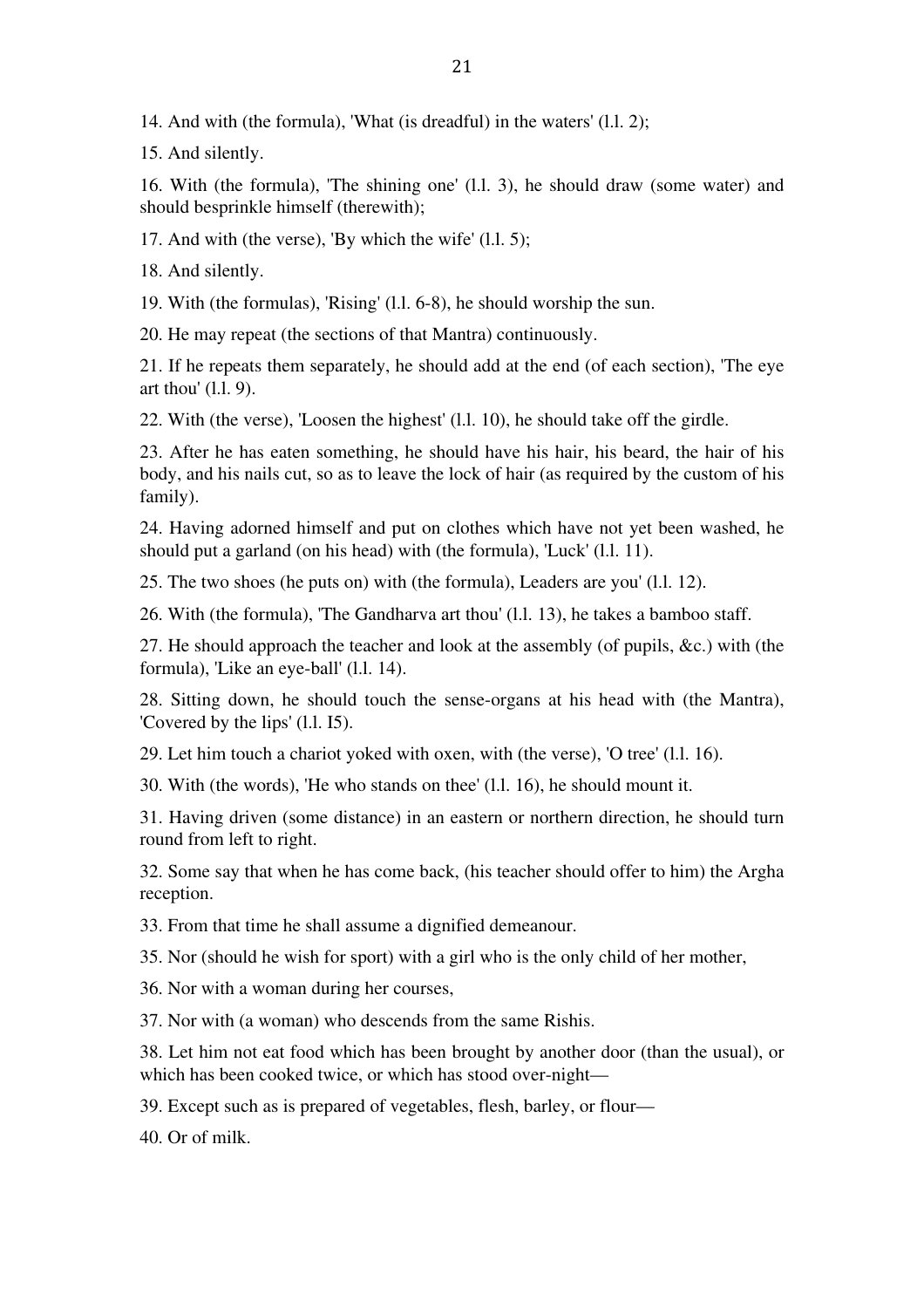41. He shall avoid gathering fruits, looking into wells, running while it is raining, and taking his shoes in his hands.

42. He should not wear a scentless wreath,

43. If it is not a wreath of gold.

44. He should not use the word 'blessed' without a reason.

45. If he is desirous of thriving (in his cattle), he should with (the Mantra), 'May these' (MB. I, 8, 1) have his cows driven out.

46. When they have come back, (he should recite the Mantra), 'These which are rich in sweet' (l.l. 2).

47. If he is desirous of thriving (in his cattle), he should lick the forehead of the firstborn calf, before it is licked by its mother, and should gulp with (the formula), ('Thou art the phlegm) of the cows' (l.l. 3).

48. When the cows have calved, he should at night sacrifice in the cow-stable churned curds with drops of ghee, with (the verse), 'Seizer' (l.l. 4).

49. Now another (ceremony). He should make marks on the ears of a male and of a female calf with (the formula), 'The world art thou' (l.l. 5, 6).

50. First on the male.

51. He should recite over them (the Mantra), 'With metal' (l.l. 7).

52. When the rope (to which the calves are bound) is spread out, (let him recite over it the Mantra), 'This rope' (l.l. 8).

## KHĀNDA 2.

*2, 1. śrāvanyām paurnamāsyām grihād agnim atipranīya pratidisam upalimped adhike*  prakrame. 2. sakridgrihītān saktūn darvyām kritvā pūrvopalipte ninīyāpo yah prākyām iti *balim nirvapen. 3. ninayed apām sesham. 4. apa upaspriśyaivam pratidisam yathāliṅgam. 5. dakṣina-pascime antarenāgniñ ca samkaraḥ. 6. sūrpena siṣṭān agnāv opyātipranītād anatipranītasyārdham gatvā nyañcau pānī kritvā namaḥ Prithivyā iti japet. 7. tata utthāya Somo rāgeti darbhastambam upasthāya (correct, upasthāpya) stambasthān sarpān manasā* dhyāyann. 8. aksatān ādāya prān vodan vā grāmān nishkramya juhuyād angalinā haye Rāka *iti katasribhih. 9. prāṅ utkramya gaped vasuvana edhīti. 10. tris trih pratidisam avāntaradeseṣu ko. 11. 'rdhvam prekṣan devayaganebhyas (correct, devaganebhyas). 12.*  tiryann itaraganebhyo. 13. 'vān preksan pratyetyānaveksann aksatān prāsnīyāk. 14. khvobhūte'ksatasaktūn kritvā nave pātre nidhāyāstam ite balīn hared. 15. āgrahāyanyāh. 16. *prauṣṭhapadīm hastenādhyāyān upākuryuh. 17. srāvanīm ity eke. 18. hutvopanayanavat. 19.*  sāvitrīm anuvācayet. 20. Somam rājānam parvādīms ka. 21. dhānā dadhi ca prāsnīyur abhirūpābhyām. 22. svobhūte prātar adhīyīrañ khiśyebhyo.23. 'nuvācyāh kuryur rigādibhih *prastāvais kā. 24. 'nugānam rahasyānām. 25. vidyutstanayitnuvargam. 26. ardhapañcamān māsān adhītya paushīm utsargas. 27. tata ūrdhvam mantrānādhyāyo (correct, abhrānādhyāyo). 28. vidyutstanayitnuvriṣṭiteṣu (correct, °prushiteṣu or °prishiteṣu; see Ludwig's note on Rig-veda VIII, I, 12) ka. 29. trisannipāte trisandhyam. 30. aṣṭakām*  amāvāsyām cāturmāsīr udagayane ca paksinīm rātrīm. 31. sabrahmacārini ca preta. 32. *ulkāpāte bhūmikale jyotishos kopasarga eteshv ākālikam vidyāt. 33. kārshvan tu Kathakauthumāh.*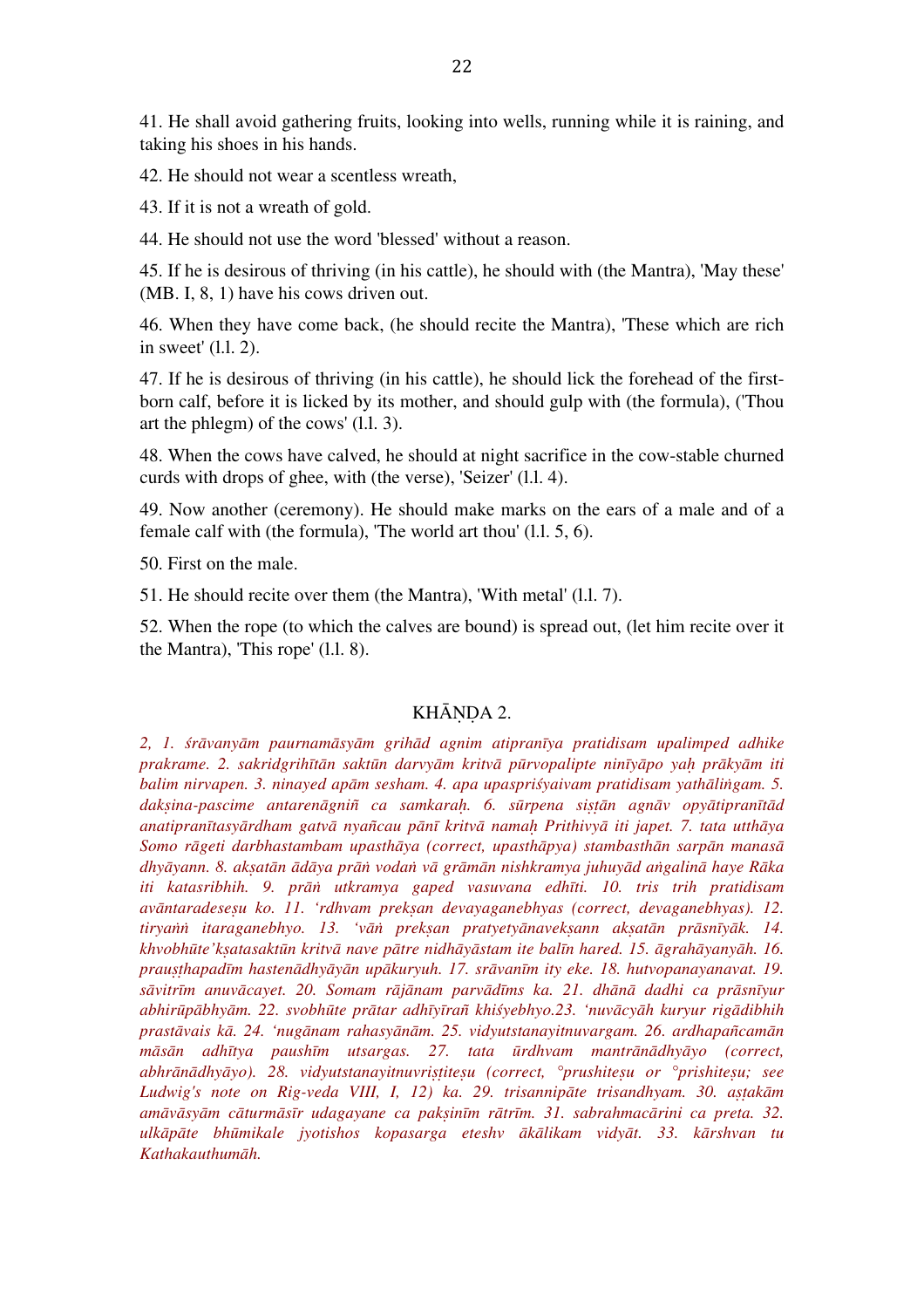1. On the full-moon day of (the month) Srāvana, let him carry forward fire from his house, and let him besmear (the place around it) to the extent of more than one prakrama (i.e. step) towards the different directions (of the horizon).

2. Having once taken a quantity of flour, and having put it into (the spoon called) Darvi, he should pour out water on the besmeared place to the east (of the fire), and should offer a Bali with (the formula), (O king of serpents) dwelling towards the east' (MB. II, 1, 1),

3. He should pour out the rest of the water.

4. Having touched water, he should do the same towards the other directions (of the horizon) according as they are mentioned in the Mantras.

5. Between (the besmeared surface) towards the south and that towards the east and the fire (there should be) a passage.

6. After he has thrown the remnants (of flour) out of the basket into the fire, he should go from (the fire) which has been carried forward, to that (fire) which has not (been carried forward), and should turn his hands downwards (so as to touch the earth with them) and should murmur (the Mantra), 'Adoration to the earth's' (l.l. 3).

7. Thence rising he should place (to the north of the fire) a bunch of Darbha-grass with (the Mantra), 'The king Soma' (1.1.4), and should fix his thoughts on the serpents that are in that bunch.

8. Taking a portion of fried grain, he should go out of the village in a northern or eastern direction, and should sacrifice it with his joined hands with the four (verses), 'Hearken, Rākā!' (MB. II, 6, 2 seqq.).

9. Walking eastwards he should murmur, 'Be a giver of wealth' (l.l. 6).

10. Thus three times to the different quarters and intermediate quarters (of the horizon).

11. Looking upwards (he should offer a Bali) to the hosts of divine beings,

12. (Looking) towards the side, to the hosts of other beings;

13. Looking downwards, he should go back (to the fire) without looking back, and should eat the fried grain.

14. On the following day he should prepare flour of fried grain, should put it into a new vessel, and after sunset he should offer Balis.

15. (The same is repeated every day) till the Âgrahāyanī day.

16. On the full-moon day of Prauṣṭhapada (or) under (the Nakṣatra) Hasta they should begin the Veda-study;

17. On the full-moon day of Srāvana, according to some (teachers).

18. Having sacrificed as at the Upanayana—

19. He should cause (the students) to recite the Sāvitrī,

20. (The verse), 'Soma, the king' (Sāma-veda I, 91), and the first verses of the Parvans.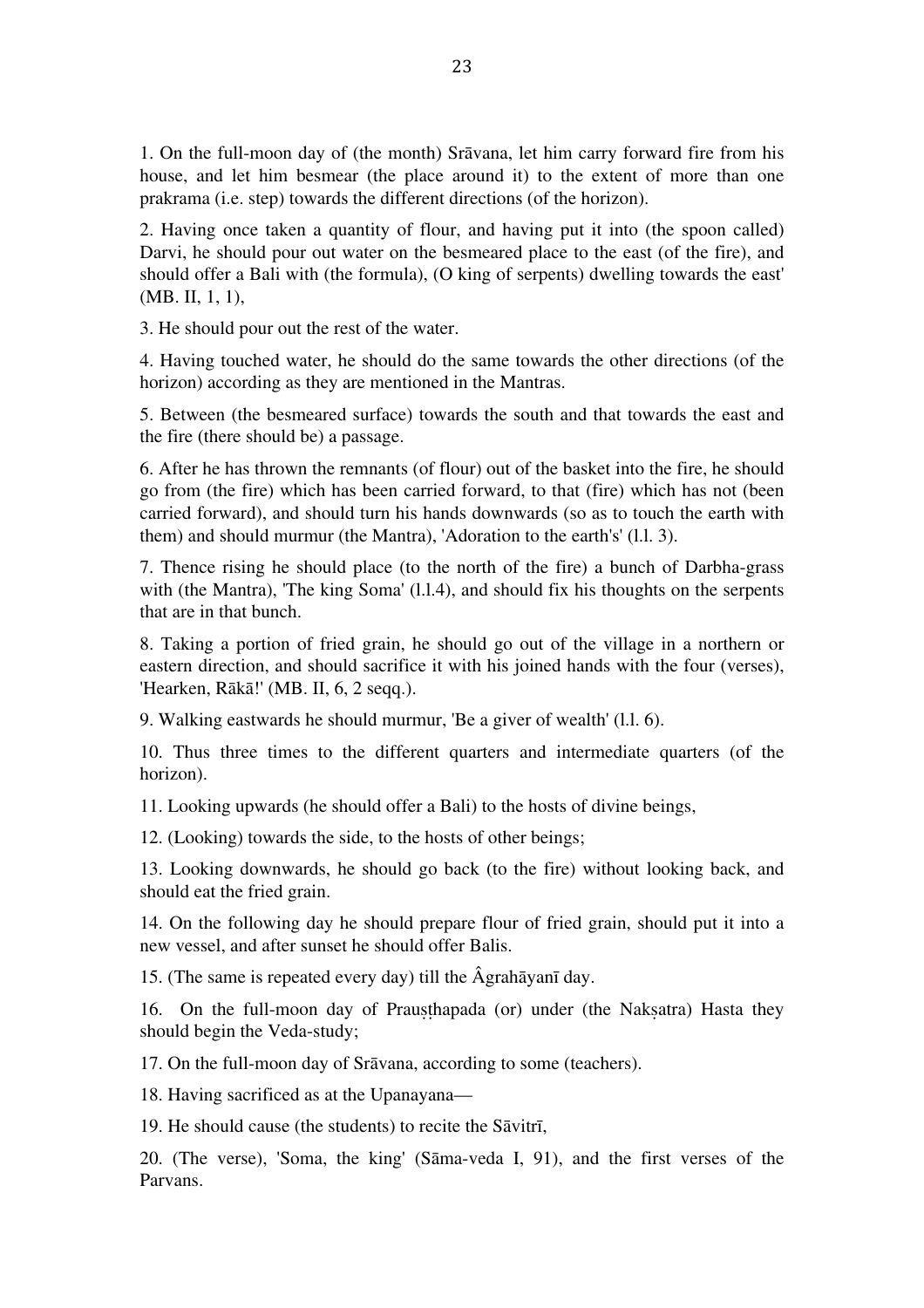21. Let them eat grain and curds with two appropriate (verses).

22. On the following day in the morning let them repeat (the Veda) to their pupils.

23. (After each section of the text) they should repeat (as a sort of index?) the beginnings of the Rikas and the Prastāvas (of the Sāmans).

24. Then the Rahasya texts are chanted,

25. Except when lightning is seen or thunder heard.

26. When they have studied four months and a half, they finish on the full-moon day of Pausha.

27. From that time studying is forbidden when clouds appear,

28. And when lightning is seen, or thunder heard, or when it is drizzling.

29. When these three things happen together, (studying is forbidden) till the twilight has thrice passed.

30. On an Aṣṭakā, on a new-moon day, on the (three) festivals which come once in four months, and at (the beginning of) the northern course of the sun, (studying is forbidden) for one night with one day before and one day after it.

31. And if a fellow-pupil has died.

32. On the falling of a meteor, or after an earthquake, or an eclipse of the sun or of the moon, on these occasions one should know (that studying is forbidden) until the same time next day.

33. The Kathas and Kauthumas, however, state that (when rain has fallen, studying is forbidden) as long as the water stands in the ditches.

## KHĀNDA 3.

*3, 1. āsvayugīm Rudrāya pāyaso. 2. mā nas toka iti juhuyāt. 3. payasy avanayed ājyam tat*  prishātakam. 4. tenābhyāgatā gā uksed ā no Mitrāvaruneti. 5. vatsāms ca mātribhis saha *vāsayet tam rātrīm. 6. navayajñe pāyasa aindrāgnaḥ. 7. satāyudhāyeti katasribhir ājyam juhuyād. 8. upariṣṭād Agnih prāsnātv iti ka. 9. tasya sesham prāsnīyur yāvanta upetā. 10. upastīryāpo dvir navasyāvadyet. 11. trir Bhrigūnām. 12. apāñ copariṣṭād. 13. bhadrān na ity asamkhādya prajiret tris trir. 14. etam u tyam iti vā yavānām. 15. amo'sīti mukhyān prānān abhimrised. 16. āgrahāyanam karma srāvanenaiva vyākhyātam. 17. namaḥ Prithivyā iti japet (read, iti na japet?). 18. pradoshe pāyasasya juhuyāt prathameti. 19. nyañcau pānī kritvā prati kṣatra iti japet. 20. paścād agne svastaram udagagrais trinair udakpravanam āstīrya tasminn āstarane grihapatir āste. 21. 'nupūrvam itare. 22. 'nantarā bhāryāh. 23. putrās ca. 24. nyañcau pānī kritvā syoneti grihapatir japet. 25. samāptāyām dakṣinaih pārśvaih samviseyus tris trir abhyātmam āvritya. 26. svastyayanāni kuryus. 27. tato yathārtham syād.*  28. ūrdhvam āgrahāyanyās tisras tāmisrāstamyo 'stakā ity ācaksate. 29. tāsu sthālīpākā. 30. aştau kāpūpāh prathamāyām. 31. tān aparivartayan kapāle srapayed. 32. uttamāyām sākam *anvāhārye. 33. 'ṣṭakāyai svāheti juhuyāt.*

1. On the full-moon day of Âsvayuga milk-rice sacred to Rudra (is prepared).

2. He should offer it with (the Mantra), 'Not to our children.'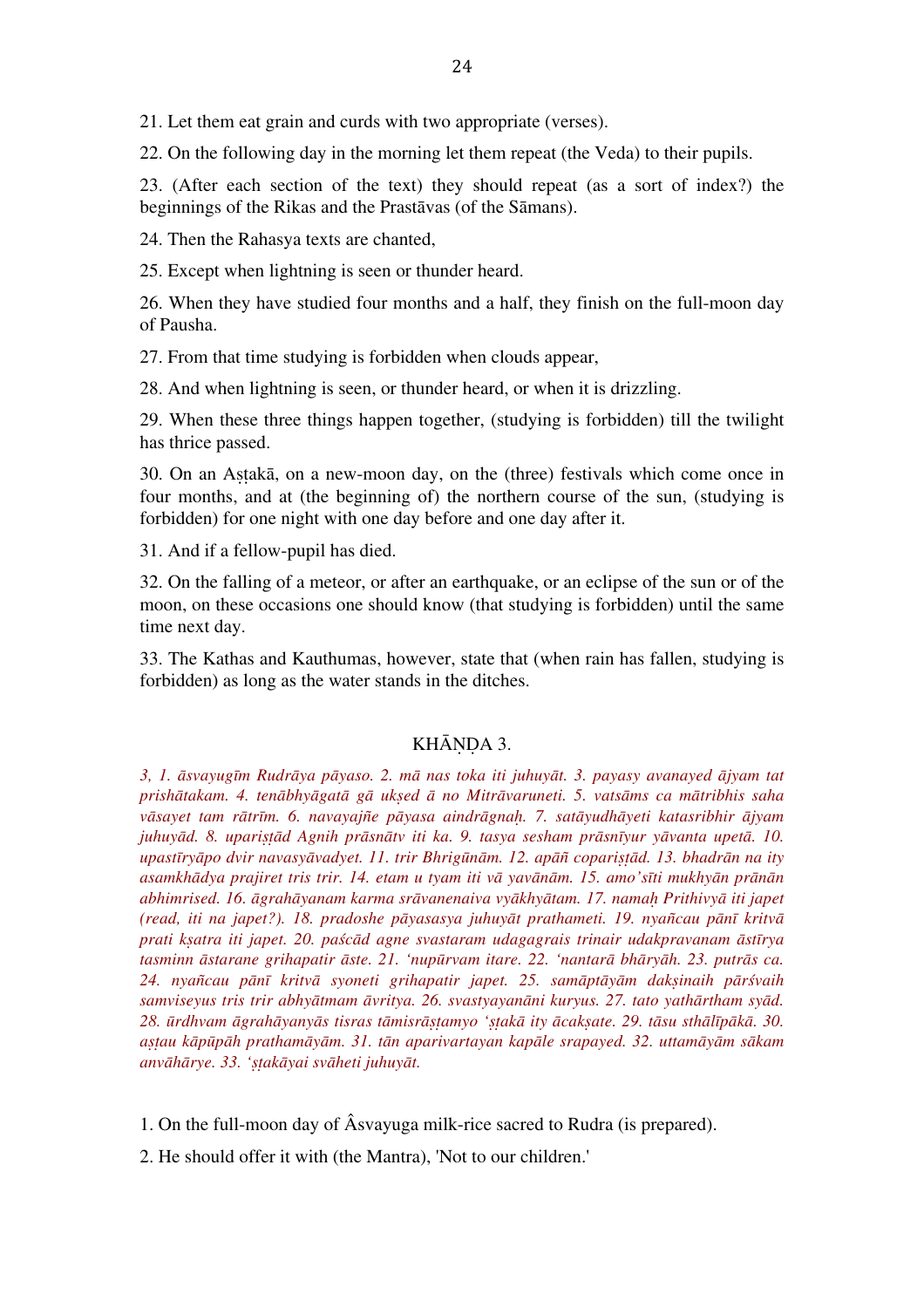3. Let him pour Ājya into milk; this is called a Prishātaka.

4. Therewith he should besprinkle the cows when they have come home, with (the Mantra), 'May Mitra and Varuna' (Sāma-veda I, 220).

5. That night he should let the calves join their mothers.

6. At the sacrifice of the first-fruits, milk-rice sacred to Indra and Agni (is prepared).

7. Let him oblate  $\overline{A}$  jya with the four (verses), 'To the bearer of the hundred weapons' (MB. II, 1, 9 seqq.),

8. And afterwards with (the verse), 'May Agni eat' (l.l. 15).

9. All of them who have received the initiation, should eat the remainder of that (sacrificial food).

10. Having 'spread under' water, he should cut off two portions of the new fruits.

11. Three (portions are cut off) by descendants of Bhrigu.

12. Over (these portions) water (is poured).

13. He should swallow (some part of that food) three times without chewing it, with (the Mantra), 'From the good' (l.l. 13);

14. Or at (the partaking of) barley with (the Mantra), 'This barley' (l.l. 16).

15. With (the Mantra), This art thou' (l.l. 14), let him touch the different sense-organs at his head.

16. The Âgrahāyana ceremony has been explained by the Srāvana (ceremony).

17. Let him (not?) murmur (the Mantra), 'Adoration to the Earth' (see chap. 2, 6).

18. In the evening let him make an oblation of milk-rice with (the verse), 'As the first' (MB. II, 2, 1).

19. Turning downwards his two hands (so as to touch the sacrificial grass) he should murmur (the Mantra), 'In worldly strength' (1.1, 2, 3).

20. Having spread out to the west of the fire a layer of northward-pointed grass, so that it is inclined towards the north, the householder sits down on that layer,

21. (And) the other persons in due order.

22. Then, without an interval, their wives,

23. And their children.

24. The householder, turning his hands downwards (so as to touch the layer of grass), should murmur (the Mantra), 'Be soft' (l.l. 4).

25. When he has finished that (verse), they should lie down on their right sides. They should turn round three times, turning themselves towards themselves (i.e. turning round forwards, not backwards, and thus returning to their former position?).

26. Let them repeat the auspicious hymns.

27. Then let them do what they like.

28. The eighth days of the three dark fortnights after the Âgrahāyanī are called the Astakās.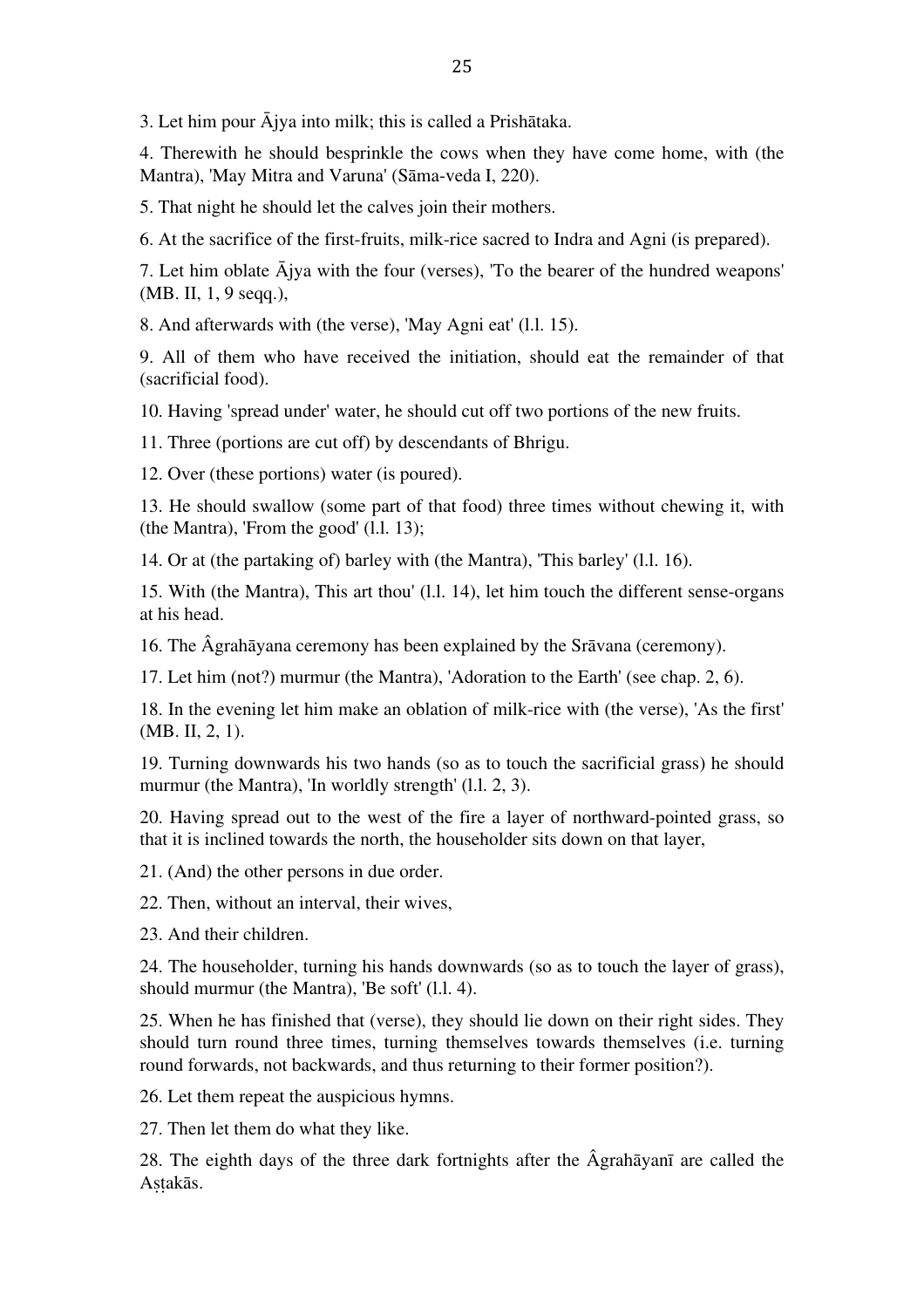29. On (each of) these a mess of cooked food (is sacrificed),

30. And eight cakes on the first.

31. These he should bake in a dish without turning them round.

32. On the last (Aṣṭakā) vegetables (are offered). (So also) at the Anvāhārya (Srāddha).

33. Let him sacrifice with (the formula), 'To the Astakā Svāhā!'

# KHĀNDA 4.

*4, 1. madhyamāyām gaus. 2. tam purastād agneh pratyaṅmukhīm avasthāpya juhuyād yat pasava iti. 3. hutvā kānumantrayetānu tveti. 4. yavamatībhir adbhih prokṣed aṣṭakāyai tvā juṣṭam (correct, juṣṭām) prokṣāmīti. 5. prokṣyolmukena parihritya prokṣanīh pāyayed. 6. udaṅṅ utsripya pratyaksirasam (°sim, °sīm the MSS.) udakpadīm samjñapayet. 7. samjñaptāyām juhuyād yat paśur iti. 8. tasyāh patnī srotāmsi prakṣālayet. 9. pavitre antardhāyotkritya vapām uddhārayed. 10. yajñiyasya vrikṣasya visākhāsākhābhyām parigrihyāgnau srapayet. 11. prasritāyām visased. 12. uktam upastaranābhighāranam yathā sviṣṭakrito. 13. 'ṣṭakāyai svāheti juhuyāt. 14. sarvāṅgebhyo'vadānāny uddhārayen. 15. na savyāt sakthno na klomnaḥ. 16. savyam sakthi nidhāya. 17. prithaṅ mekṣanābhyām*  avadānāni sthālīpākañ ca srapayitvā. 18. kamse rasam prasrāvya. 19. plaksasākhāsv *avadānāni kritvai. 20. 'kaikasmāt kamse'vadyet. 21. sthālīpākāk ka. 22. caturgrihītam*  astagrihītam vātra (vājyam? vātram, vātra the MSS.) juhuvād Agnāv iti. 23. kamsāt parābhir dvābhyām dvābhyām ekaikām āhutim. 24. sauvistakritam astamyā. 25. vaha vapām iti pitrye vapāhomo. 26. Jātaveda iti daivatve. 27. tadādesam anājñāte. 28. vathāstakāvā iti. 29. paśur *eva pasor dakṣinā. 30. sthālīpākasya pūrnapātram.*

1. On the middle (Aṣṭakā) a cow (is sacrificed).

2. He should place that (cow) to the east of the fire, facing the west, and should sacrifice  $(\bar{A}$ jya) with (the verse), 'What, O beasts' (MB. II, 2, 5).

3. After having made that oblation he should recite over (the cow the verse), 'May to thee' (l.l. 6).

4. Let him sprinkle it with water in which barley is, with (the formula), 'Agreeable to the Aṣṭakā I sprinkle thee!'

5. Having sprinkled it and carried a fire-brand round it, he should give the Proksan water (to the cow) to drink.

6. Going in a northern direction (from the fire) he should kill (the cow), the head of which is turned to the west, the feet to the north.

7. After it has been killed, he should sacrifice  $(\bar{A}$ jya) with (the verse), 'If the beast' (l.l. 8).

8. His wife should wash the apertures of its body.

9. After (the cow's body) has been opened, so that two purifiers (i.e. grass-blades) have been put under (the knife), he should have the omentum drawn out.

10. Seizing it with one branch and with another forked branch of a sacrificially pure tree he should roast it.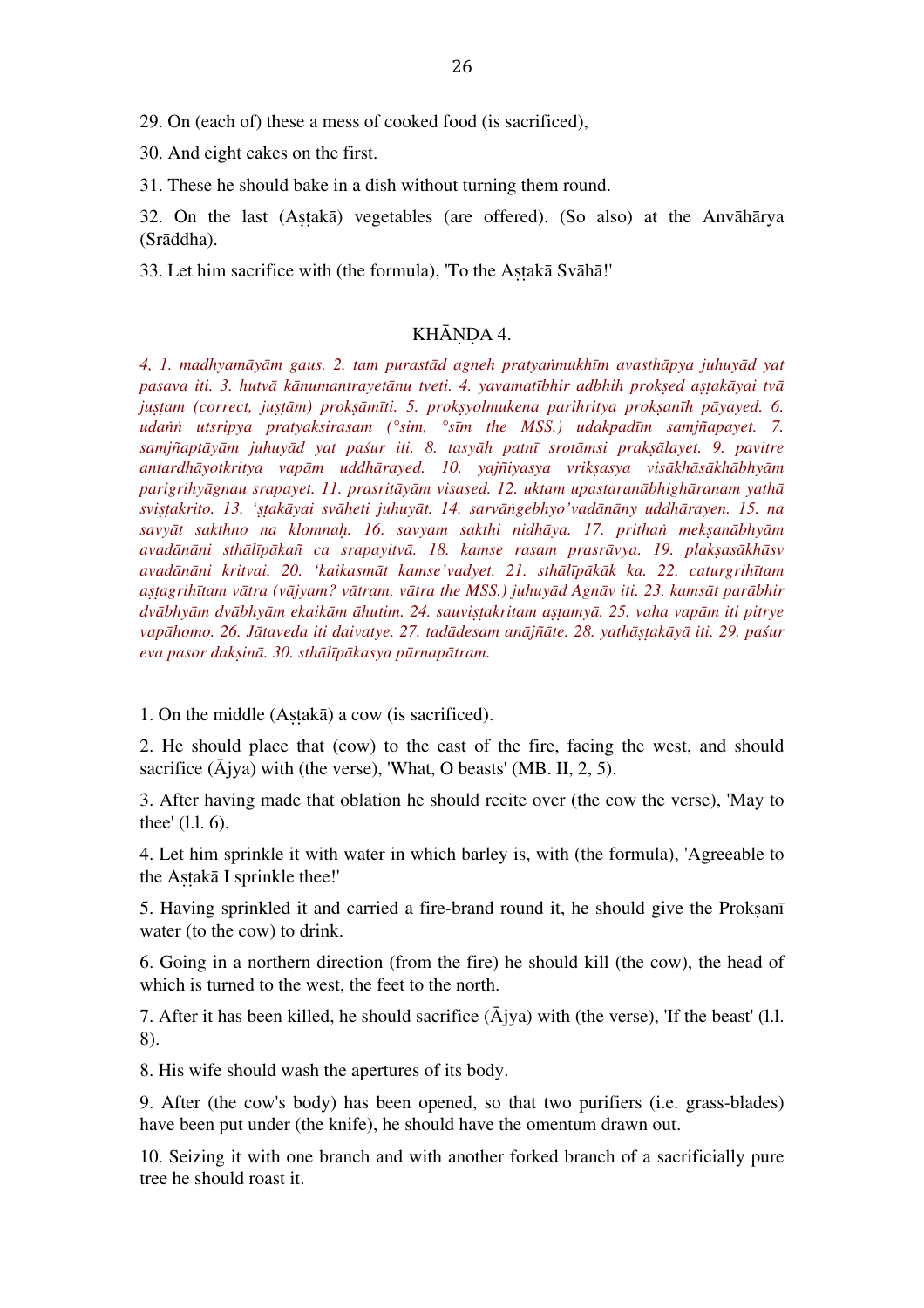11. When it has ceased to drop, he should hew (the cow) to pieces.

12. The 'spreading under' and sprinkling  $(\bar{A}$ jya) on (the omentum) has been described. (It is clone) as at the Svistakrit oblation (see II,  $1, 24$ ).

13. He should sacrifice with (the formula), 'To the Astakā Svāhā!'

14. The Avadānas (or portions which have to be cut off) he should have taken from all its limbs.

15. Not from the left thigh and the lungs.

16. The left thigh he keeps (for the Anvastakya).

17. He should cook the Avadānas and a mess of sacrificial food, (stirring up the ones and the other) with two different pot-ladles.

18. The juice he lets drop into a brazen vessel.

19. The Avadānas he puts on branches of the Plaksa tree.

20. From each (Avadāna) he should cut off (the prescribed portions, and should put them) into a brazen vessel;

21. And from the mess of cooked food.

22. Let him take four portions or eight portions of  $\bar{A}$ jya (?) and let him sacrifice it with (the verses), 'Into Agni' (MB. II, 2, 9 seqq.).

23. Let him make oblations out of the brazen vessel, each oblation with two of the following (verses).

24. The oblation to (Agni) Sviṣṭakrit with the eighth (verse).

25. At a sacrifice to the Fathers the omentum is sacrificed with (the verse), 'Carry the omentum' (MB. II, 3, 16).

26. At one to the gods with (the verse), 'Jātavedas!' (l.l. 17.)

27. If (the deity is) unknown, (in the formula for) assigning (the oblation, instead of the name of a deity the name of) that (ceremony is put)—

28. As (for instance), 'To the Astakā.'

29. An animal is the sacrificial fee at (the sacrifice of) an animal;

30. A full vessel at (that of) a mess of cooked food.

## KHĀNDA 5.

*5, 1. navamīm dasamīm vānvaṣṭakyam. 2. dakṣina pūrva bhāge parivārya tatrottarārdhe mathitvāgnim pranayet. 3. Sakrid grihītān vrīhīn sakrit phalīkritān prasavyam udāyuvañ srapayed. 4. amushmāk ca sakthno māmsam iti. 5. dakṣinodvāsya na pratyabhighārayet. 6.*  paścād agner daksinās tisrah karśūh khanyāk caturangulam adhas tiryak ka. 7. tāsām *purastād agnim pranayet. 8. strinuyāt. 9. karśūs ka. 10. paścād agne svastaram dakṣināgrais trinair dakṣināpravanam āstīrya brisīm upari nidadhyāt. 11. tasminn ekaikam āharet. 12. kamse samavadāya mekṣanenopaghātam juhuyāt svāhā Somāya pitrimate svāhāgnaye kavyavāhanāyeti. 13. savyenolmukam dakṣinataḥ karśūr nidadhyād apahatā iti. 14.*  pūrvasyām karśvām pitur. 15. madhyamāyām pitāmahasyo. 16. 'ttamāyām prapitāmahasyo. *17. 'dapātrāny apasalavi karśūṣu ninayed ekaikasya nāmoktvāsāv avanenikṣva ye cātra tvānu*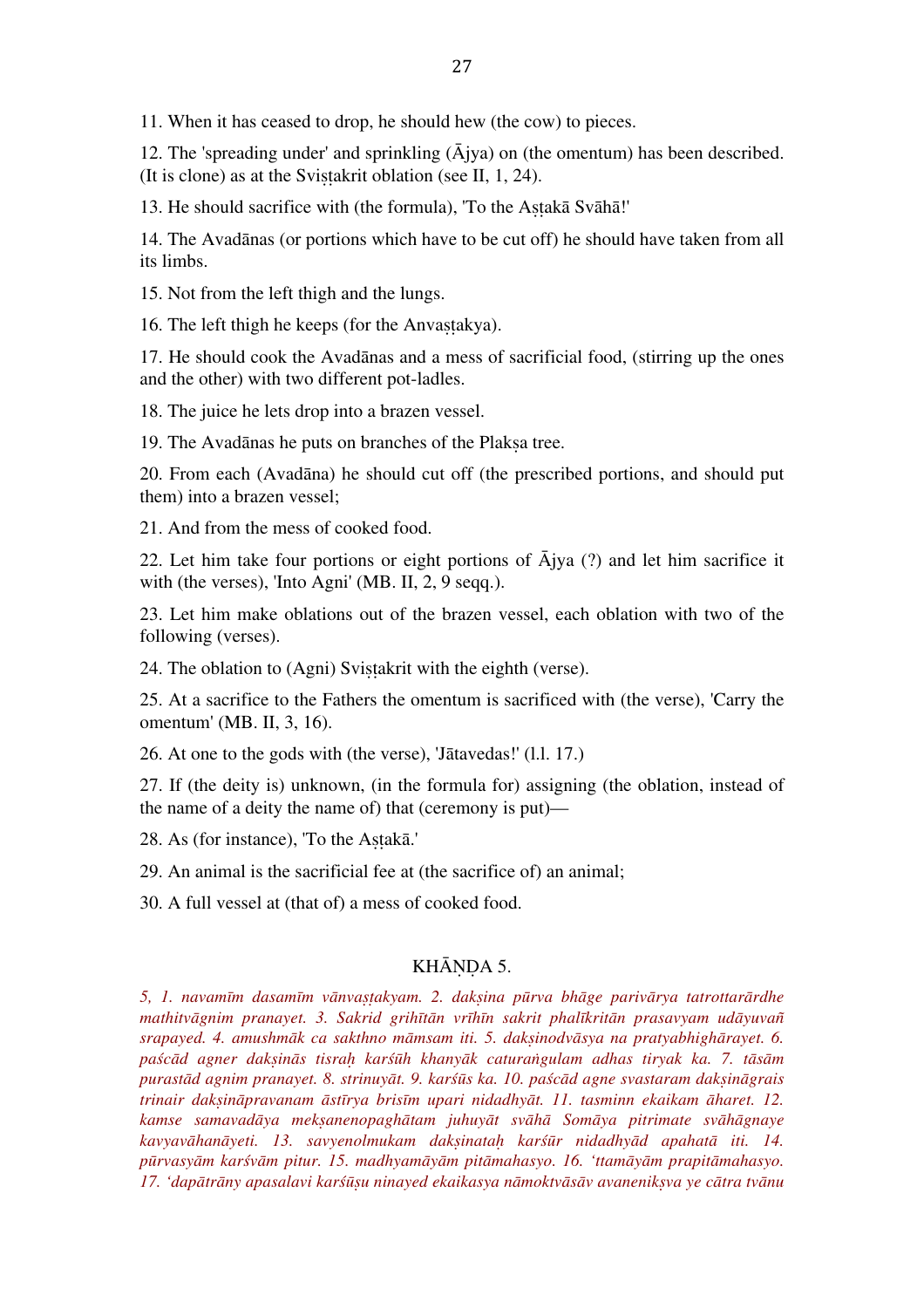*yāms ca tram anu tasmai te svāheti (correct, svadheti). 18. tathaiva pindān nidhāya gaped atra pitaro mādayadhvam yathābhāgam āvṛṣāyadhvam iti. 19. uktvodaṅṅ āvarteta savyam bāhum upasamhritya prasavyam āvrityo. 20. 'patāmya kalyānam dhyāyann abhiparyāvartamāno gaped ainīmadanta pitaro yathābhāgam āvṛṣāyishateti. 21. tisro darbhapiṅgūlīr aṅganena nighriśya karśūṣu nidadhyād yathāpindam. 22. tailam surabhi ka. 23. pindaprabhriti yathārtham ūhed. 24. atha nihnavanam. 25. pūrvasyām karśvām*  daksinottānau pānī kritvā namo vah pitaro gīvāya namo vah pitaras sūshāyeti. 26. *savyottānau madhyamāyām namo vaḥ pitaro ghorāya namo vaḥ pitaro rasāyeti. 27. dakṣinottānau paścimāyām namo vaḥ pitara svadhāyai namo vaḥ pitaro manyava iti. 28. aṅgalim kritvā 29. namo va iti. 30. sūtratantūn karśūṣu nidadhyād yathāpindam etad va iti. 31. ūrgam vahantīr iti karśūr anumantrayeta. 32. madhyamam pindam putrakāmām prāsayed ādhatteti. 33. abhūn no dūta ity ulmukam agnau prakṣiped. 34. dvandvam pātrāny atihareyur. 35. esha eva pindapitriyajñakalpo. 36. grihye'gnau havis srapayet. 37. tata evātipranayed.*  38. ekā karšūr. 39. na svastara. 40. Indrānvā sthālīpākasvaikāstaketi juhuvād ekāstaketi *juhuyāt. tritīyapaṭalah.*

1. On the ninth or tenth (of the dark fortnight) the Anvastakya (ceremony is performed).

2. To the south-east (of the house) they partition off (a place with mats or the like), and to the northern part of that (place) he should carry a fire which has been kindled by attrition.

3. Let him take one portion of rice, let him remove the husks once, and let him cook it, stirring it up from right to left.

4. And some flesh of that thigh (see above, chap. 4, 16).

5. He should take it from the fire in a southern direction, and should omit the second sprinkling (of  $\bar{A}$ jya) on it.

6. To the west of the fire he should dig, in the southern part (of the place mentioned in Sūtra 2) three pits, four inches in depth and breadth.

7. He should carry the fire to the east of them.

8. He should strew (Darbha-grass round the fire),

9. And (into) the pits.

10. Having spread out to the west of the fire a layer of southward-pointed grass so that it is inclined towards the south, he should put (a mat) on it.

11. On that (grass) he should place the sacrificial implements, one by one.

12. Cutting off (the prescribed portions of the sacrificial food, and putting those portions) into the brazen vessel he should sacrifice, picking out (portions of the Havis) with the pot-ladle, with (the formulas), 'Svāhā to Soma Pitrimat! Svāhā to Agni Kavyavāhana!' (MB. II. 3, 1, 2.)

13. With his left hand he should lay down a firebrand on the southern side of the pits (Sūtra 6), with (the formula), '(The Asuras have been) driven away (MB. II, 3, 3).

14. (He should perform the different rites) in the eastern pit for his father,

15. In the middle for his grandfather,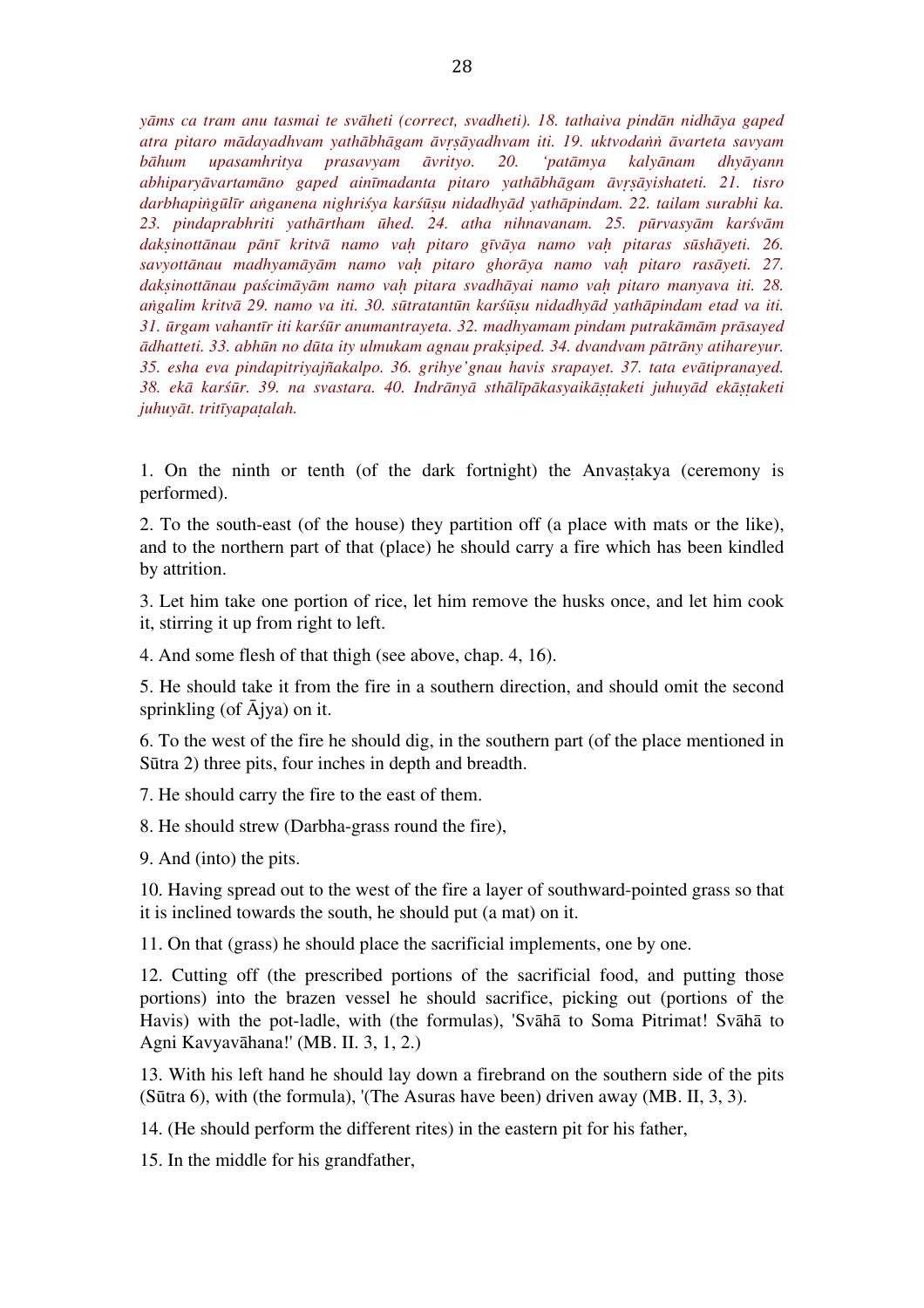16. In the last for his great-grandfather.

17. Let him pour out vessels of water. from right to left, into the pits, pronouncing the name of each one (of his ancestors), with (the formula), 'so-and-so ! Wash thyself, and they who follow thee here, and they whom thou followest. To thee Svadhā!'

18. In the same way he should put down the Pindas for them and should murmur, 'Here, O Fathers, enjoy yourselves; show your manly vigour each for his part' (MB. II, 3, 6).

19. After he has spoken thus, he should turn to the north, doubling his left arm, turning round from right to left.

20. Holding his breath and fixing his thoughts on something good he should, while turning back (in the same way), murmur: 'The Fathers have enjoyed themselves; they have shown their manly vigour each for his part' (MB. II, 3, 7).

21. He should sprinkle collyrium on three Darbha—

blades, and should put them down into the pits in the same way as the Pindas,

22. And sesamum oil and perfumes.

23. For the Pindas and the following offerings he should alter the formula (Sūtra 17) accordingly.

24. Now (follows) the deprecation.

25. On the eastern pit he lays his hands, turning the inside of the right hand upwards, with (the formula), 'Adoration to you, O Fathers, for the sake of life! Adoration to you, O Fathers, for the sake of vital breath!' (MB. II, 3, 8.)

26. On the middle, turning the inside of the left hand upwards, with (the formula), 'Adoration to you, O Fathers, for the sake of terror! Adoration to you, O Fathers, for the sake of sap!' (MB. l.l.)

27. On the western, turning the inside of the right hand upwards, with (the formula), 'Adoration to you, O Fathers, for the sake of comfort (svadhā)! Adoration to you, O Fathers, for the sake of wrath!' (MB. II, 3, 9.)

28. Joining his hands—

29. (He should murmur the formula), 'Adoration to you' (MB. II, 3, 9).

30. He should lay down threads into the pits in the same way as the Pindas, with (the formula), 'This (garment) to you.'

31. He should recite over the pits (the verse), 'Bringing strength' (MB. II, 3, 13).

32. The middle Pinda he should give to his wife to eat, if she is desirous of a son, with (the verse), 'Give fruit.'

33. With (the verse), '(Jātavedas) has been our messenger' (MB. II, 3, 15), he should throw the firebrand into the fire.

34. They should take the sacrificial vessels back two by two.

35. The same is the rite of the Pindapitriyajña.

36. Let him cook the Havis in the (sacred) domestic fire.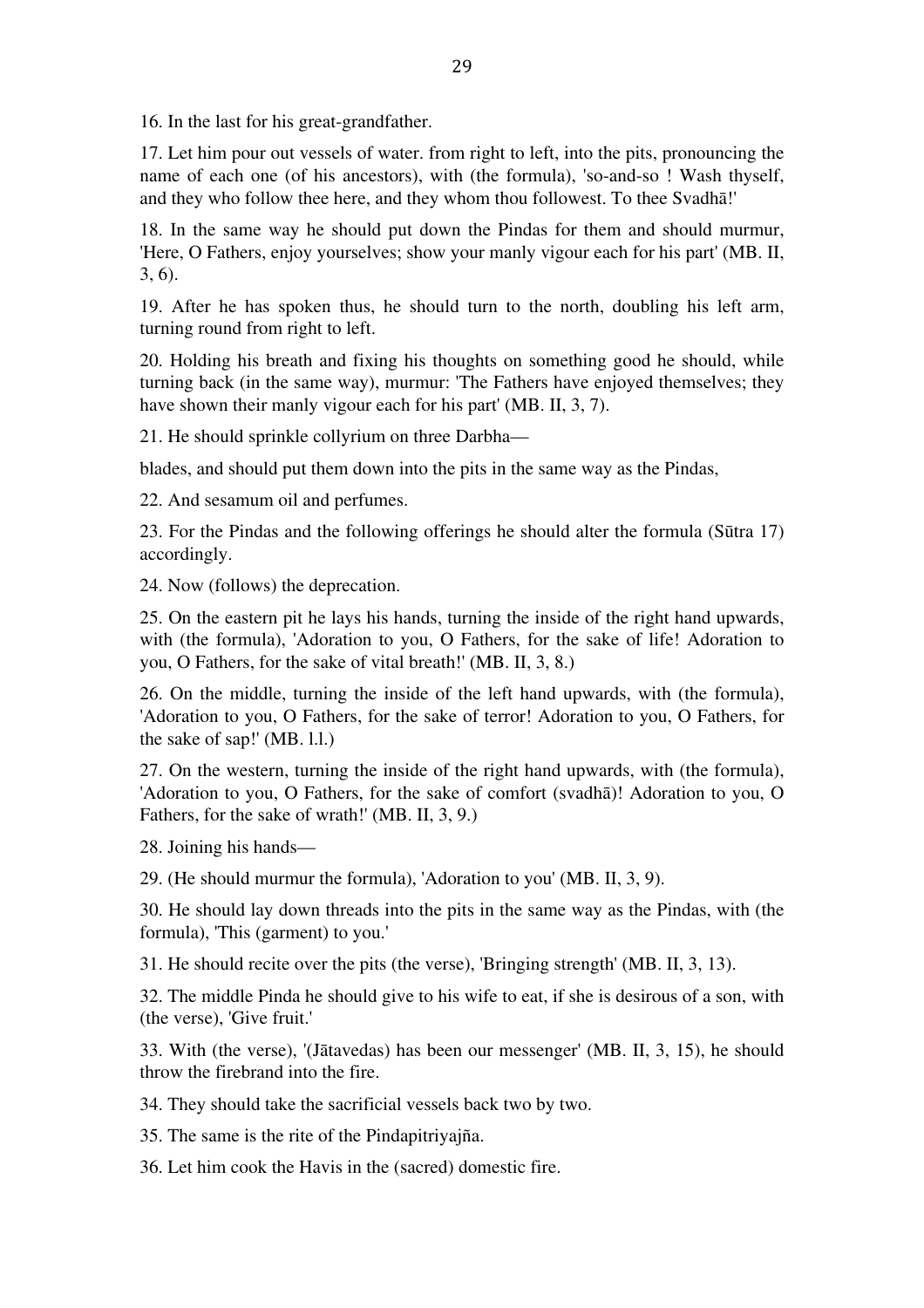37. From that fire (let him take the fire which) he carries forward (see above, Sūtra 2).

38. (Here is only) one pit.

39. No layer of grass (Sūtra 10).

40. Of the mess of cooked food sacred to Indrānī he should sacrifice with (the verse), 'The Ekāṣṭakā' (MB. II, 3, 19). He should sacrifice with (the verse), The Ekāṣṭakā.'

## **End of the Third Paṭala.**

## PATALA 4, KHĀNDA 1.

IV, 1, 1. kāmyesu sad bhaktāni trīni vā nāsnīyān. 2. nityaprayuktānām ādita. 3. uparistāt *sānnipātika. 4. evam yaganīyaprayogeshv. 5. ardhamāsavrati. 6. asaktau peyam (read, peyām) ekam kālam. 7. aranve prapadam gaped āsīnaḥ prāgagreshv. 8. evam brahmavarcasakāmo. 9. yathoktam paśukāmaḥ. 10. sahasrabāhur iti paśuśvastyayanakāmo vrīhiyavau juhuyād. 11. yenekhet sahakāram kautomatenāsya mahāvrikṣa phalāni parigapya*  dadyād. 12. ardhamāsavratī paurnamāsyām rātrau nābhimātram prajāhyāvidāsini *hrade'kṣatatandulān āsyena juhuyād udake vrikṣa iveti pañcabhih. 13. pārthivam karma. 14. prathamayādityam upatiṣṭhed bhogakāmo'rthapatau prekṣamāne. 15. dvitīyayākṣata tandulān āditye pariviṣyamāne brihatpattraśvastyayanakāmas. 16. tritīyayā candramasi tila tandulān kṣudra paśuśvastyayanakāmas. 17. caturthyādityam upasthāya gurum artham abhyuttiṣṭhet. 18. pañcamyādityam upasthāya grihān eyād. 19. anakāmamāram nityam gaped bhūr iti. 20. yaganīye juhuyān mūrdhno'dhi ma iti ṣadbhir vāmadevyargbhir*  mahāvyāhritibhih prājāpatyayā kā. 21. 'laksmīnirnodo. 22. 'kseme pathy apehīti gaped. 23. *yaso 'ham ity ādityam upatiṣṭhed yasaskāmaḥ pūrvāhnamadhyandināparāhneṣu. 24. prātarahnasyeti yathārtham filled. 25. āditya nāvam iti sandhyopasthānam svastyayanam. 26. udyantam tveti pūrvām*. *27. pratitiṣṭhantam tveti paścimām.*

1. When undertaking ceremonies for the obtainment of special wishes, let him omit six meals or three.

2. At such ceremonies as are repeated daily, (let him do so only) in the beginning;

3. After (the ceremony), if it is performed on account of a prodigy.

4. Thus also at the performances of the sacrificial day (i.e. of the first day of the fortnight).

5. One who keeps the vow (of fasting) through one fortnight, (may avail himself of the following indulgence):

6. If he is not able (to subsist entirely without food, let him drink) rice-water once a day.

7. Let him murmur the Prapada formula (MB. II, 4, 5), sitting in the forest on eastward-pointed grass-blades.

8. Thus one who is desirous of holy lustre.

9. One who is desirous of cattle, as stated above (III, I, 5?).

10. One who desires that his stock of cattle may increase, should sacrifice rice and barley, with (the verse), 'He who has a thousand arms' (MB. II, 4, 7).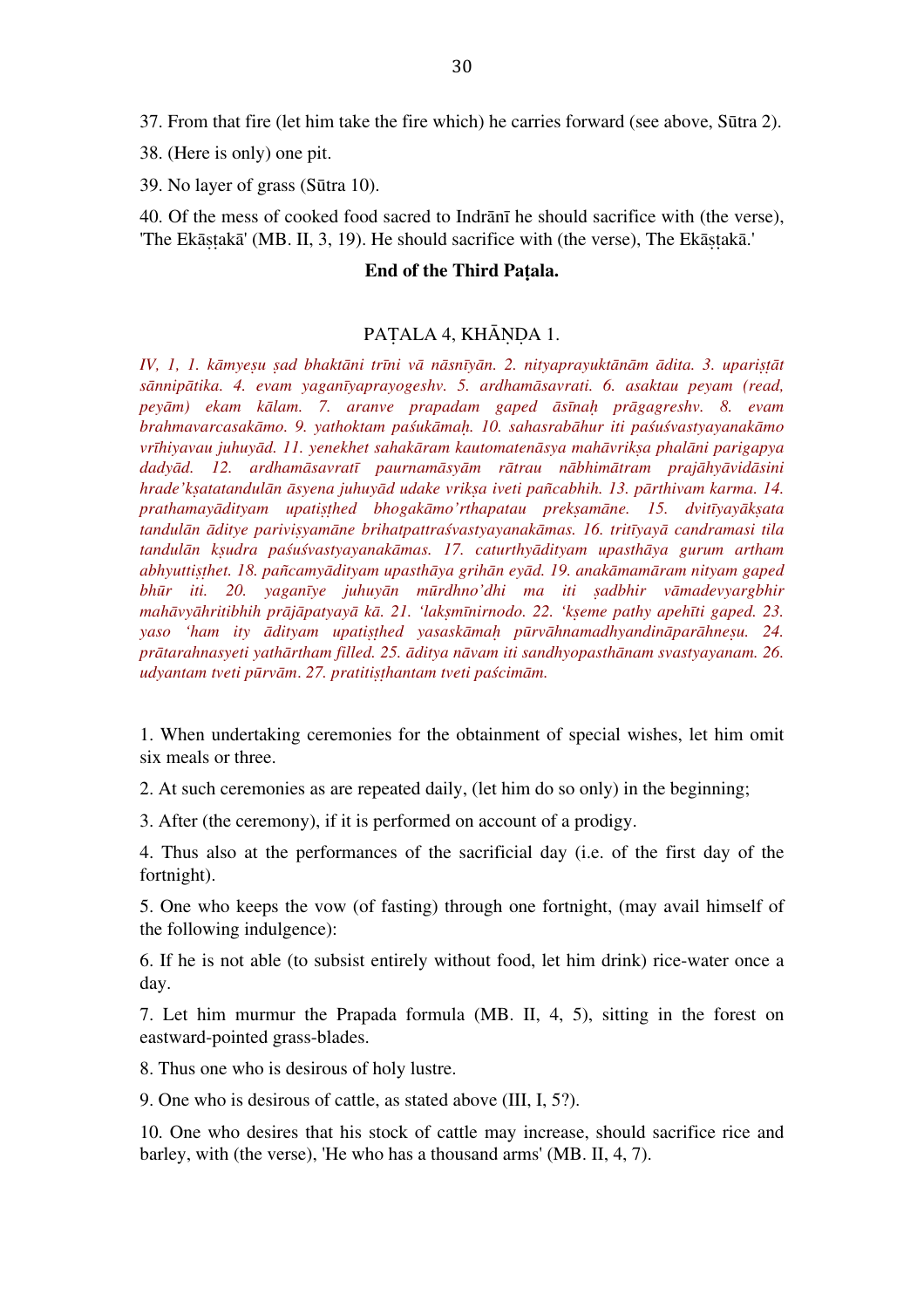11. To one with whom he wishes to become associated, he should give fruits of a big tree, over which he has murmured the Kautomata verse (MB. II, 4, 8).

12. Having kept the vow (of fasting) through one fortnight, he should in the full-moon night plunge up to his navel into a pool which does not dry up, and should sacrifice with his mouth fried grain into the water, with the five (verses), 'Like a tree' (MB. II, 4, 9-13).

13. This ceremony procures (property on) the earth.

14. One who is desirous of the enjoyment (of riches), should worship the sun with the first (of those five verses), while one who is rich in wealth should look at him.

15. One who desires that his stock of horses and elephants may increase, (should sacrifice) fried grain with the second (of those verses), while the sun has a halo.

16. One who desires that his flocks may increase, (should sacrifice) sesamum seeds with the third (verse), while the moon has a halo.

17. Having worshipped the sun with the fourth (verse), let him try to gain great wealth.

18. Having worshipped the sun with the fifth, let him return home.

19. In order to avert involuntary death let him murmur every day (the formula), 'Bhūh!' (MB. II, 4, 14.)

20. On the sacrificial day (i.e. the first day of the fortnight) let him make oblations with the six verses, From the head' (MB. II, 5, 1 seqq.), with the Vamadevya verses, with the Mahāvyāhritis, and with the verse sacred to Prajāpati (l.l. 8).

21. Thus he will drive away misfortune.

22. On an unsafe road let him murmur the verse, 'Go away' (Rig-veda X, 164, 1).

23. One who is desirous of glory should worship the sun in the forenoon, at noon, and in the afternoon, with (the formula), 'I am glory' (MB. II, 5, 9).

24. Let him change (the word), 'Of the forenoon,' according (to the different times of the day).

25. Worshipping (the sun) at twilight with the formula, 'O sun! the ship' (MB. II, 5, 14), procures happiness.

26. At the morning twilight (he says), 'When thou risest' (l.l. 15).

27. At the evening twilight, 'When thou goest to rest' (l.l. 16).

## KHĀNDA 2.

*2, 1. ardhamāsavratī tāmisrādau brāhmanān āsayed vrīhikamsaudanam. 2. tasya kanān aparāsu sandhyāsu pratyag grāmāt sthandilam upalipya Phalāyeti juhuyāt. 3. Phallāyeti kaivam evāparasmims tāmisrādau. 4. brahmakaryam ā samāpter. 5. ākitasatam bhavati. 6. gaure bhūmibhāge brāhmano lohite kṣatriyaḥ krishne vaisyo'vasānam goshayet samam lomasam anīrinam asushkam. 7. yatrodakam pratyagudīkīm pravartate. 8. kṣīrinaḥ kantakinaḥ [sic] katukās cātrauṣadhayo na syur.9. darbhasammitam brahmavarcasyam. 10. brihattrinair balyam. 11. mridutrinaih pasavyam. 12. sātābhir (corr. sādābhir?) mandaladvīpibhir vā. 13. yatra vā svayamkritāh svabhrāh sarvato'bhimukhā syuh. 14.*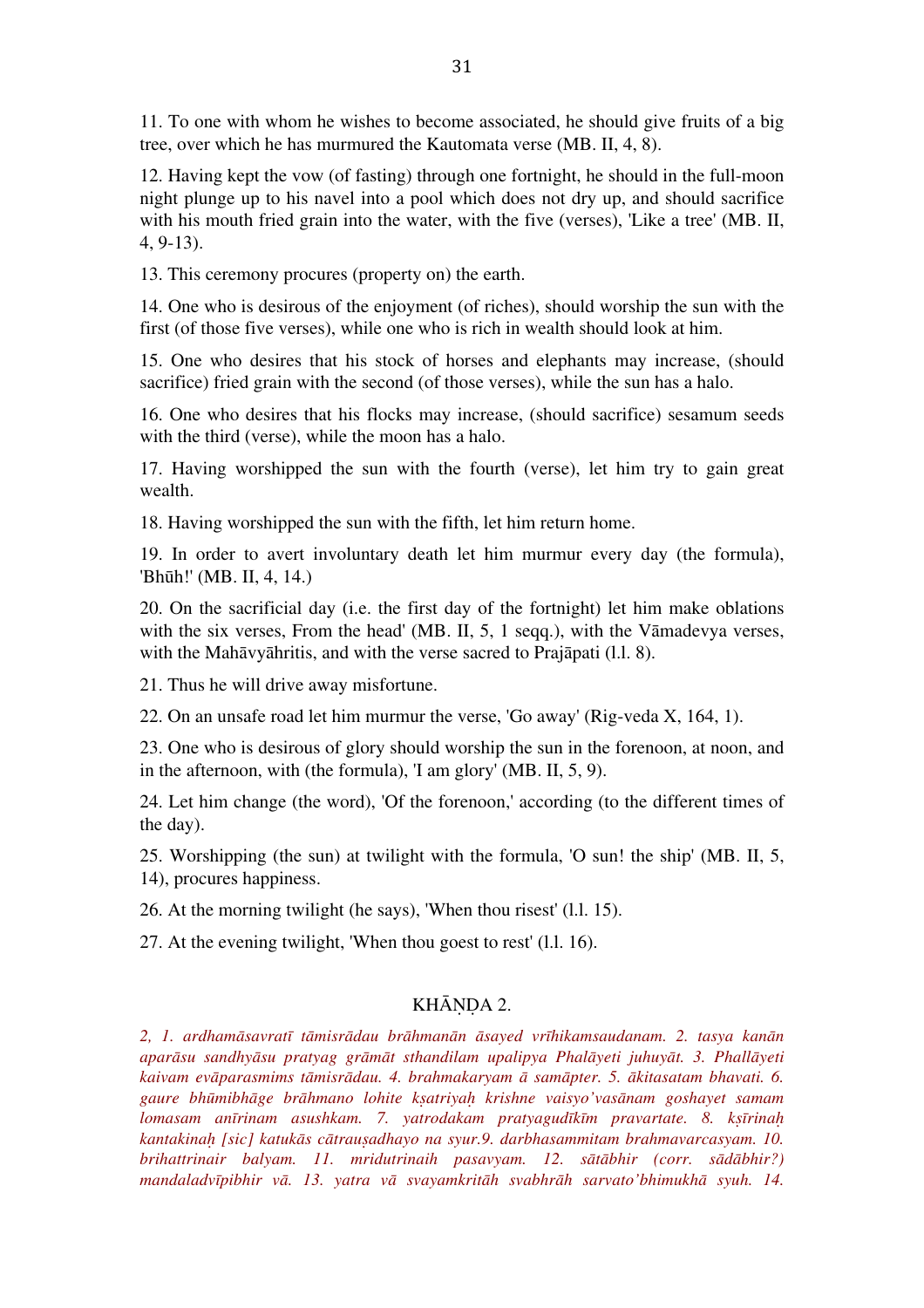*prāgdvāram dhanyam yasasyam kodagdvāram putryam pasavyam ca dakṣinadvāre sarve kāmā. anudvāram gehadvāram 15. asamlokī (asamloki?) syāt. 16. pāyaso havih. 17. krishnā ca gaur. 18. ago vā svetaḥ pāyasa eva vā. 19. madhye vesmano vasām pāyasam kājyena*  misram astagrihītam juhuvād Vāstoshpata iti. 20. vās ca parās saptālaksmīnirnode tābhis ka. *21. hutvā disām balim nayed. 22. avāntaradisām kordhvāvācībhyām kai. 23. 'vam samvatsare samvatsare navayajñayor vā. 24. vasamgamāv ity etābhyām āhutī juhuyād. 25. yam ikhed vasam āyāntam tasya nāma grihītvāsāv iti vasī hāsya bhavati.*

1. Having kept the vow (of fasting) through one fortnight, he should, on the first day of the dark fortnight, feed the Brāhmanas with boiled milk-rice prepared of one Kamsa of rice.

2. The small grains of that (rice) he should sacrifice (day by day) at the evening twilight to the west of the village, on a place which he has besmeared (with cowdung), with the formula, 'To Phala' (MB. II, 5, 17).

3. And with (the formula), 'To Phalla!' The same on the first day of the next dark fortnight.

4. He shall observe chastity till the end (of the rite).

5. A hundred cart-loads (of gold) will be his.

6. A Brāhmana should elect the site for building his house on white ground, a Kshatriya on red, a Vaiśya on black, which should be even, covered with grass, not salinous, not dry—

7. Where the water flows off to the north-west.

8. (Plants) with milky juice or with thorns or acrid plants should not be there.

9. (Soil) on which Darbha-grass grows, brings holy lustre;

10. Big sorts of grass, strength;

11. Tender grass, cattle.

12. Or (the site of the house) should have the form of bricks  $(?)$  or of  $(1, \ldots, ?)$ 

13. Or there should be natural holes (in the ground) in all directions.

14, 15. (A house) with its door to the east brings wealth and fame; with its door to the north, children and cattle. By one with its door to the south all wishes (are obtained). The back-door should not face (?) the house-door.

16. Milk-rice should be offered,

17. And a black cow,

18. Or a white goat. Or only milk-rice.

19. In the middle of the house he should sacrifice the fat (of the animal) and the milkrice, mixed with Ājya, taking eight portions (of that mixture), with (the verse), 'Vāstoshpati!' (MB. II, 6, I.)

20. And with the seven last (texts) used at the driving away of misfortune (see above, chap. I, 20, 21).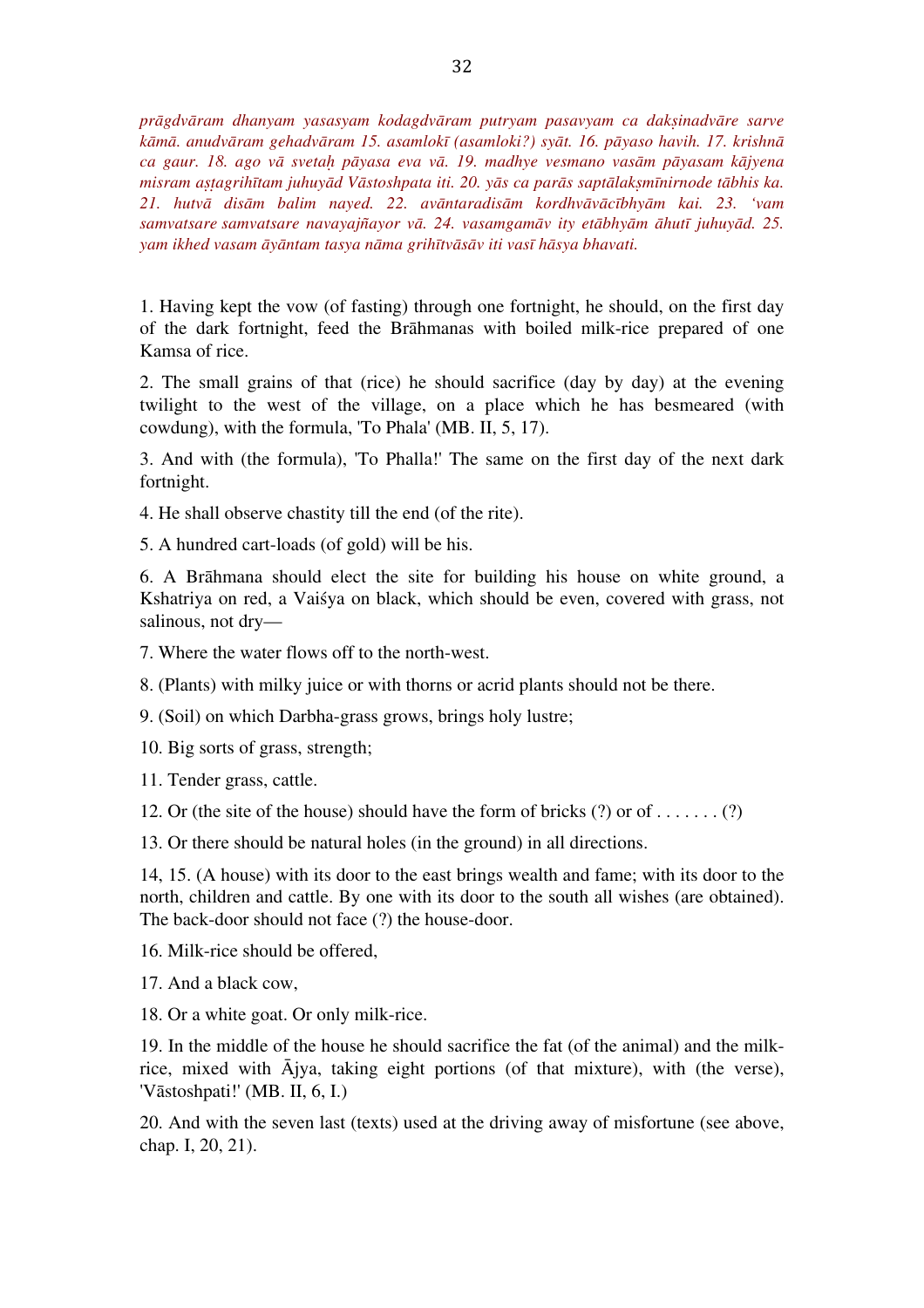21. After he has sacrificed, he should distribute Balis in the different directions (of the horizon).

22. And towards the intermediate points, and upwards and downwards.

23. This (he should repeat) every year, or at the two sacrifices of the first-fruits (of rice and barley).

24. With the two (formulas), 'Obeying the will' (MB. II, 6, 7, 8), he should sacrifice two oblations.

25. He should pronounce the name of the person whom he wishes to subdue to his will, 'so-and-so ;' then that person will obey him.

# KHĀNDA 3.

*3, 1. ardhamāsavratī paurnamāsyām rātrau saṅkusatam juhuyād ekākṣaryayā* sānvayakāmah. 2. khādirān āyushkāmo. 3. 'thāparam. prān vodan vā grāmān nishkramya *sthandilam samūhya parvate vāranyair gomayai sthāpayitvā (read, gomayais tāpayitvā?)*  'ngārān apohyāsyena juhuyād. 4. dvādasa grāmā gvalite. 5. tryavarā dhūme. 6. kambūkān *sāyamprātar juhuyān nāsya vrittih kṣīyata. 7. idam aham imam iti panyahomam juhuyāt. 8. pūrnahomam yaganīye juhuyād. 9. Indrāmavadād iti sahāyakāmo. 10. 'ṣṭarātroposhito'param prāṅ vodaṅ vā grāmāk katushpathe samidhyāgnim audumbara idhma syāt sruvakamasau ca juhuyād annam vā iti srīr vā iti. 11. grāme tritīyām annasyety.12. ādhipatyam prāpnoty. 13. upatāpinīṣu goṣṭhe pāyasam juhuyād. 14. akṣeme pathi*  vastradasānām granthīn kuryāt sahāyinām (sahāyānām?) ca svastyayanāni. 15. ksudhe svāhety etābhyām āhutisahasram juhuyād ācitasahasrakāmo. 16. vatsamithunayoh purīsena paśukāmo'vimithunayoh ksudra paśu-kāmo. 17. haritagomayena sāyamprātar juhuyān nāsya *vrittih kṣīyate*.

1. Keeping the observance (of fasting) through one fortnight, let him sacrifice in a full-moon night one hundred pegs with the Ekāksaryā verse (MB. II, 6, 9), if he is desirous of having (a large) family.

2. (Those pegs should be) of Khādira wood, if he is desirous of long life.

3. Now another (ceremony performed with the same verse). He should go out of the village in an eastern or northern direction, should brush up an elevated surface, or (should raise it) on a mountain with the dung of beasts of the forest, should set it on fire, should sweep the coals away (from that surface), and should make an oblation (of butter) with his mouth.

4. If (the butter) catches fire, twelve villages (will be his).

5. If smoke rises, at least three.

6. Let him sacrifice in the evening and in the morning the fallings-off of rice-grains. Thus his means of livelihood will not be exhausted.

7. Of articles of trade let him make an oblation with (the formula), 'Here (this Viśvakarman),' (MB. II, 6, 10.)

8. On the sacrificial day (i.e. on the first day of the fortnight) let him sacrifice a full oblation (with the verse MB. II, 6, II, 'A full oblation I sacrifice,' &c.).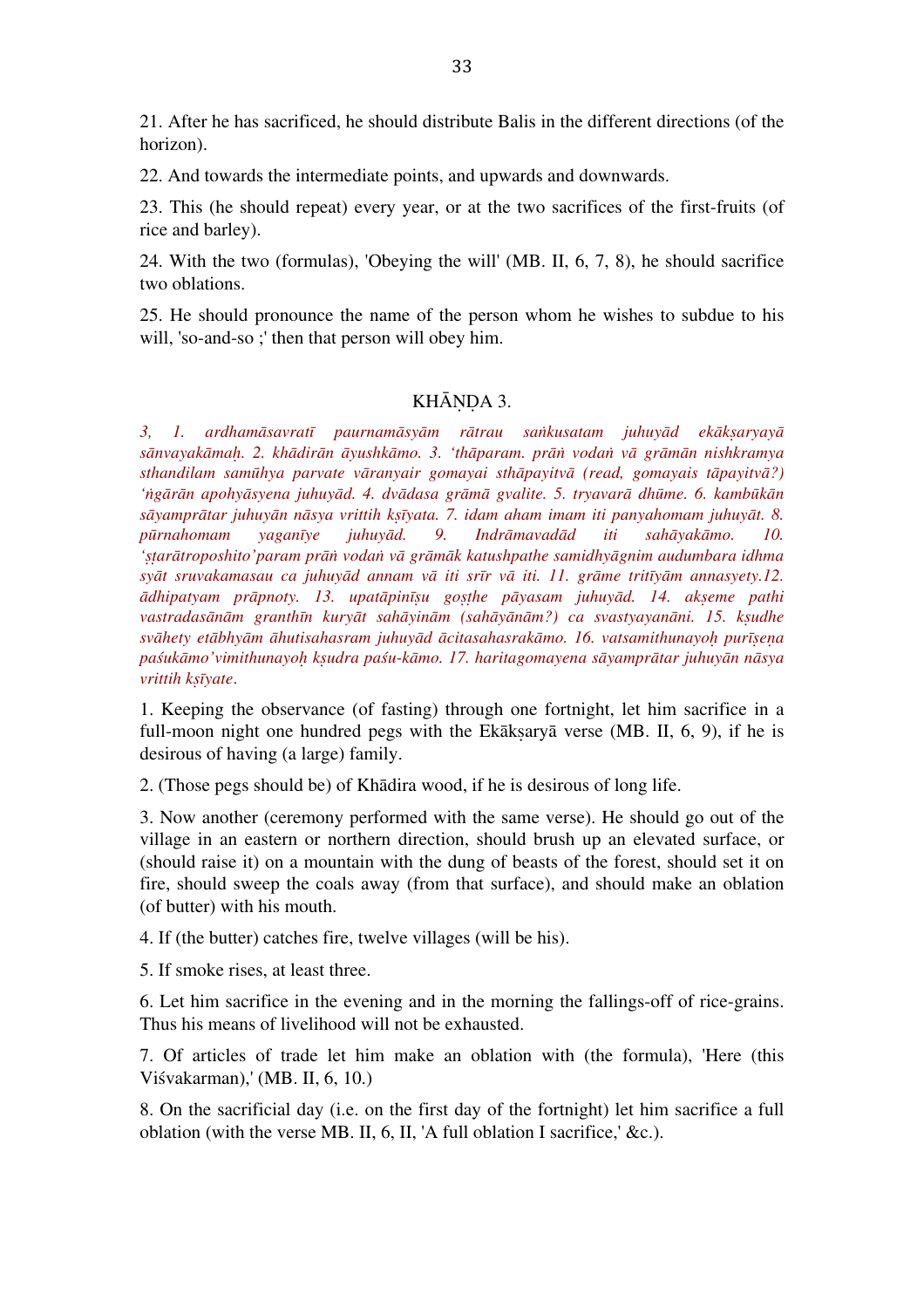9. One who is desirous of companions (should sacrifice) with (the formula), 'Indrāmavadāt' (?), (MB. II, 6, 12.)

10. He should fast through a period of eight nights, and then should kindle a fire to the east or to the north of the village, at a place where four roads meet. The fuel should be Udumbara wood, and the Sruva and the cup (for water should be of the same wood). Let him sacrifice  $(\bar{A}$ jya) with (the formulas), 'Food indeed,' and 'Bliss indeed' (MB. II, 6, 13, 14).

11. A third (oblation) in the village with (the formula), 'The food's' (l.l. 15).

12. Then he will become a ruler.

13. When (his cows) are sick, let him sacrifice milk-rice in the cow-stable.

14. On a dangerous road let him make knots in the skirts of the garments (of those who travel together). This will bring a prosperous journey to (himself) and his companions.

15. With the two (formulas), 'To Hunger Svāhā!' (MB. II, 6, 16, 17), let him sacrifice a thousand oblations, if he desires to obtain a thousand cart-loads (of gold).

16. One who is desirous of cattle (should sacrifice one thousand oblations) of the excrements of a male and a female calf. Of a male and a female sheep, if he is desirous of flocks.

17. Let him make oblations of fresh cow-dung in the evening and in the morning; then his means of livelihood will not be exhausted.

# KHĀNDA 4.

*4, 1. viṣavatā daṣṭam adbhir abhyukṣan japen mā bhaishīr iti. 2. snātakas samvisan vainavam dandam upanidadhyāt tura gopāyeti svastyayanam. 3. hatas ta (hastata, hahsta, hasta, vitasta, the MSS.) iti krimimantam desam adbhir abhyukṣañ japet. 4. pasūnām ced aparāhne sītāloṣṭam āhritya tasya prātaḥ pāmsubhih pratishkirañ gapen. 5. madhuparkam pratigrahīśyann idam aham imām iti pratitiṣṭhañ gaped. 6. viṣṭara pādyārghyācamanīyamadhuparkānām ekaikam trir vedayante. 7. gām ko. 8. 'dañcam*  vistaram āstīrya yā osadhīr ity adhyāsīta. 9. pādayor dvitīyayā dvau ced.10. apah pasyed *yato devīr iti. 11. savyam pādam avasiñced savyam iti dakṣinam dakṣinam ity ubhau seshenā. 12. 'nnasya rāṣṭrir asīty arghyam pratigrihnīyād. 13. yaso'sīty ācamanīyam. 14. yasaso yaso'sīti madhuparkam. 15. trih pibed yasaso mahasa sriyā iti. 16. tūṣnīm caturtham bhūyo'bhipāya brāhmanāyocchiṣṭam dadyād. 17. gam veditām anumantrayeta muñca gām ity. 18. amuśya kety arhayitur nāma brūyād. 19. evam ayajñe. 20. kuruteti yajña. 21. ācārya ritvik snātako rāgā vivāhyaḥ priya iti ṣad arghyāh. 22. pratisamvatsarān arhayet. 23. punar yajñavivāhayos ca punar yajñavivāhayos ca. caturthapaṭalaḥ. Grihya-KHĀṆḌAm samāptam.*

1. One who has been bitten by a venomous animal, he should besprinkle with water, murmuring (the verse), 'Do not fear' (MB. II.6, 18).

2. A Snātaka should, when lying down to sleep, put his bamboo staff near (his bed) with (the formula), 'Strong one, protect' (1.1. 19). This will bring him luck.

3. A place where he has a worm he should besprinkle with water, murmuring (the verses), 'Thy worm is killed' (MB. II, 7, 1-4).